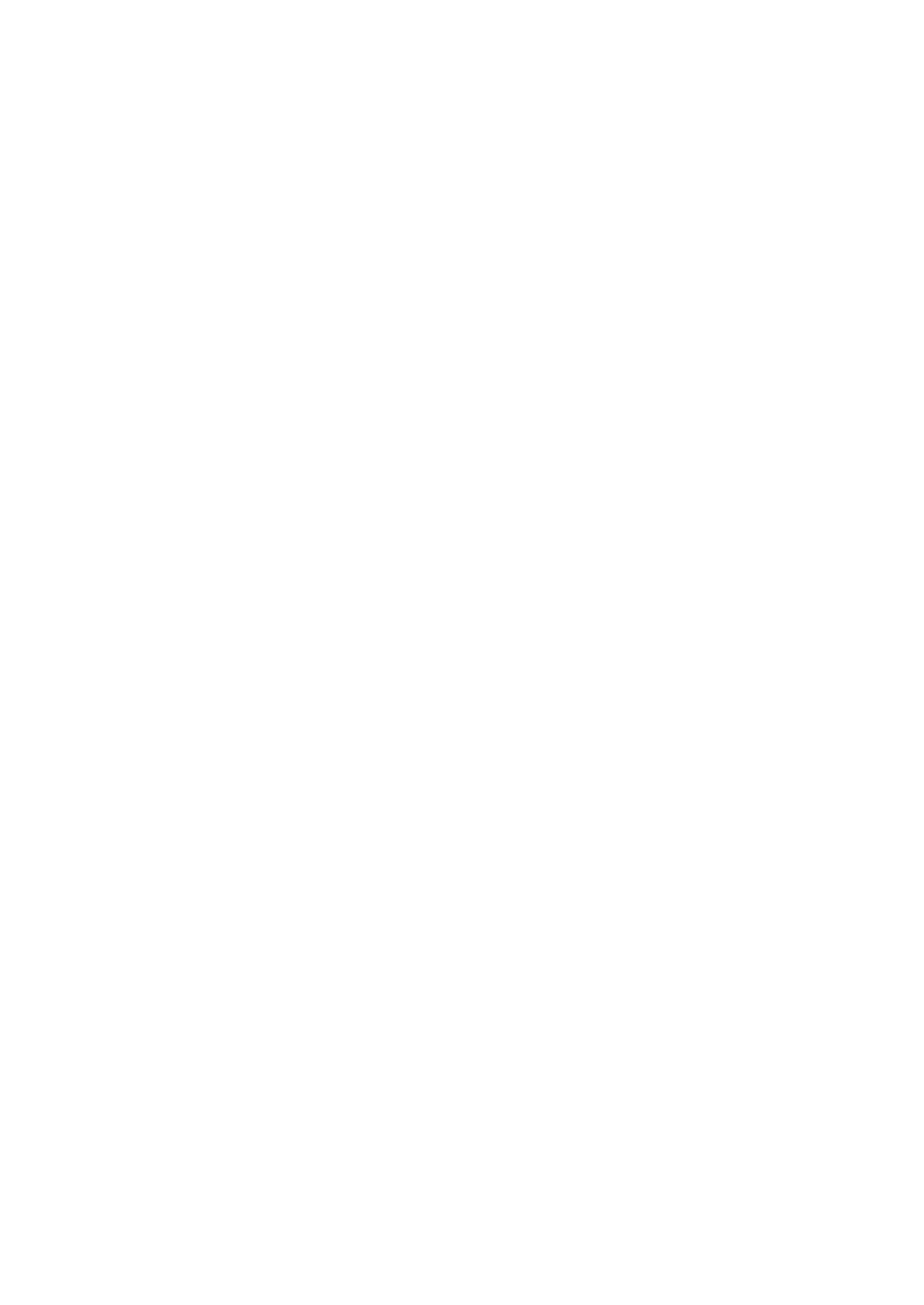# **Contents**

| Sl. No.          |                   | <b>Contents</b>                                         | Page<br>No.  |
|------------------|-------------------|---------------------------------------------------------|--------------|
|                  |                   | <b>Request for Qualification</b>                        | $\mathbf{1}$ |
|                  | <b>Disclaimer</b> |                                                         | 3            |
|                  | <b>Glossary</b>   |                                                         | 5            |
|                  |                   | <b>Invitation for Qualification</b>                     | 7            |
| $\mathbf{1}$     |                   | <b>Introduction</b>                                     | 9            |
|                  | 1.1               | Background                                              | 9            |
|                  | 1.2               | <b>Brief description of Bidding Process</b>             | 10           |
|                  | 1.3               | <b>Schedule of Bidding Process</b>                      | 12           |
|                  | 1.4               | Pre-Application Conference                              | 13           |
| $\boldsymbol{2}$ |                   | <b>Instructions to Applicants</b>                       | 14           |
|                  | 2A                | <b>General</b>                                          | 14           |
|                  | 2.1               | Scope of Application                                    | 14           |
|                  | 2.2               | <b>Eligibility of Applicants</b>                        | 14           |
|                  | 2.3               | Change in composition of the Consortium                 | 20           |
|                  | 2.4               | Number of Applications and costs thereof                | 21           |
|                  | 2.5               | Site visit and verification of information              | 21           |
|                  | 2.6               | <b>Acknowledgement by Applicant</b>                     | 22           |
|                  | 2.7               | Right to accept or reject any or all Applications/ Bids | 22           |
|                  | 2B                | <b>Documents</b>                                        | 23           |
|                  | 2.8               | Contents of the RFQ                                     | 23           |
|                  | 2.9               | Clarifications                                          | 24           |
|                  | 2.10              | Amendment of RFQ                                        | 24           |
|                  | 2C                | <b>Preparation and Submission of Application</b>        | 24           |
|                  | 2.11              | Language                                                | 24           |
|                  | 2.12              | Format and signing of Application                       | 25           |
|                  | 2.13              | Sealing and marking of Applications                     | 25           |
|                  | 2.14              | <b>Application Due Date</b>                             | 26           |
|                  | 2.15              | Late Applications                                       | 27           |
|                  | 2.16              | Modifications/substitution/withdrawal of Applications   | 27           |
|                  | 2D                | <b>Evaluation Process</b>                               | 27           |
|                  | 2.17              | Opening and Evaluation of Applications                  | 27           |

*rfq.hotel.22092017 RFQ for operation and maintenance of Hotel Project*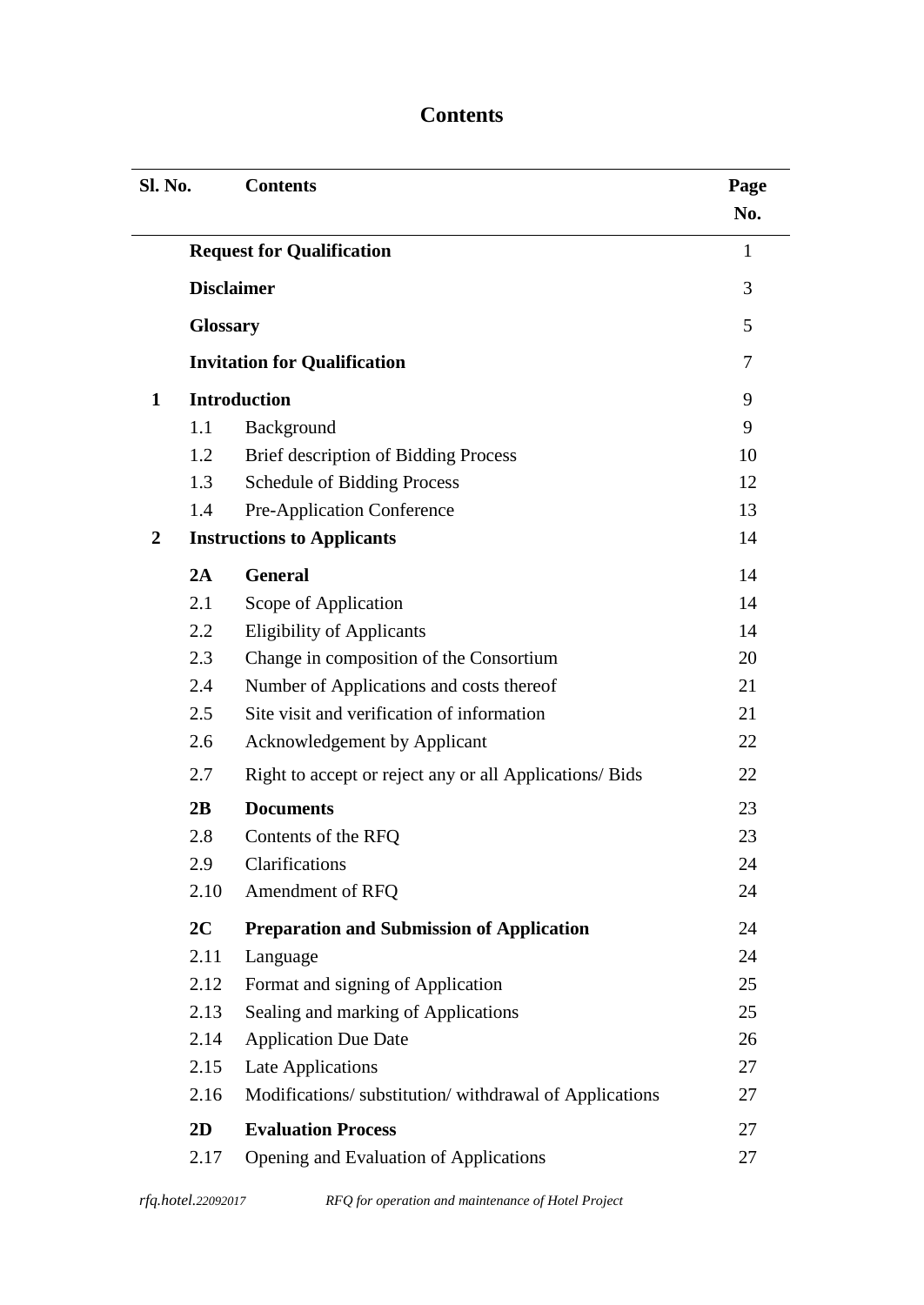|              | 2.18              | Confidentiality                                         | 28 |
|--------------|-------------------|---------------------------------------------------------|----|
|              | 2.19              | Tests of responsiveness                                 | 28 |
|              | 2.20              | Clarifications                                          | 29 |
|              | 2E                | <b>Qualification and Bidding</b>                        | 30 |
|              | 2.21              | Short-listing and notification                          | 30 |
|              | 2.22              | <b>Submission of Bids</b>                               | 30 |
|              | 2.23              | Proprietary data                                        | 30 |
|              | 2.24              | Correspondence with the Applicant                       | 30 |
| 3            |                   | <b>Criteria for Evaluation</b>                          | 31 |
|              | 3.1               | <b>Evaluation parameters</b>                            | 31 |
|              | 3.2               | Technical Capacity for purposes of evaluation           | 31 |
|              | 3.3               | Details of Experience                                   | 32 |
|              | 3.4               | Financial information for purposes of evaluation        | 32 |
|              | 3.5               | <b>Short-listing of Applicants</b>                      | 33 |
| 4            |                   | <b>Fraud and Corrupt Practices</b>                      | 34 |
| 5            |                   | <b>Pre-Application Conference</b>                       | 36 |
| 6            |                   | <b>Miscellaneous</b>                                    | 37 |
|              | <b>Appendices</b> |                                                         | 39 |
| I            |                   | Letter Comprising the Application for Pre-Qualification | 41 |
|              | $Annex-I$         | Particulars of the Applicant                            | 45 |
|              | $Annex-II$        | <b>Technical Capacity of Applicant</b>                  | 47 |
|              | $Annex - III$     | <b>Financial Capacity of Applicant</b>                  | 49 |
|              | $Annex - IV$      | Details of Eligible Projects                            | 51 |
|              |                   | $Annex - V$ Statement of Legal Capacity                 | 55 |
| $\mathbf{I}$ |                   | Power of Attorney for signing of Application and Bid    | 56 |
| Ш            |                   | <b>Power of Attorney for Lead Member of Consortium</b>  | 58 |
| IV           |                   | <b>Joint Bidding Agreement</b>                          | 61 |
|              |                   |                                                         |    |
| $\mathbf{V}$ |                   | <b>Guidelines of the Department of Disinvestment</b>    | 68 |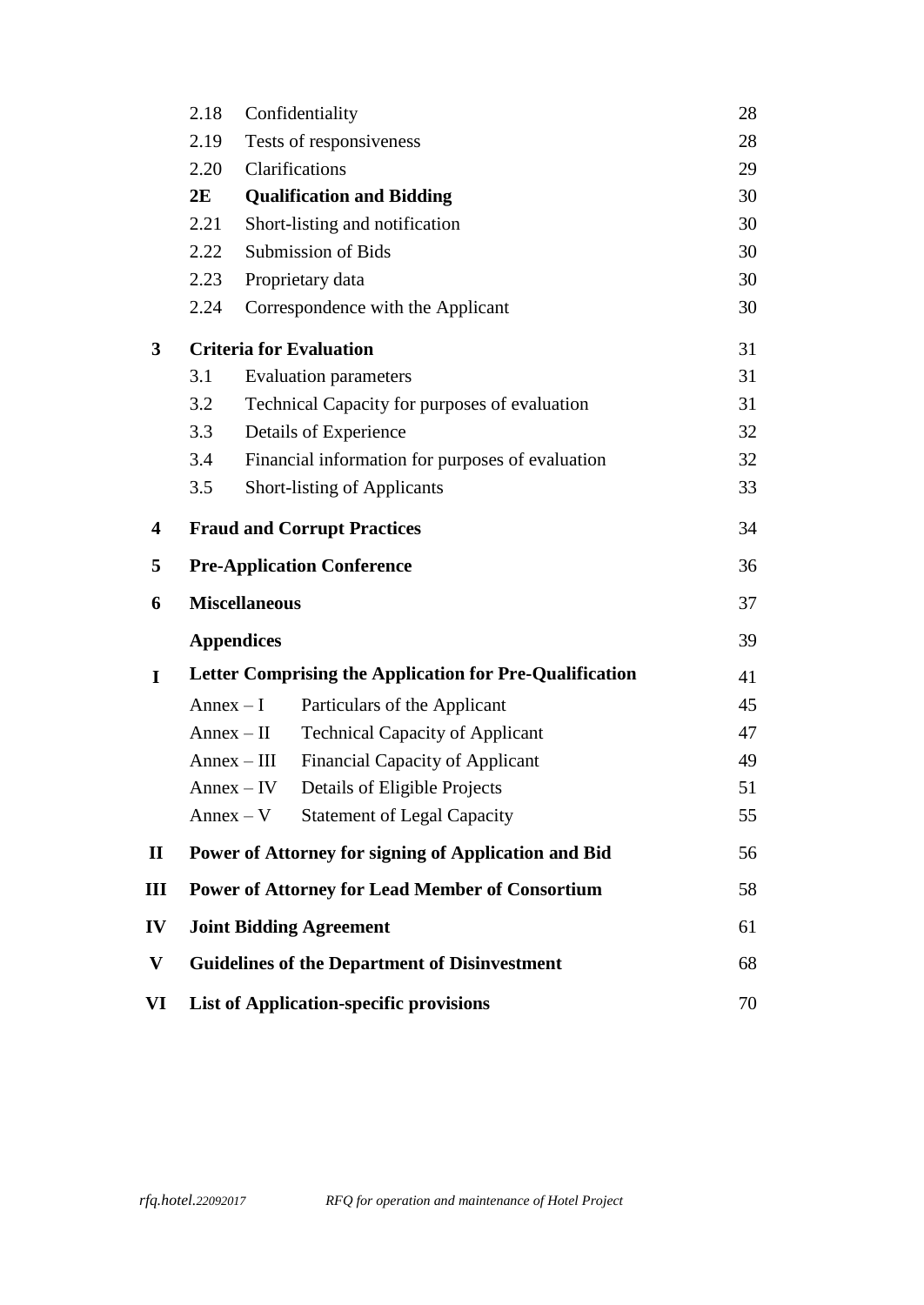**Request for Qualification (RFQ)**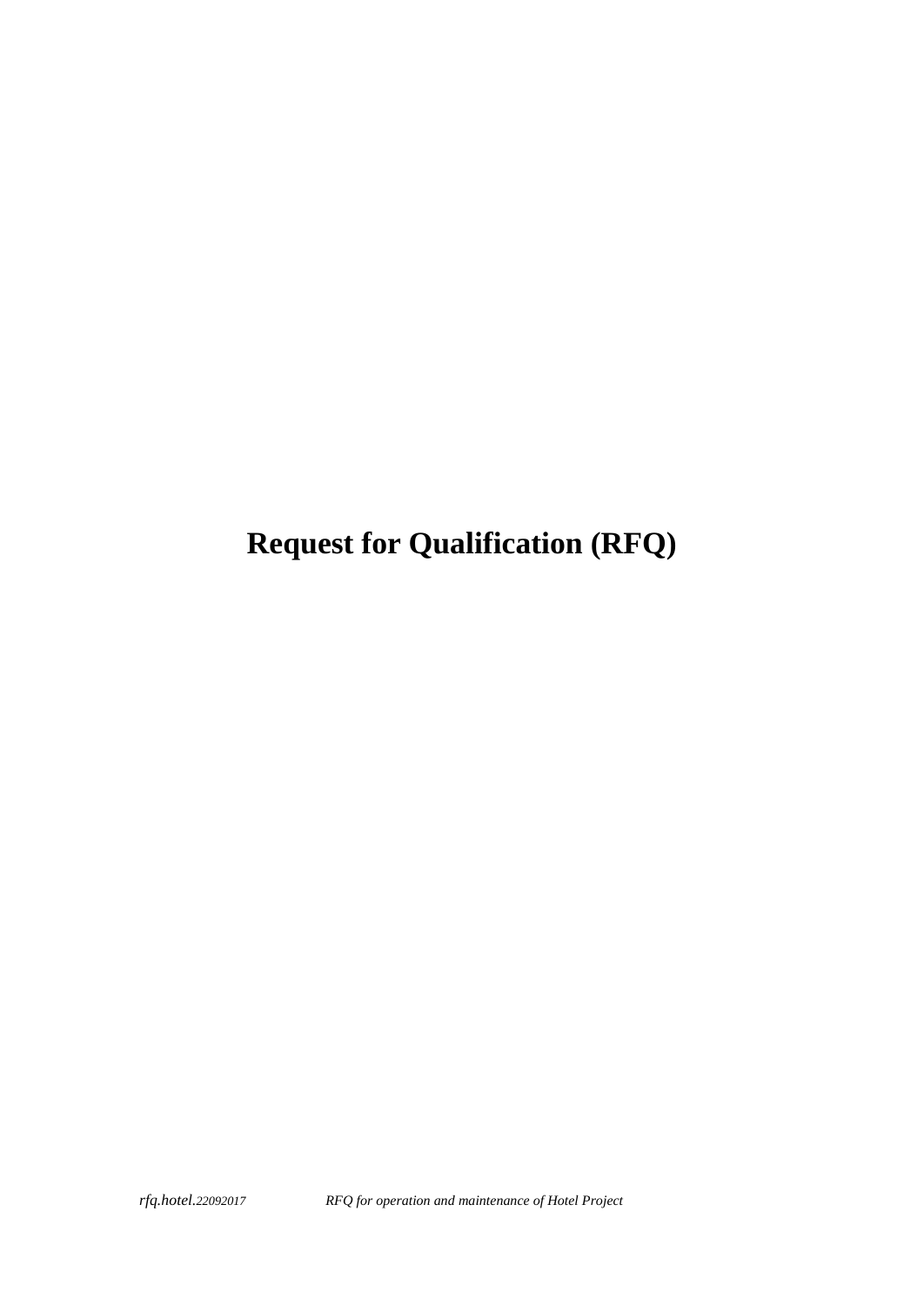*rfq.hotel.22092017 RFQ for operation and maintenance of Hotel Project*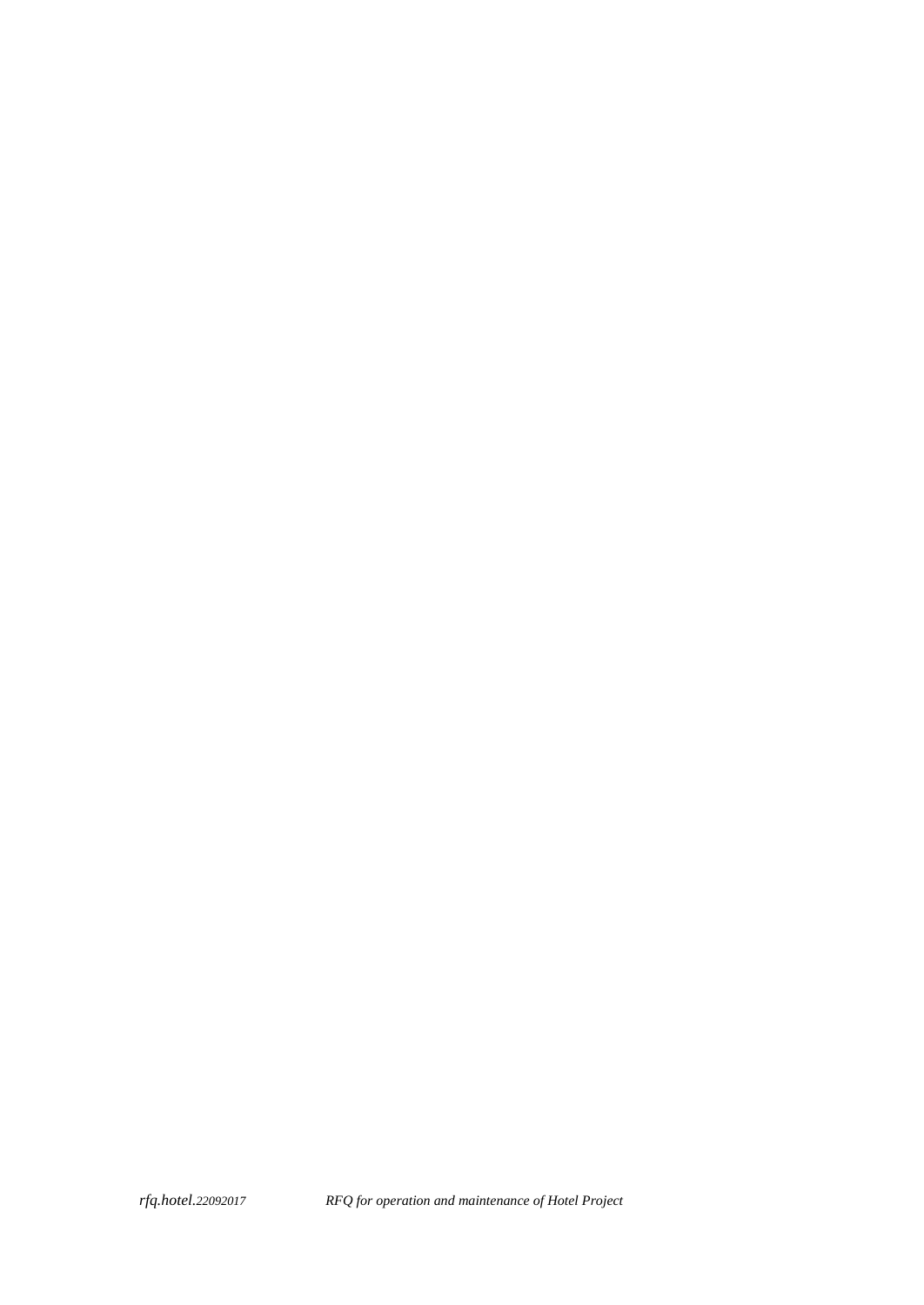# **Disclaimer**

The information contained in this Request for Qualification document (the "**RFQ**") or subsequently provided to Applicant(s), whether verbally or in documentary or any other form, by or on behalf of the Authority or any of its employees or advisors, is provided to Applicant(s) on the terms and conditions set out in this RFQ and such other terms and conditions subject to which such information is provided.

This RFQ is not an agreement and is neither an offer nor invitation by the Authority to the prospective Applicants or any other person. The purpose of this RFQ is to provide interested parties with information that may be useful to them in the formulation of their application for qualification pursuant to this RFQ (the "**Application**"). This RFQ includes statements, which reflect various assumptions and assessments arrived at by the Authority in relation to the Project. Such assumptions, assessments and statements do not purport to contain all the information that each Applicant may require. This RFQ may not be appropriate for all persons, and it is not possible for the Authority, its employees or advisors to consider the investment objectives, financial situation and particular needs of each party who reads or uses this RFQ. The assumptions, assessments, statements and information contained in this RFQ may not be complete, accurate, adequate or correct. Each Applicant should therefore, conduct its own investigations and analysis and should check the accuracy, adequacy, correctness, reliability and completeness of the assumptions, assessments, statements and information contained in this RFQ and obtain independent advice from appropriate sources.

Information provided in this RFQ to the Applicant(s) is on a wide range of matters, some of which may depend upon interpretation of law. The information given is not intended to be an exhaustive account of statutory requirements and should not be regarded as a complete or authoritative statement of law. The Authority accepts no responsibility for the accuracy or otherwise for any interpretation or opinion on law expressed herein.

The Authority, its employees and advisors make no representation or warranty and shall have no liability to any person, including any Applicant or Bidder, under any law, statute, rules or regulations or tort, principles of restitution or unjust enrichment or otherwise for any loss, damages, cost or expense which may arise from or be incurred or suffered on account of anything contained in this RFQ or otherwise, including the accuracy, adequacy, correctness, completeness or reliability of the RFQ and any assessment, assumption, statement or information contained therein or deemed to form part of this RFQ or arising in any way with pre-qualification of Applicants for participation in the Bidding Process.

The Authority also accepts no liability of any nature whether resulting from negligence or otherwise howsoever caused arising from reliance of any Applicant upon the statements contained in this RFQ.

The Authority may, in its absolute discretion but without being under any obligation to do so, update, amend or supplement the information, assessment or assumptions contained in this RFQ.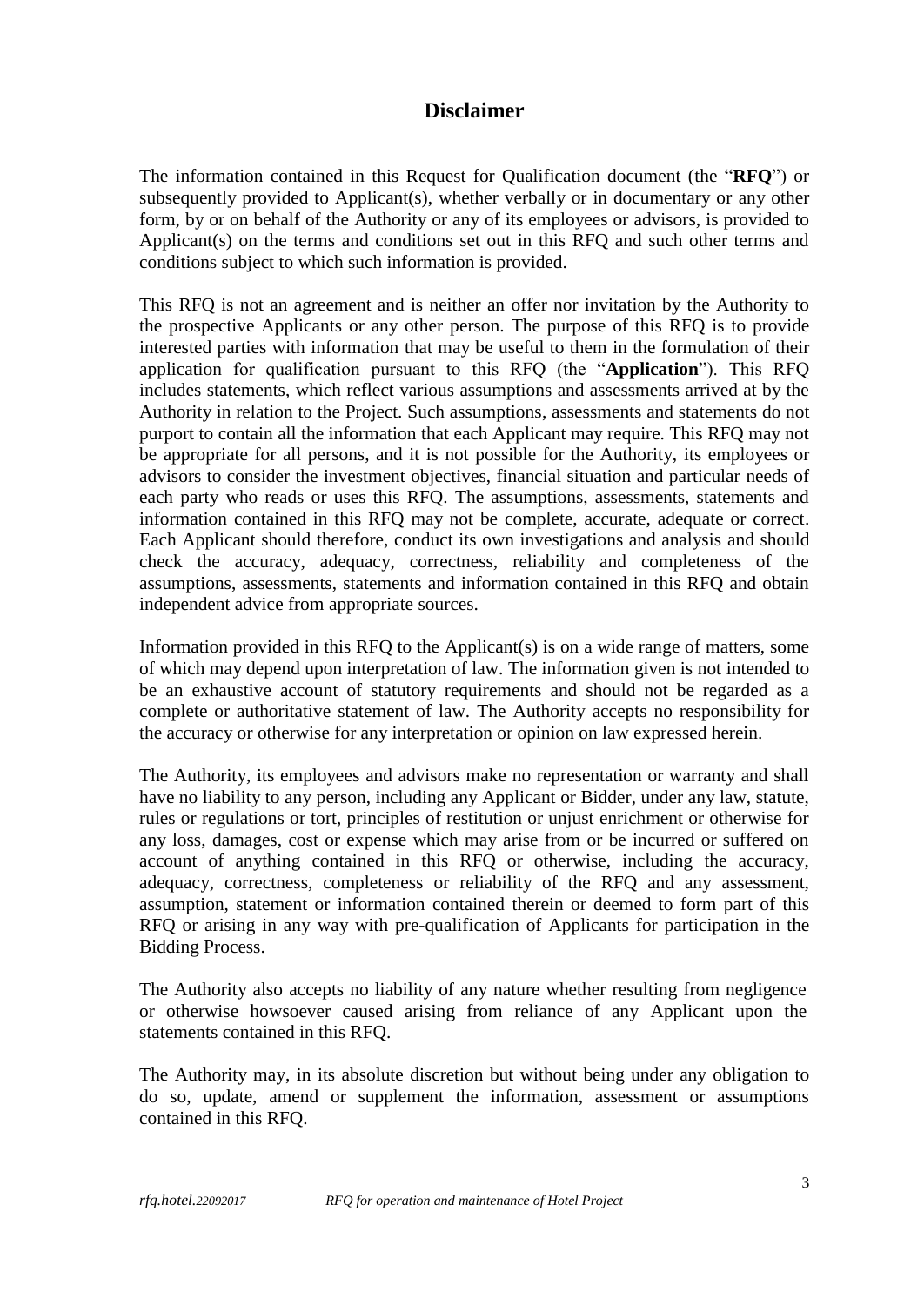The issue of this RFQ does not imply that the Authority is bound to select and short-list pre-qualified Applications for Bid Stage or to appoint the selected Bidder or Concessionaire, as the case may be, for the Project and the Authority reserves the right to reject all or any of the Applications or Bids without assigning any reasons whatsoever.

The Applicant shall bear all its costs associated with or relating to the preparation and submission of its Application including but not limited to preparation, copying, postage, delivery fees, expenses associated with any demonstrations or presentations which may be required by the Authority or any other costs incurred in connection with or relating to its Application. All such costs and expenses will remain with the Applicant and the Authority shall not be liable in any manner whatsoever for the same or for any other costs or other expenses incurred by an Applicant in preparation or submission of the Application, regardless of the conduct or outcome of the Bidding Process.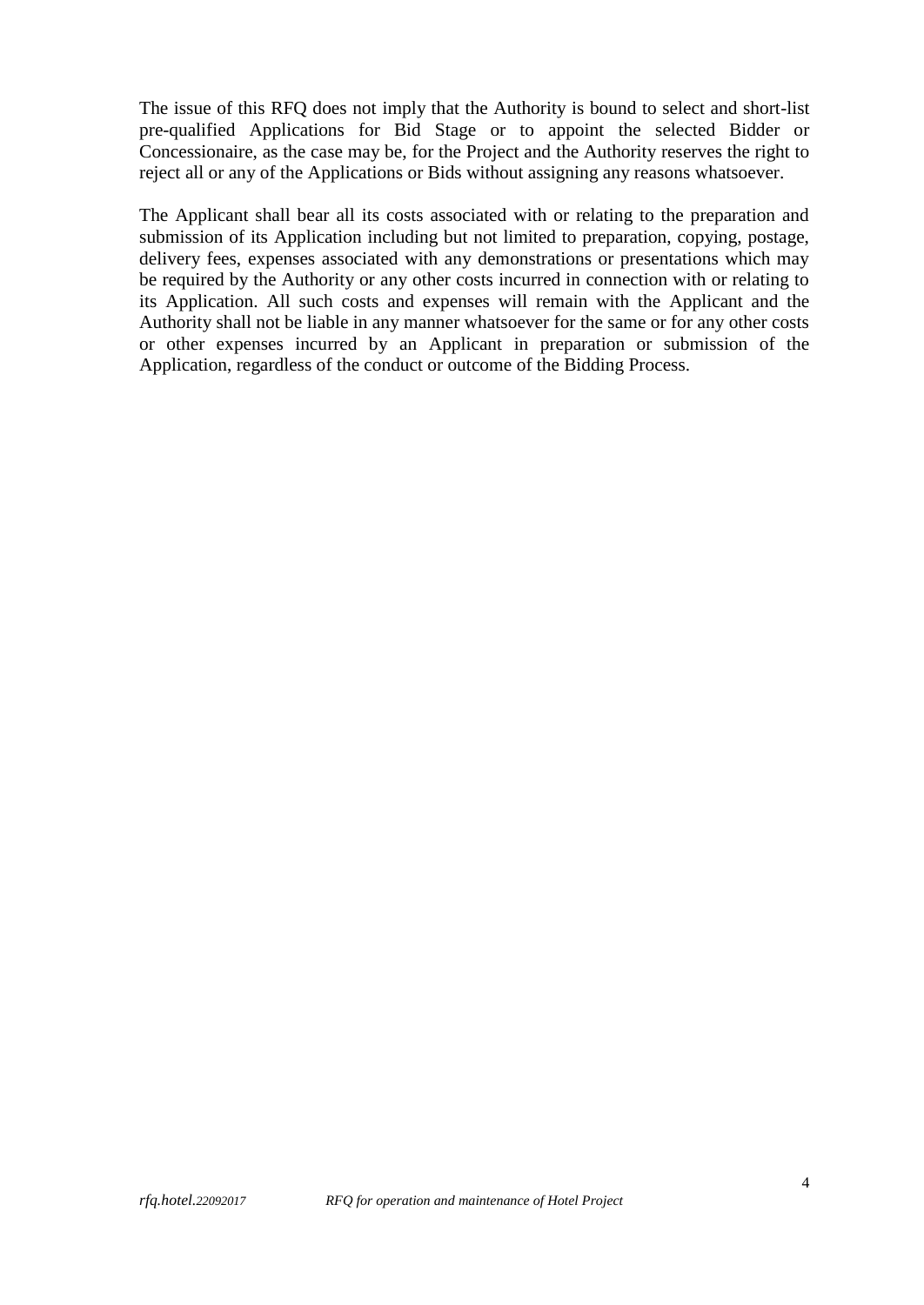#### **Glossary**

**Applicant(s)** As defined in Clause 1.2.1 **Application** As defined in the Disclaimer **Application Due Date** As defined in Clause 1.1.5 Associate Associate As defined in Clause 2.2.9 **Authority** As defined in Clause 1.1.1 **Bids Bids As defined in Clause 1.2.3 Bid Due Date** As defined in Clause 1.2.3 **Bid Security As defined in Clause 1.2.4 Bidders** As defined in Clause 1.1.1 **Bidding Documents** As defined in Clause 1.2.3 **Bidding Process** As defined in Clause 1.2.1 **Bid Stage** As defined in Clause 1.2.1 **BOT** Build, Operate and Transfer **Concessionaire** As defined in Clause 1.1.2 **Concession Agreement** As defined in Clause 1.1.2 **Conflict of Interest** As defined in Clause 2.2.1(c) **Consortium** As defined in Clause 2.2.1(a) **Eligible Experience** As defined in Clause 3.2.1 **Eligible Projects** As defined in Clause 3.2.1 **Experience Score** As defined in Clause 3.2.5 **Financial Capacity** As defined in Clause 2.2.2 (B) **Highest Bidder** As defined in Clause 1.2.8 **Jt. Bidding Agreement** As defined in Clause 2.2.6 (g) **Lead Member** As defined in Clause 2.2.6 (c) **LOA** Letter of Award **Member** Member of a Consortium **Net Worth** As defined in Clause 2.2.4 (ii) **OMT** Operate, Maintain and Transfer **O&M** Operation and Maintenance **PPP** Public Private Partnership **Premium** As defined in Clause 1.2.8 **Project** As defined in Clause 1.1.1 **Qualification** As defined in Clause 1.2.1 **Qualification Stage** As defined in Clause 1.2.1 **Re. or Rs. or INR** Indian Rupee **RFP or Request for Proposals** As defined in Clause 1.2.1 **RFO** As defined in the Disclaimer **SPV** As defined in Clause 2.2.6 **Technical Capacity** As defined in Clause 2.2.2 (A) **Threshold Technical Capacity** As defined in Clause 2.2.2 (A)

Administrator **Administrator** Administrator, U.T. Administration of Daman and Diu

The words and expressions beginning with capital letters and defined in this document shall, unless repugnant to the context, have the meaning ascribed thereto herein above.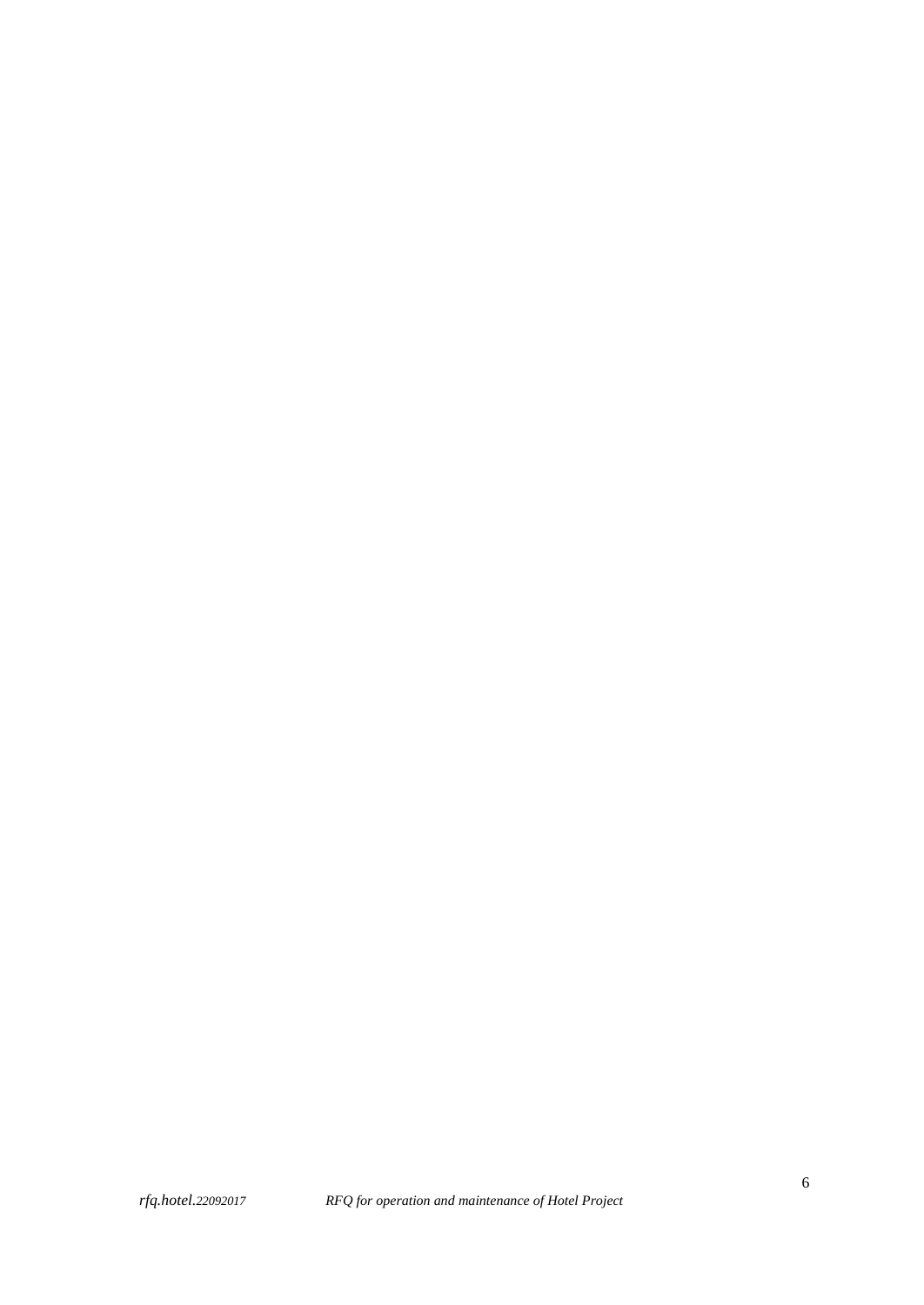**Invitation for Qualification**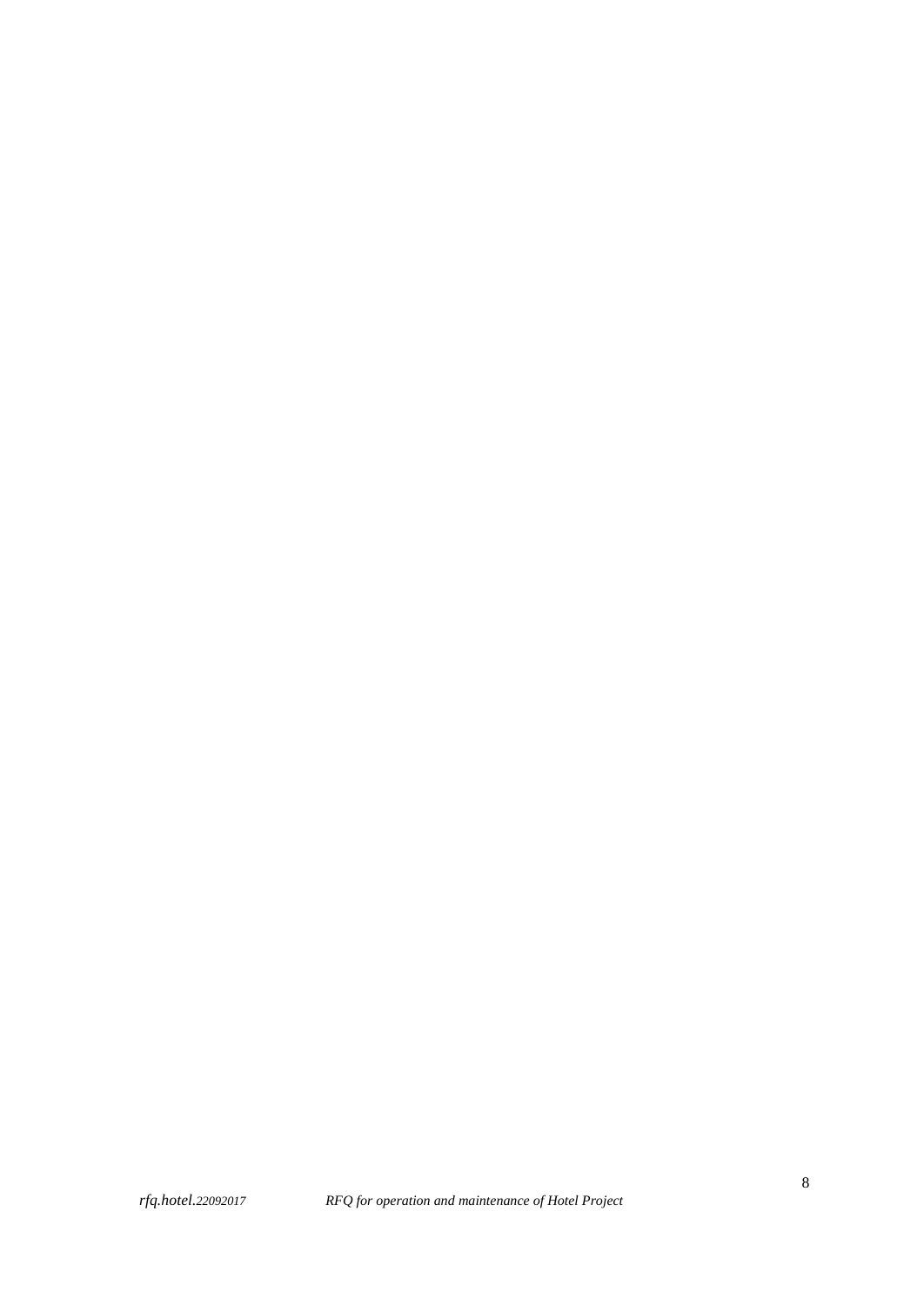Department of Tourism U.T. Administration of Daman and Diu

#### **1. INTRODUCTION**\$

#### **1.1 Background**

1.1.1 The Administrator, U. T. Administration of Daman and Diu represented by the Department of Tourism (the "**Authority**"), having its offices at Paryatan Bhavan, Nani Daman-396210, is engaged in the development of tourism and as part of this endeavour, the Authority has decided to undertake operation and maintenance of the recently constructed Circuit House building in Nani Daman for providing hotel services to tourists (the "**Project**") through Public-Private Partnership (the "**PPP**") on Operate, Maintain and Transfer (the "**OMT"**) basis, and has, therefore, decided to carry out the bidding process for selection of a private entity as the bidder to whom the Project may be awarded. Brief particulars of the Project are as follows:

The Circuit House building is located at a prime sea-facing location. The building has 62 (sixty two) rooms including 10 (ten) suites, kitchen, dining hall, reception room and waiting lounge. The plot area is about 2,192 sq meters and the constructed area is about 2,972 square meters (excluding lobby area). The building has amenities such as lifts, fire-fighting equipment and CCTV. The rooms are well furnished. The permissible FSI is 2 while the FSI used is 1.36. The Concessionaire may use the balance unused area of FSI (about 1411 square meters) as needed.

The Authority intends to pre-qualify and short-list suitable Applicants (the "**Bidders**") who will be eligible for participation in the Bid Stage, for awarding the Project through an open competitive bidding process in accordance with the procedure set out herein.

1.1.2 The selected Bidder, who is either a company incorporated under the Companies Act, 1956/2013 or undertakes to incorporate as such prior to execution of the concession agreement (the "**Concessionaire**") shall be responsible for operation and maintenance of the Project and for provision of ancillary associated services like restaurant, bar etc. to the tourists under and in accordance with the provisions of a long - term concession agreement (the "**Concession Agreement**") to be entered into between the Concessionaire and the Authority in the form provided by the Authority as part of the Bidding Documents pursuant hereto.

 $\overline{a}$ 

<sup>\$</sup> **Instructions for Applicants**

**Note 1**: The provisions in curly brackets shall be suitably modified by the Applicant after the RFQ is issued. (See Appendix-VI)

**Note 2**: Blank spaces contain formats that are to be used by the Applicant after the RFQ is issued. (See Appendix-VI)

**Note 3**: Footnotes marked "\$" in the relevant Clauses of the RFQ are for guidance of the Applicants. In case of Appendices, the footnotes marked "\$" or in other non-numerical characters shall be omitted by the Applicants while submitting their respective Applications. (See Appendix-VI)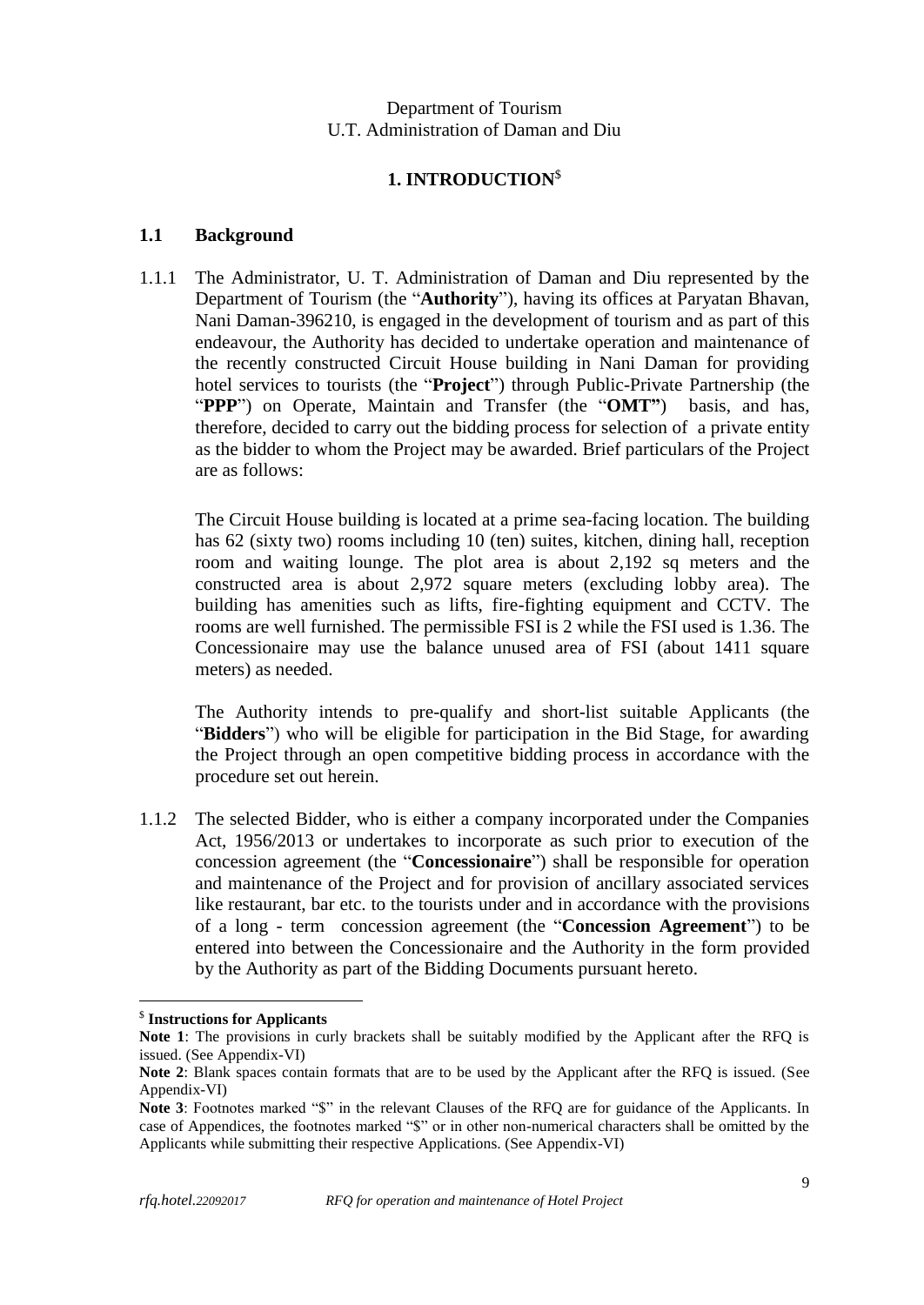- 1.1.3 The scope of work will broadly include operation, maintenance, management and upgradation of the facilities presently available in the building for provision of hotel services to the tourists.
- 1.1.4 The existing buildings and facilities will be handed over to the selected bidder on an "as is where is" basis. The cost of upgradation will have to be borne by the Concessionaire.
- 1.1.5 The Authority shall receive Applications pursuant to this RFQ in accordance with the terms set forth herein as modified, altered, amended and clarified from time to time by the Authority, and all Applications shall be prepared and submitted in accordance with such terms on or before the date specified in Clause 1.3 for submission of Applications (the "**Application Due Date**").

# **1.2 Brief description of Bidding Process**

1.2.1 The Authority has adopted a two-stage bidding process (collectively referred to as the "**Bidding Process**") for selection of the Bidder for award of the Project. The first stage (the "**Qualification Stage**") of the process involves qualification (the "**Qualification**") of interested parties/ consortia who make an Application in accordance with the provisions of this RFQ (the "**Applicant**"**,** which expression shall, unless repugnant to the context, include the Members of the Consortium). Prior to making an Application, the Applicant shall pay to the Authority a sum of Rs 25, 000 (Rupees twenty five thousand), in the form of a demand draft issued by a Scheduled Bank in India, drawn in favour of Deputy Director (Tourism) and payable at Daman, as the cost of the RFQ process. At the end of this stage, the Authority expects to announce a short-list of up to 6 (six) suitable pre-qualified Applicants who shall be eligible for participation in the second stage of the Bidding Process (the "**Bid Stage**") comprising Request for Proposals (the "**Request for Proposals**" or "**RFP**").

Government of India has issued guidelines (see Appendix-V) for qualification of bidders seeking to acquire stakes in any public sector enterprise through the process of disinvestment. These guidelines shall apply *mutatis mutandis* to this Bidding Process. The Authority shall be entitled to disqualify an Applicant in accordance with the aforesaid guidelines at any stage of the Bidding Process. Applicants must satisfy themselves that they are qualified to bid, and should give an undertaking to this effect in the form at Appendix-I.

- 1.2.2 In the Qualification Stage, Applicants would be required to furnish all the information specified in this RFQ. Only those Applicants that are pre-qualified and short-listed by the Authority shall be invited to submit their Bids for the Project. The Authority is likely to provide a comparatively short time span for submission of the Bids for the Project. The Applicants are, therefore, advised to visit the site and familiarise themselves with the Project.
- 1.2.3 In the Bid Stage, the Bidders will be called upon to submit their financial offers (the "**Bids**") in accordance with the RFP and other documents to be provided by the Authority (collectively the "**Bidding Documents**"). The Bidding Documents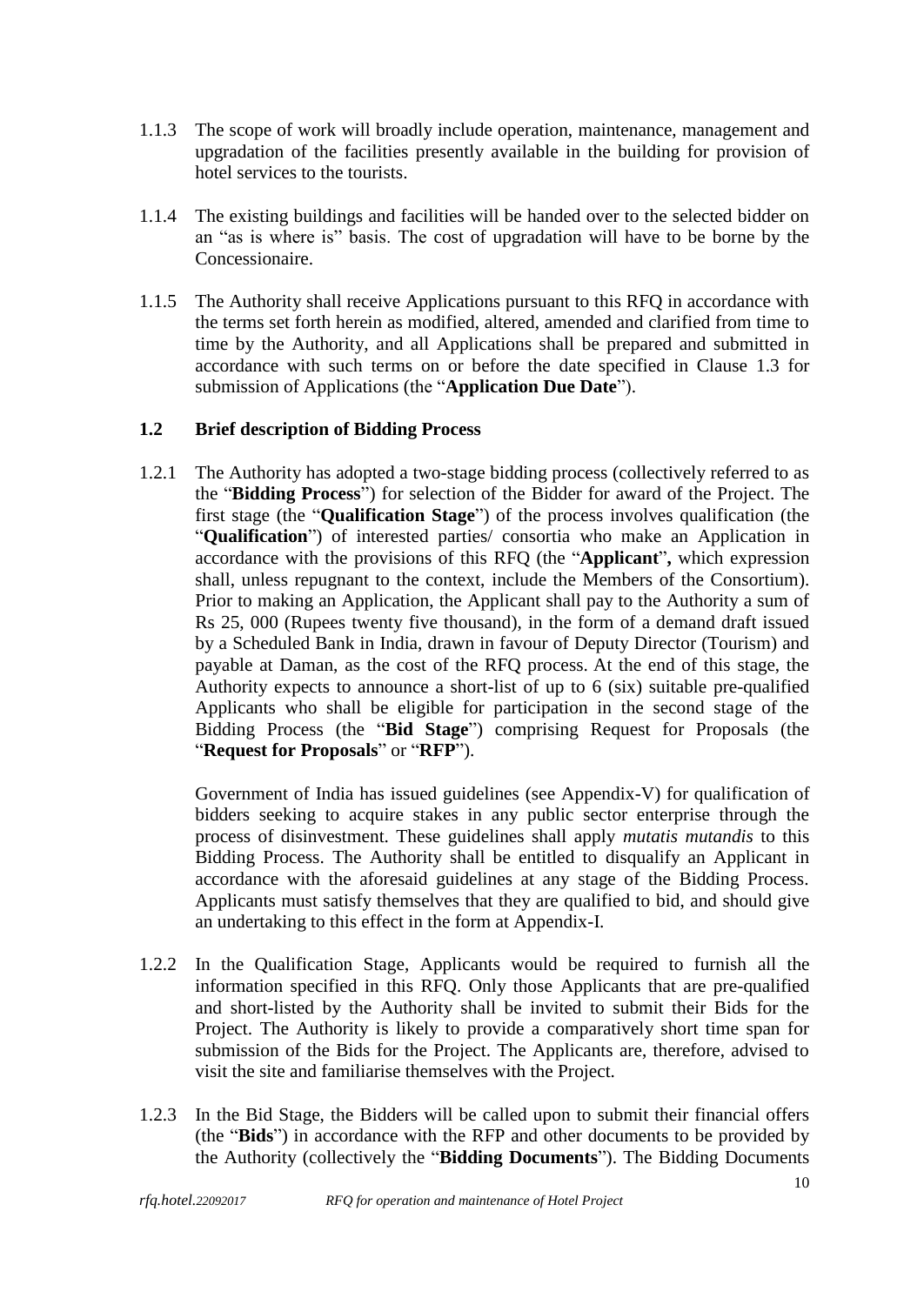for the Project will be provided to every Bidder on payment of a process fee for RFP which will be about four times the amount specified in Clause 1.2.1. The Bid shall be valid for a period of not less than 120 days from the date specified in Clause 1.3 for submission of Bids (the "**Bid Due Date**").

- 1.2.4 In terms of the RFP, a Bidder will be required to deposit, along with its Bid, a bid security equivalent to about Rs. 500,000 (Rupees five lakh) (the "**Bid Security**"), refundable no later than 60 (sixty) days from the Bid Due Date, except in the case of the selected Bidder whose Bid Security shall be retained till it has provided a Performance Security under the Concession Agreement. The Bidders will have an option to provide Bid Security in the form of a demand draft or a bank guarantee acceptable to the Authority<sup>§</sup>. In case a bank guarantee is provided, its validity period shall not be less than 180 (one hundred and eighty) days from the Bid Due Date, inclusive of a claim period of 60 (sixty) days, and may be extended as may be mutually agreed between the Authority and the Bidder from time to time. Where a demand draft is provided, its validity shall not be less than 80 (eighty) days from the Bid Due Date for the purposes of encashment thereof by the Authority. The Bid shall be summarily rejected if it is not accompanied by the Bid Security.
- 1.2.5 Generally, the Highest Bidder shall be the selected Bidder. The remaining Bidders shall be kept in reserve and may, in accordance with the process specified in the RFP, be invited to match the Bid submitted by the Highest Bidder in case such Highest Bidder withdraws or is not selected for any reason. In the event that none of the other Bidders match the Bid of the Highest Bidder, the Authority may, in its discretion, invite fresh Bids from the remaining Bidders or annul the Bidding Process, as the case may be.
- 1.2.6 During the Bid Stage, Bidders are invited to examine the Project in greater detail, and to carry out, at their cost, such studies as may be required for submitting their respective Bids for award of the concession including implementation of the Project.
- 1.2.7 As part of the Bidding Documents, the Authority will provide a draft Concession Agreement and other information pertaining/ relevant to the Project available with it. The commercial terms, the rights and obligations of the parties and other conditions of the draft concession agreement are likely to be similar to the Model Agreements published by the erstwhile Planning Commission (see www.planningcommission.nic.in). Applicants may study any such document to familiarise themselves with the likely broad structure of the proposed concession agreement.
- 1.2.8 A Bidder may offer to pay a premium in the form of revenue share (the "**Premium**") to the Authority for award of the concession. The concession period is likely to be between 35 and 50 years, and will be indicated in the draft Concession Agreement forming part of the Bidding Documents. The Premium

 $\overline{a}$ 

<sup>\$</sup> The format for the bank guarantee has been published as part of the Model RFP document.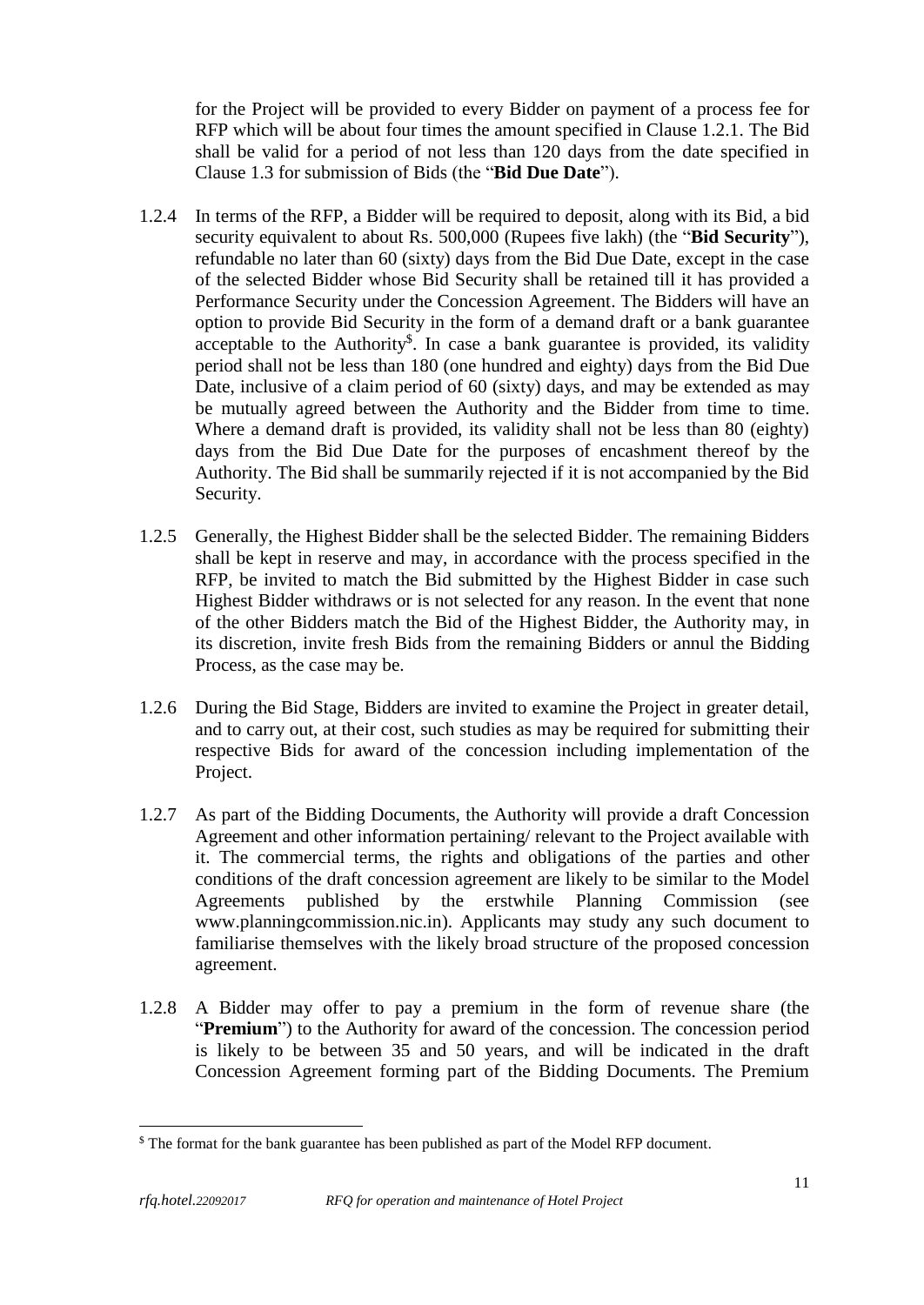amount shall constitute the sole criteria for evaluation of Bids. The Project shall be awarded to the Bidder quoting the highest Premium.

In this RFQ, the term "**Highest Bidder**" shall mean the Bidder who is offering the highest Premium.

- 1.2.9 The Concessionaire shall, in consideration of its investment and services, be entitled to charge market determined rates for the services being offered by it. The Authority may, in addition to a revenue share, charge an annual fee in lieu of the land and buildings being utilised by the Concessionaire for providing the hotel services. .
- 1.2.10 Details of the process to be followed at the Bid Stage and the terms thereof will be spelt out in the Bidding Documents.
- 1.2.11 Any queries or request for additional information concerning this RFQ shall be submitted in writing by speed post/ courier/ special messenger and by e-mail so as to reach the officer designated in Clause 2.13.3 by the specified date. The envelopes/ communications shall clearly bear the following identification/ title:

"Queries/ Request for Additional Information: RFQ for Operation and Maintenance of Hotel Project".

#### **1.3 Schedule of Bidding Process**

The Authority shall endeavour to adhere to the following schedule:

|    | <b>Event Description</b>                | <b>Date</b>                                      |
|----|-----------------------------------------|--------------------------------------------------|
|    | <b>Qualification Stage</b>              |                                                  |
| 1. | Last date for receiving queries         | October 4, 2017                                  |
| 2. | Pre-Application Conference              | October 9, 2017                                  |
| 3. | Authority response to queries latest by | October 16, 2017                                 |
| 4. | <b>Application Due Date</b>             | October 27, 2017                                 |
| 5. | Announcement of short-list              | Within 15 days of<br><b>Application Due Date</b> |
|    | <b>Bid Stage</b>                        | <b>Estimated Date</b>                            |
| 1. | <b>Sale of Bid Documents</b>            | November 13, 2017                                |
| 2. | Last date for receiving queries         | November 20, 2017                                |
| 3. | Pre-Bid Conference                      | November 27, 2017                                |
| 4. | Authority response to queries latest by | December 1, 2017                                 |

*rfq.hotel.22092017 RFQ for operation and maintenance of Hotel Project*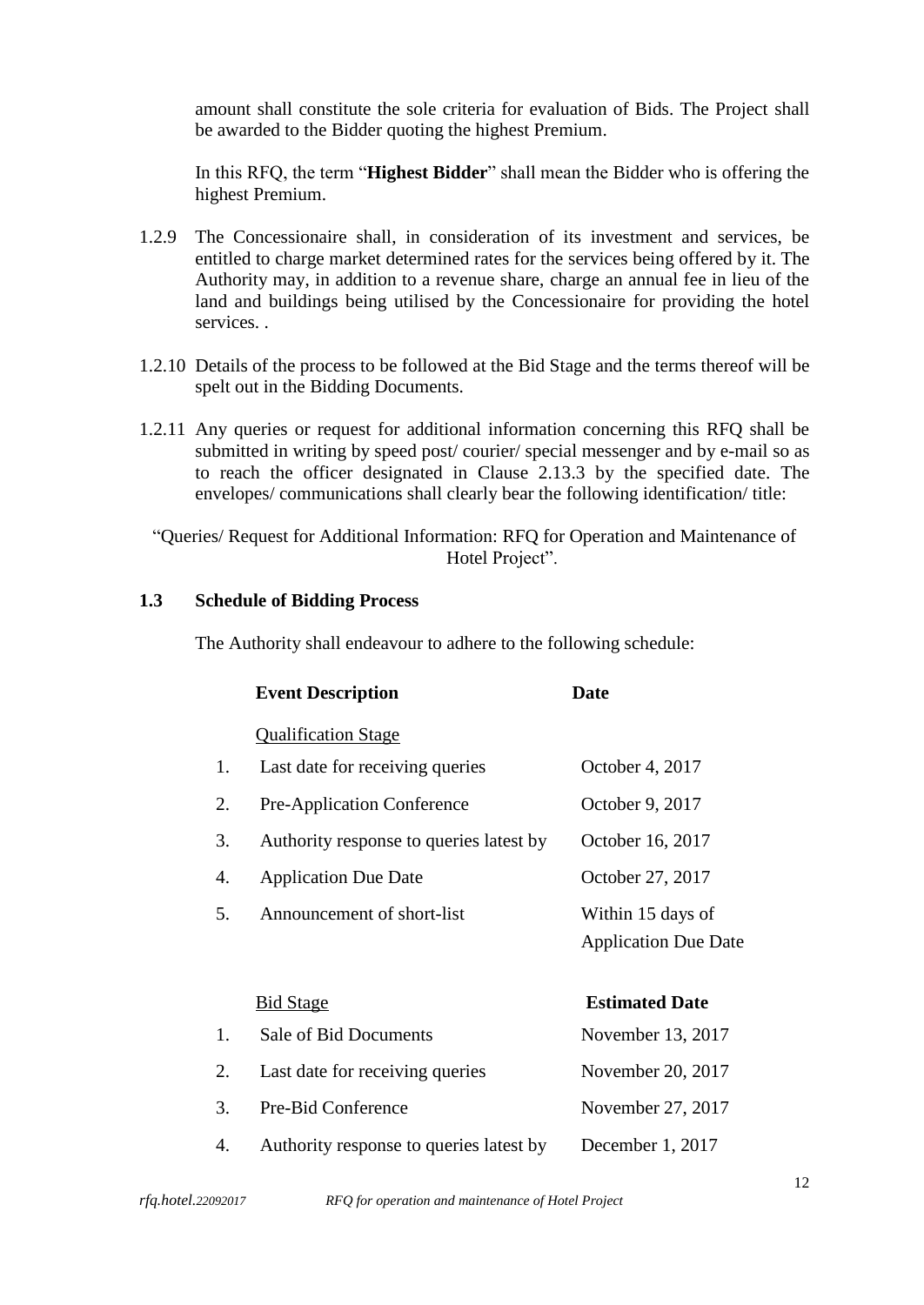| 5. | <b>Bid Due Date</b>             | December 22, 2017                 |
|----|---------------------------------|-----------------------------------|
| 6. | <b>Opening of Bids</b>          | On Bid Due Date                   |
| 7. | Letter of Award (LOA)           | Within 30 days of Bid Due<br>Date |
| 8. | Validity of Bids                | 120 days of Bid Due Date          |
| 9  | Signing of Concession Agreement | Within 30 days of award of        |

# **1.4 Pre-Application Conference**

The date, time and venue of the Pre-Application Conference shall be:

Date: October 9, 2017 Time: 1100 hrs Venue: Conference hall, Department of Tourism, Secretariat, Fort Area, Moti Daman, Daman (U.T.)-396220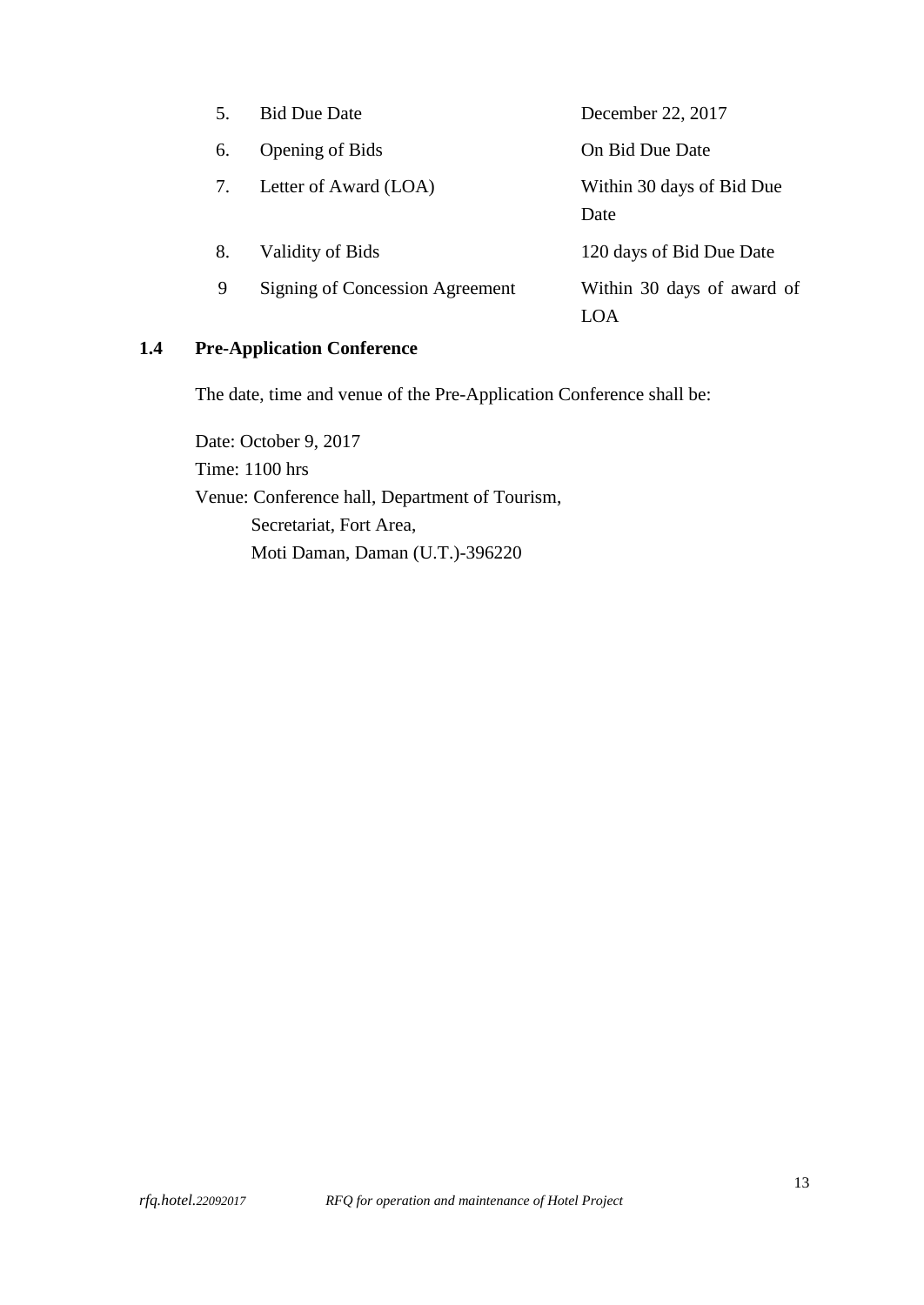# **2. INSTRUCTIONS TO APPLICANTS**

# **A. GENERAL**

#### **2.1 Scope of Application**

- 2.1.1 The Authority wishes to receive Applications for Qualification in order to shortlist experienced and capable Applicants for the Bid Stage.
- 2.1.2 Short-listed Applicants may be subsequently invited to submit the Bids for the Project.

# **2.2 Eligibility of Applicants**

2.2.1 For determining the eligibility of Applicants for their pre-qualification hereunder, the following shall apply:

(a) The Applicant for pre-qualification may be a single entity or a group of entities (the "**Consortium**"), coming together to implement the Project. However, no applicant applying individually or as a member of a Consortium, as the case may be, can be member of another Applicant. The term Applicant used herein would apply to both a single entity and a Consortium.

(b) An Applicant may be a natural person, private entity, government-owned entity or any combination of them with a formal intent to enter into an agreement or under an existing agreement to form a Consortium. A Consortium shall be eligible for consideration subject to the conditions set out in Clause 2.2.6 below.

(c) An Applicant shall not have a conflict of interest (the "**Conflict of Interest**") that affects the Bidding Process. Any Applicant found to have a Conflict of Interest shall be disqualified<sup>§</sup>. An Applicant shall be deemed to have a Conflict of Interest affecting the Bidding Process, if:

(i) the Applicant, its Member or Associate (or any constituent thereof) and any other Applicant, its Member or any Associate thereof (or any constituent thereof) have common controlling shareholders or other ownership interest; provided that this disqualification shall not apply in cases where the direct or indirect shareholding of an Applicant, its Member or an Associate thereof (or any shareholder thereof having a shareholding of more than 5 per cent of the paid up and subscribed share capital of such Applicant, Member or Associate, as the case may be) in the other Applicant, its Member or Associate is less than 5 per cent of the subscribed and paid up equity share capital thereof; provided further that this disqualification shall not apply to any ownership by a bank, insurance company, pension fund or a public financial institution referred to in subsection (72) of section 2 of the Companies Act, 2013. For the purposes of

 $\overline{a}$ 

 $$$  The provisions of sub-clauses (i), (iii) and (v) shall not apply to government companies.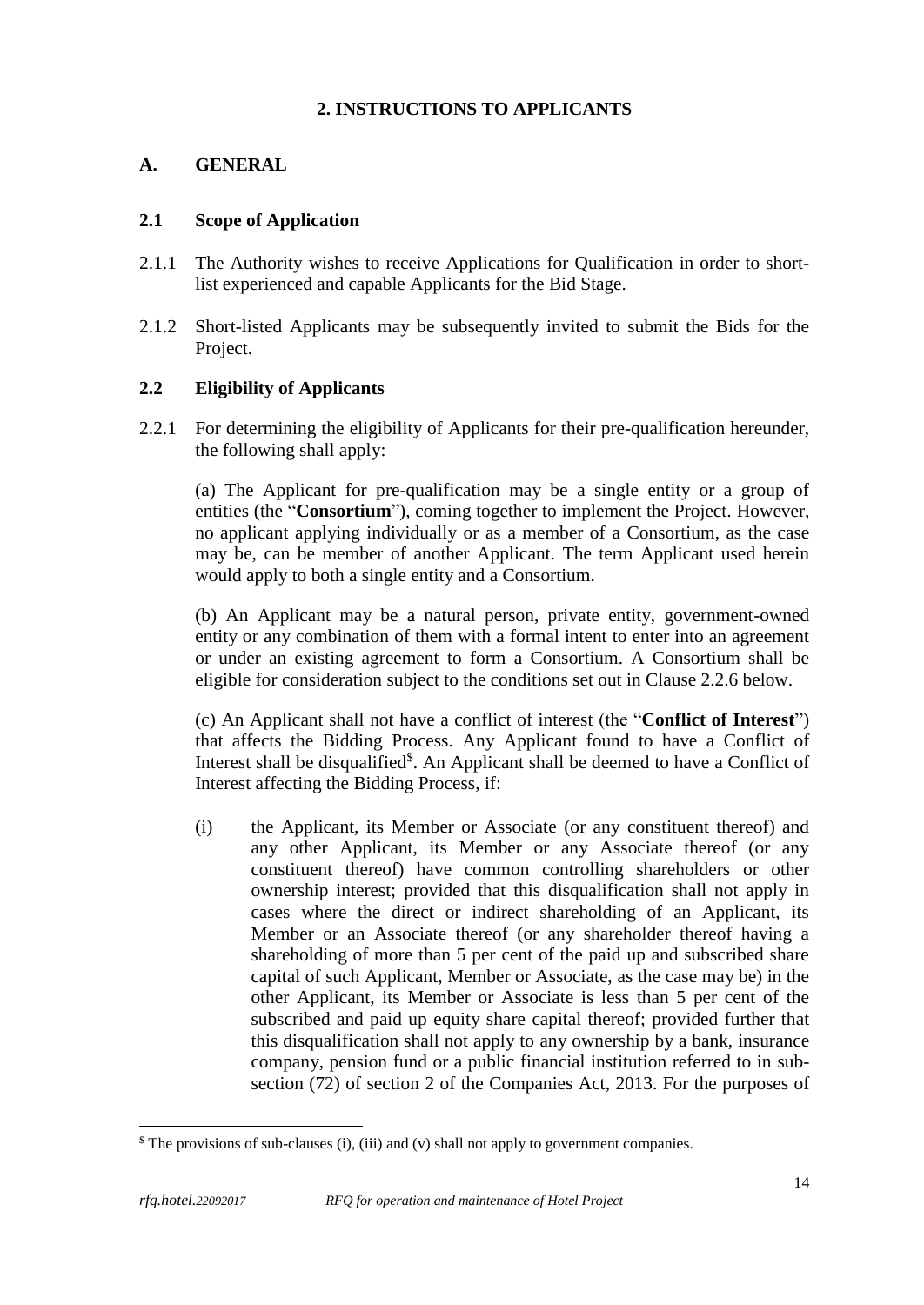this Clause 2.2.1(c), indirect shareholding held through one or more intermediate persons shall be computed as follows: (aa) where any intermediary is controlled by a person through management control or otherwise, the entire shareholding held by such controlled intermediary in any other person (the "**Subject Person**") shall be taken into account for computing the shareholding of such controlling person in the Subject Person; and (bb) subject always to sub-clause (aa) above, where a person does not exercise control over an intermediary, which has shareholding in the Subject Person, the computation of indirect shareholding of such person in the Subject Person shall be undertaken on a proportionate basis; provided, however, that no such shareholding shall be reckoned under this sub-clause (bb) if the shareholding of such person in the intermediary is less than 26% of the subscribed and paid up equity shareholding of such intermediary; or

- (ii) a constituent of such Applicant is also a constituent of another Applicant; or
- (iii) such Applicant, or any Associate thereof receives or has received any direct or indirect subsidy, grant, concessional loan or subordinated debt from any other Applicant, or any Associate thereof or has provided any such subsidy, grant, concessional loan or subordinated debt to any other Applicant, its Member or any Associate thereof; or
- (iv) such Applicant has the same legal representative for purposes of this Application as any other Applicant; or
- (v) such Applicant, or any Associate thereof has a relationship with another Applicant, or any Associate thereof, directly or through common third party/ parties, that puts either or both of them in a position to have access to each other's information about, or to influence the Application of either or each other; or
- (vi) such Applicant, or any Associate thereof has participated as a consultant to the Authority in the preparation of any documents, design or technical specifications of the Project.

(d) An Applicant shall be liable for disqualification if any legal, financial or technical adviser of the Authority in relation to the Project is engaged by the Applicant, its Member or any Associate thereof, as the case may be, in any manner for matters related to or incidental to the Project. For the avoidance of doubt, this disqualification shall not apply where such adviser was engaged by the Applicant, its Member or Associate in the past but its assignment expired or was terminated prior to the Application Due Date. Nor will this disqualification apply where such adviser is engaged after a period of 3 (three) years from the date of the Concession Agreement.

*Explanation:* In case an Applicant is a Consortium, then the term Applicant as used in this Clause 2.2.1, shall include each Member of such Consortium.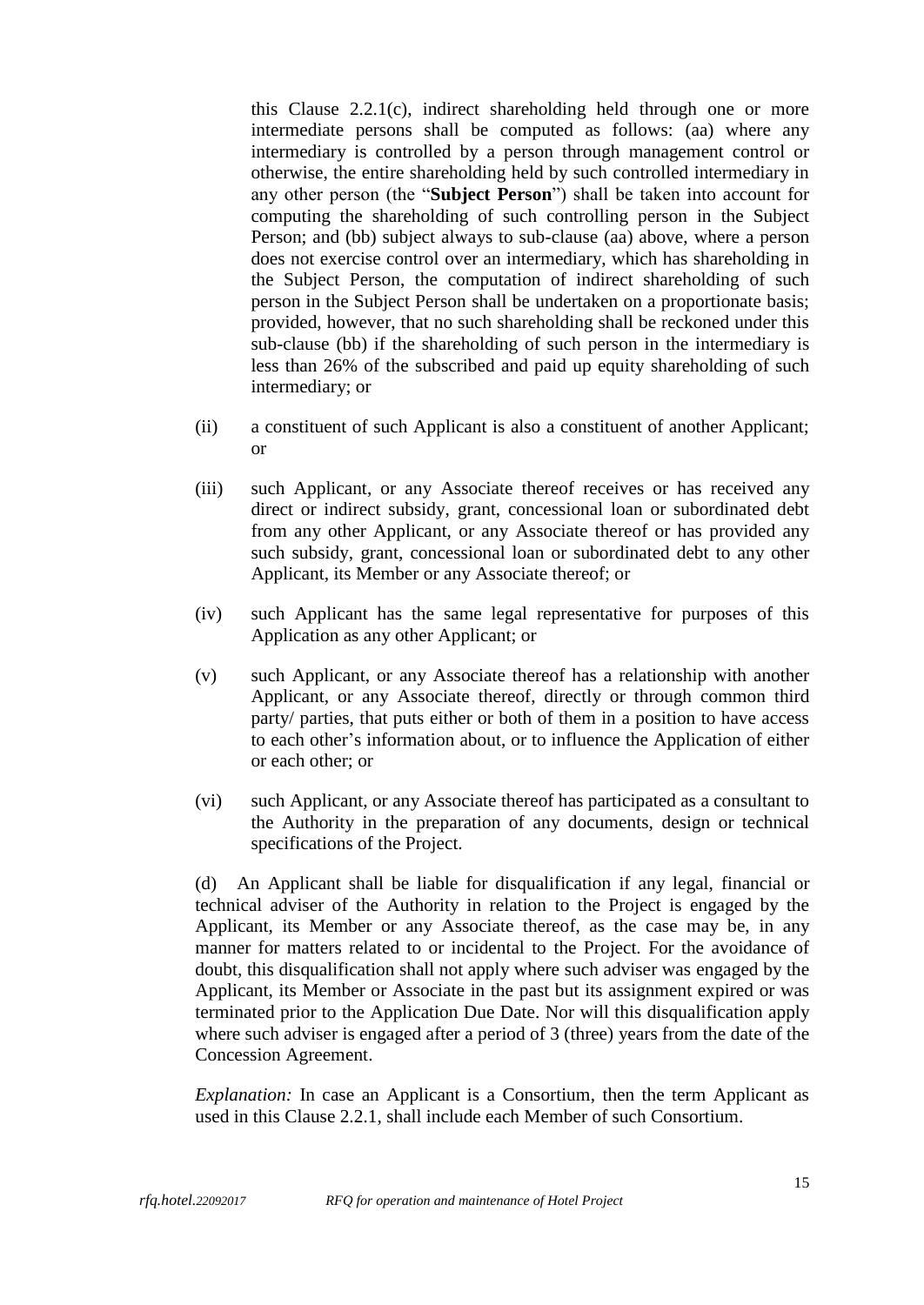- 2.2.2 To be eligible for pre-qualification and short-listing, an Applicant shall fulfil the following conditions of eligibility:
- (A) **Technical Capacity**: For demonstrating technical capacity and experience (the "**Technical Capacity**"), the Applicant shall, over the past 5 (five) financial years preceding the Application Due Date, have (a) owned a 3 star/ 'A' category and/or 4 star and/ or  $\overline{5}$  star hotel having a minimum of 50 residential rooms; or (b) operated, maintained and managed a 3 star/ 'A' category and/or 4 star and/ or 5 star hotel having a minimum of 50 residential rooms (the "**Threshold Technical Capacity**").
- (B) **Financial Capacity**: The Applicant shall have a minimum Net Worth (the "**Financial Capacity**") of Rs. 5 crore (Rs. five crore) at the close of the preceding financial year.

In case of a Consortium, the combined technical capacity and Net Worth of those Members, who shall have an equity share of at least 26% (twenty six per cent) each in the SPV, should satisfy the above conditions of eligibility; provided that each such Member shall, for a period of 5 (five) years from the date of execution of the Concession Agreement, hold equity share capital not less than 26% (twenty six per cent) of the subscribed and paid up equity of the SPV. Provided that the equity contribution of each such Member shall be no less than Rs. 50 lakh (Rupees fifty lakh) each.

- 2.2.3 **O&M Experience**: The Applicant shall furnish an undertaking that if selected to undertake the Project, it shall either employ experienced and qualified staff or enter into a firm agreement with an experienced operator in the hotel sector for discharging its maintenance and management obligations under the Concession Agreement.
- 2.2.4 The Applicant shall enclose with its Application, to be submitted as per the format at Appendix-I, complete with its Annexes, the following<sup>§</sup>:
	- (i) Certificate(s) from statutory auditors of the Applicant or its Associates or the concerned client(s) stating the number of residential rooms in hotels forming part of Eligible Projects during the past 5 (five) years in respect of the projects specified in paragraph 2.2.2 (A) above. In case a particular job/ contract has been jointly executed by the Applicant (as part of a consortium), it should further support its claim for the share in work done for that particular job/ contract by producing a certificate from its statutory auditor or the client; and
	- (ii) certificate(s) from statutory auditors of the Applicant or its Associates specifying the Net Worth of the Applicant, as at the close of the preceding

 $\overline{a}$ 

<sup>&</sup>lt;sup>§</sup> In case duly certified audited annual financial statements containing the requisite details are provided, a separate certification by statutory auditors would not be necessary in respect of Clause 2.2.4. In jurisdictions that do not have statutory auditors, the firm of auditors which audits the annual accounts of the Applicant or its Associate may provide the certificates required under this RFQ.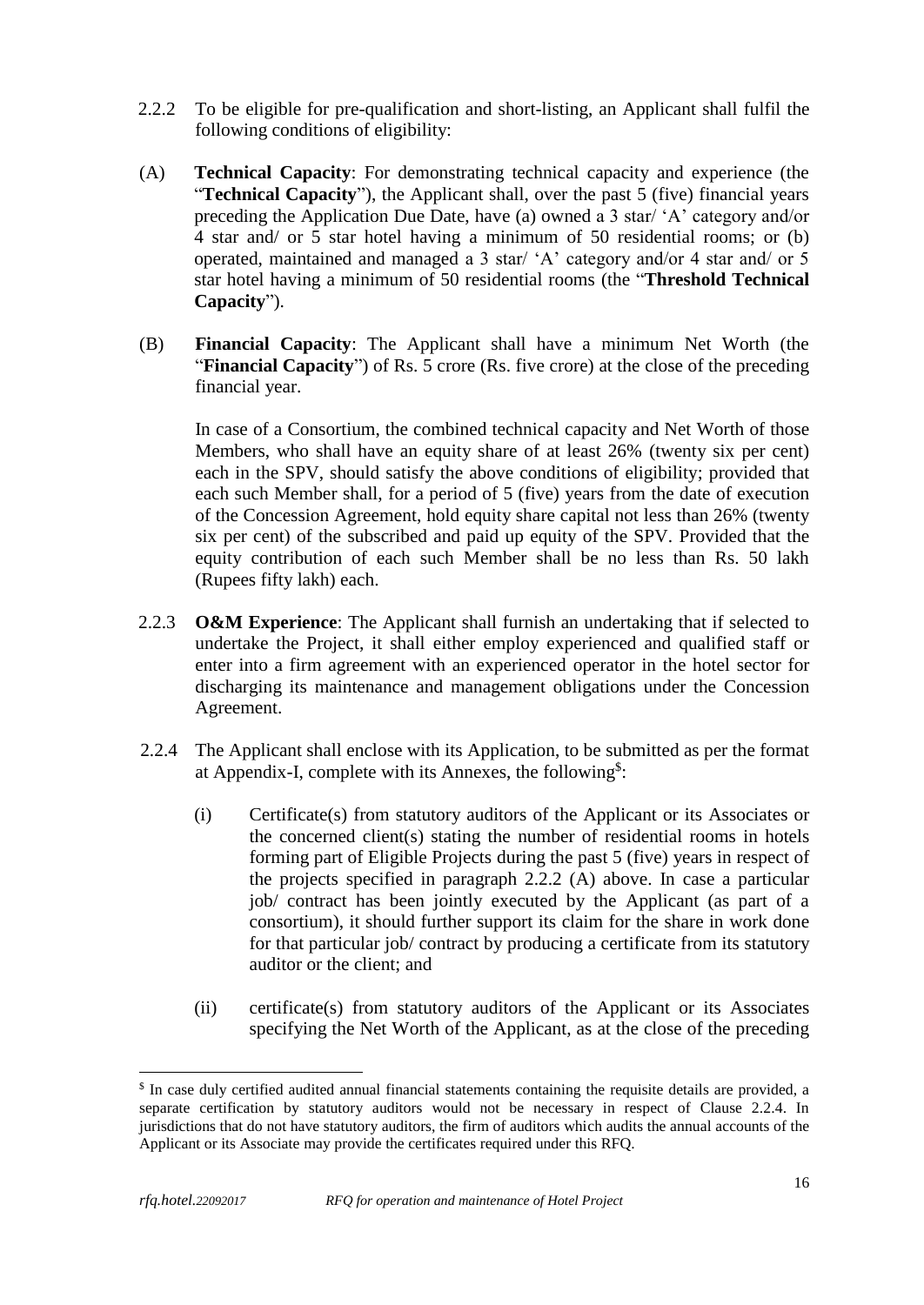financial year, and also specifying that the methodology adopted for calculating such Net Worth conforms to the provisions of this Clause 2.2.4 (ii). For the purposes of this RFQ, net worth (the "**Net Worth**") shall mean the sum of subscribed and paid up equity and reserves from which shall be deducted the sum of revaluation reserves, miscellaneous expenditure not written off and reserves not available for distribution to equity share holders.

- 2.2.5 The Applicant should submit a Power of Attorney as per the format at Appendix-II, authorising the signatory of the Application to commit the Applicant. In the case of a Consortium, the Members should submit a Power of Attorney in favour of the Lead Member as per format at Appendix-III.
- 2.2.6 Where the Applicant is a single entity, it may be required to form an appropriate Special Purpose Vehicle, incorporated under the Indian Companies Act, 2013 (the "**SPV**"), to execute the Concession Agreement and implement the Project. In case the Applicant is a Consortium, it shall, in addition to forming an SPV, comply with the following additional requirements:
	- (a) Number of members in a consortium shall not exceed 6 (six), but information sought in the Application may be restricted to 4 (four) members in the order of their equity contribution;
	- (b) subject to the provisions of sub-clause (a) above, the Application should contain the information required for each member of the Consortium;
	- (c) members of the Consortium shall nominate one member as the lead member (the "**Lead Member**"), who shall have an equity share holding of at least 26% (twenty six per cent) of the paid up and subscribed equity of the SPV. The nomination(s) shall be supported by a Power of Attorney, as per the format at Appendix-III, signed by all the other members of the Consortium;
	- (d) the Application should include a brief description of the roles and responsibilities of individual members, particularly with reference to financial, technical and O&M obligations;
	- (e) an individual Applicant cannot at the same time be member of a Consortium applying for pre-qualification. Further, a member of a particular Applicant Consortium cannot be member of any other Applicant Consortium applying for pre-qualification;
	- (f) the members of a Consortium shall form an appropriate SPV to execute the Project, if awarded to the Consortium;
	- (g) members of the Consortium shall enter into a binding Joint Bidding Agreement, substantially in the form specified at Appendix-IV (the "**Jt. Bidding Agreement**"), for the purpose of making the Application and submitting a Bid in the event of being short-listed. The Jt. Bidding Agreement, to be submitted along with the Application, shall, *inter alia*: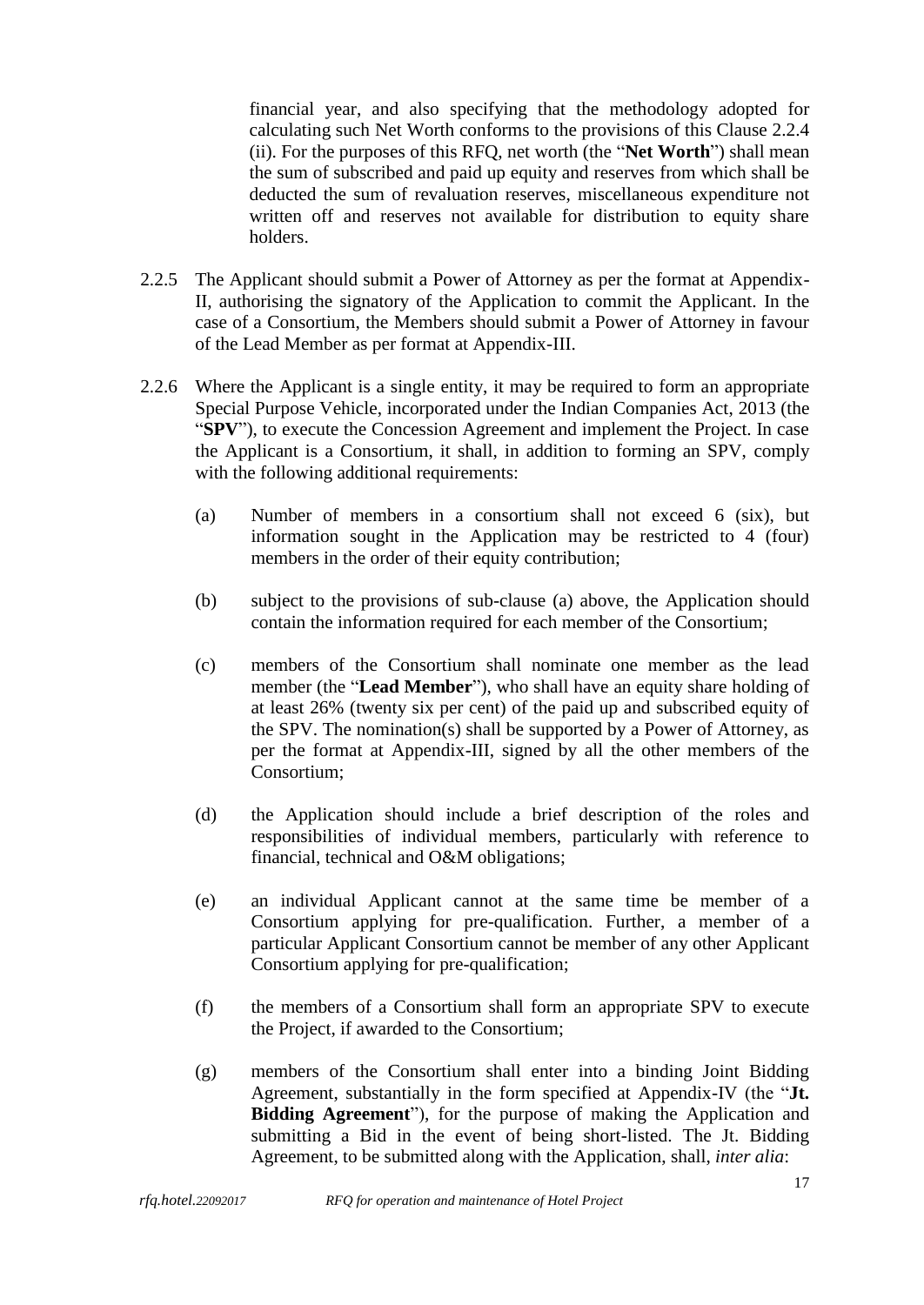- (i) convey the intent to form an SPV with shareholding/ ownership equity commitment(s) in accordance with this RFO, which would enter into the Concession Agreement and subsequently perform all the obligations of the Concessionaire in terms of the Concession Agreement, in case the concession to undertake the Project is awarded to the Consortium;
- (ii) clearly outline the proposed roles and responsibilities, if any, of each member;
- (iii) commit the minimum equity stake to be held by each member;
- (iv) commit that each of the members, whose experience will be evaluated for the purposes of this RFQ, shall subscribe to 26% (twenty six per cent) or more of the paid up and subscribed equity of the SPV and shall further commit that each such member shall, for a period of 5 (five) years from the date of execution of the Concession Agreement, hold equity share capital not less than 26% (twenty six per cent) of the subscribed and paid up equity share capital of the SPV. Provided that the equity contribution of each such Member shall be no less than Rs. 50 lakh (Rupees fifty lakh) each;
- (v) members of the Consortium undertake that they shall collectively hold at least 51% (fifty one per cent) of the subscribed and paid up equity of the SPV at all times until the second anniversary of the commercial operation date of the Project; and
- (vi) include a statement to the effect that all members of the Consortium shall be liable jointly and severally for all obligations of the Concessionaire in relation to the Project till the Concession Agreement is executed; and
- (h) except as provided under this RFQ and the Bidding Documents, there shall not be any amendment to the Jt. Bidding Agreement without the prior written consent of the Authority.
- 2.2.7 Any entity which has been barred by the Central/ State Government, or any entity controlled by it, from participating in any project (BOT or otherwise), and the bar subsists as on the date of Application, would not be eligible to submit an Application, either individually or as member of a Consortium.
- 2.2.8 An Applicant including any Consortium Member or Associate should, in the last 3 (three) years, have neither failed to perform on any contract, as evidenced by imposition of a penalty by an arbitral or judicial authority or a judicial pronouncement or arbitration award against the Applicant, Consortium Member or Associate, as the case may be, nor has been expelled from any project or contract by any public entity nor have had any contract terminated by any public entity for breach by such Applicant, Consortium Member or Associate. Provided,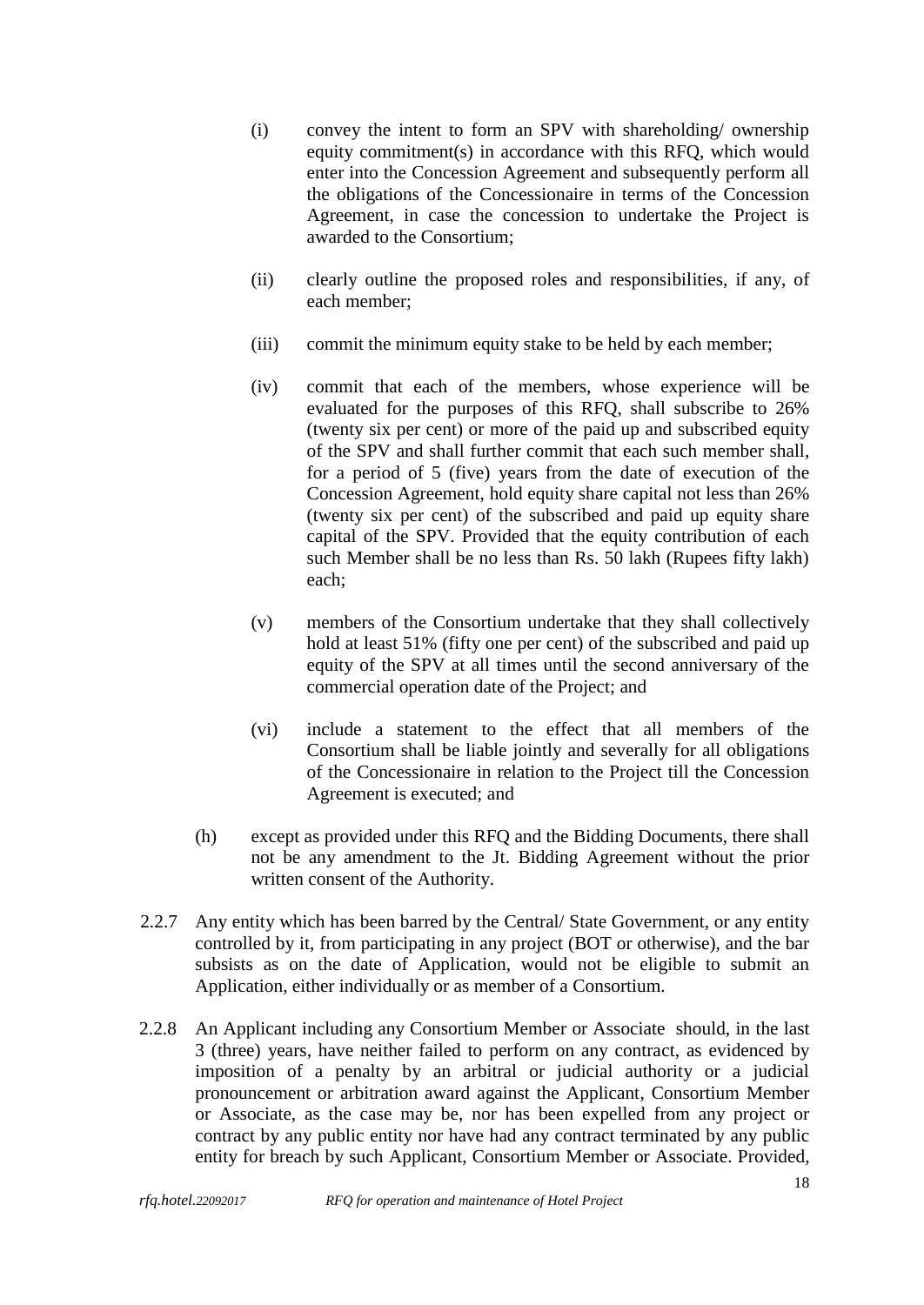however, that where an Applicant claims that its disqualification arising on account of any cause or event specified in this Clause 2.2.8 is such that it does not reflect (a) any malfeasance on its part in relation to such cause or event; (b) any wilful default or patent breach of the material terms of the relevant contract; (c) any fraud, deceit or misrepresentation in relation to such contract; or (d) any rescinding or abandoning of such contract, it may make a representation to this effect to the Authority for seeking a waiver from the disqualification hereunder and the Authority may, in its sole discretion and for reasons to be recorded in writing, grant such waiver if it is satisfied with the grounds of such representation and is further satisfied that such waiver is not in any manner likely to cause a material adverse impact on the Bidding Process or on the implementation of the Project.

2.2.9 In computing the Technical Capacity and Net Worth of the Applicant/ Consortium Members under Clauses 2.2.2, 2.2.4 and 3.2, the Technical Capacity and Net Worth of their respective Associates would also be eligible hereunder.

For purposes of this RFQ, Associate means, in relation to the Applicant/ Consortium Member, a person who controls, is controlled by, or is under the common control with such Applicant/ Consortium Member (the "**Associate**"). As used in this definition, the expression "control" means, with respect to a person which is a company or corporation, the ownership, directly or indirectly, of more than 50% (fifty per cent) of the voting shares of such person, and with respect to a person which is not a company or corporation, the power to direct the management and policies of such person by operation of law.

- 2.2.10 The following conditions shall be adhered to while submitting an Application:
	- (a) Applicants should attach clearly marked and referenced continuation sheets in the event that the space provided in the prescribed forms in the Annexes is insufficient. Alternatively, Applicants may format the prescribed forms making due provision for incorporation of the requested information;
	- (b) information supplied by an Applicant (or other constituent Member if the Applicant is a Consortium) must apply to the Applicant, Member or Associate named in the Application and not, unless specifically requested, to other associated companies or firms. Invitation to submit Bids will be issued only to Applicants whose identity and/ or constitution is identical to that at pre-qualification;
	- (c) in responding to the pre-qualification submissions, Applicants should demonstrate their capabilities in accordance with Clause 3.1 below; and
	- (d) in case the Applicant is a Consortium, each Member should substantially satisfy the pre-qualification requirements to the extent specified herein.
- 2.2.11 While Qualification is open to persons from any country, the following provisions shall apply: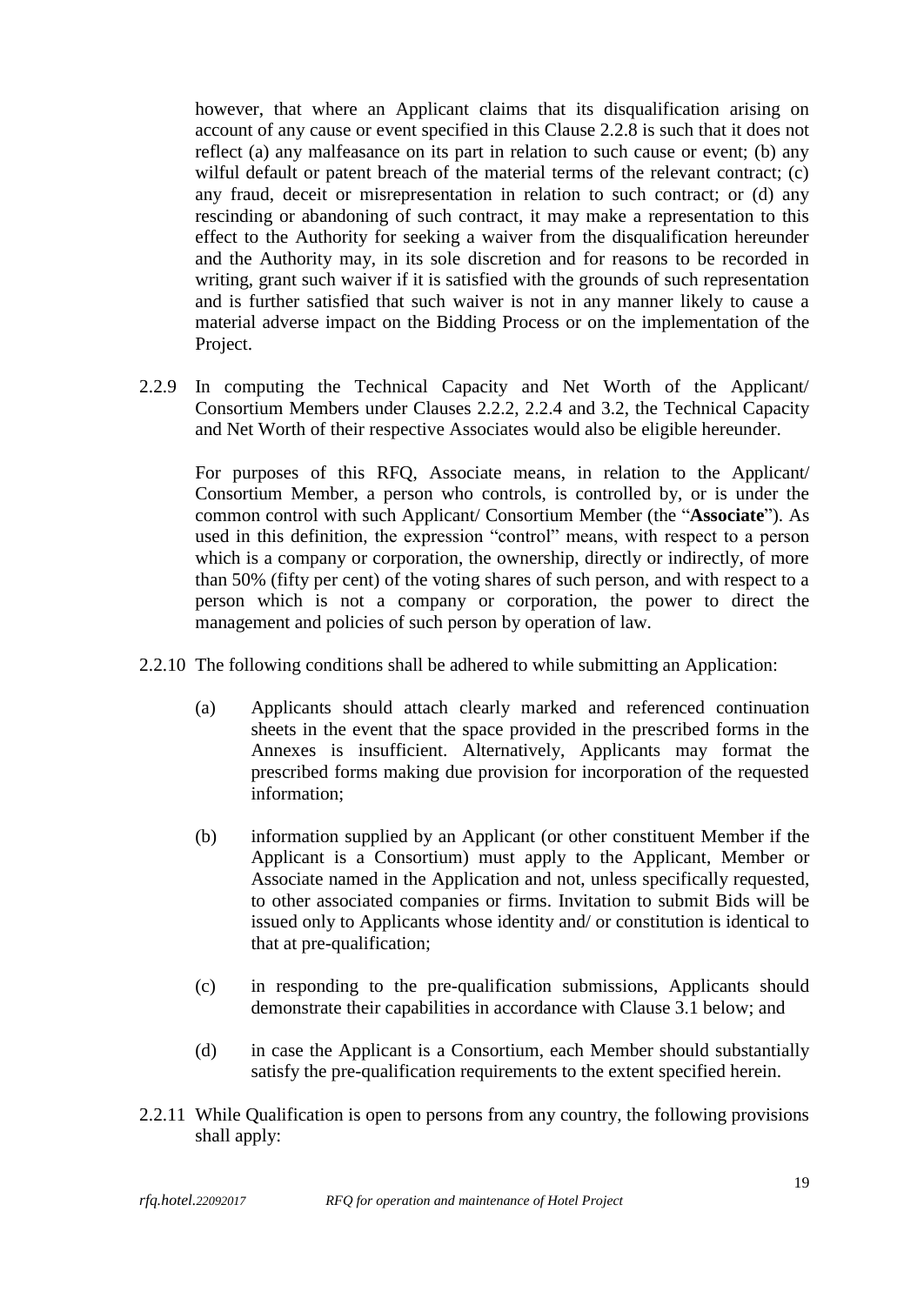- (a) Where, on the date of the Application, 25% (twenty five per cent) or more of the aggregate issued, subscribed and paid up equity share capital in an Applicant or its Member is held by persons resident outside India or where an Applicant or its Member is controlled by persons resident outside India; or
- (b) if at any subsequent stage after the date of the Application, there is an acquisition of 25% (twenty five per cent) or more of the aggregate issued, subscribed and paid up equity share capital or control, by persons resident outside India, in or of the Applicant or its Member;

then the Qualification of such Applicant or in the event described in sub clause (b) above, the continued Qualification of the Applicant shall be subject to approval of the Authority from national security and public interest perspective. The decision of the Authority in this behalf shall be final and conclusive and binding on the Applicant.

The holding or acquisition of equity or control, as above, shall include direct or indirect holding/ acquisition, including by transfer, of the direct or indirect legal or beneficial ownership or control, by persons acting for themselves or in concert and in determining such holding or acquisition, the Authority shall be guided by the principles, precedents and definitions contained in the Securities and Exchange Board of India (Substantial Acquisition of Shares and Takeovers) Regulations, 2011, or any substitute thereof, as in force on the date of such acquisition.

The Applicant shall promptly inform the Authority of any change in the shareholding, as above, and failure to do so shall render the Applicant liable for disqualification from the Bidding Process.

2.2.12 Notwithstanding anything to the contrary contained herein, in the event that the Application Due Date falls within 3 (three ) months of the closing of the latest financial year of an Applicant, it shall ignore such financial year for the purposes of its Application and furnish all its information and certification with reference to the 5 (five) years or 1 (one) year, as the case may be, preceding its latest financial year. For the avoidance of doubt, financial year shall, for the purposes of an Application hereunder, mean the accounting year followed by the Applicant in the course of its normal business.

# **2.3 Change in composition of the Consortium**

- 2.3.1 Change in the composition of a Consortium will not be permitted by the Authority during the Qualification Stage.
- 2.3.2 Where the Bidder<sup>\$</sup> is a Consortium, change in the composition of a Consortium may be permitted by the Authority during the Bid Stage, only where:

 $\overline{a}$ \$ The option of change in composition of the Consortium which is available under Clause 2.3.2 may be exercised by any Applicant who is pre-qualified either as a Consortium or as a single entity. In the case of a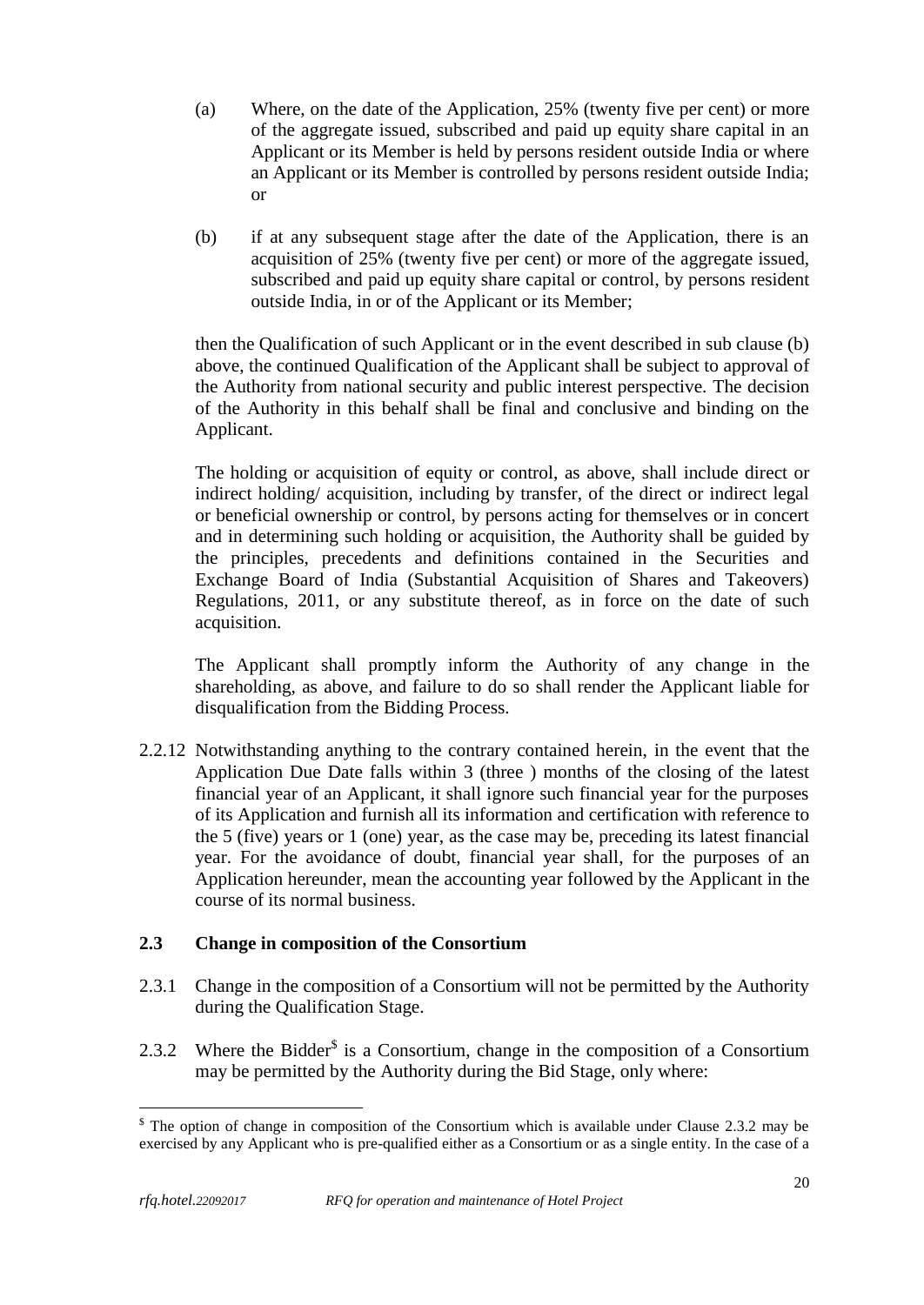- (a) the application for such change is made no later than 15 (fifteen) days prior to the Bid Due Date;
- (b) the Lead Member continues to be the Lead Member of the Consortium;
- (c) the substitute is at least equal, in terms of Technical Capacity, to the Consortium Member who is sought to be substituted and the modified Consortium shall continue to meet the pre-qualification and short-listing criteria for Applicants; and
- (d) the new Member(s) expressly adopt(s) the Application already made on behalf of the Consortium as if it were a party to it originally, and is not an Applicant/Member/Associate of any other Consortium bidding for this Project.
- 2.3.3 Approval for change in the composition of a Consortium shall be at the sole discretion of the Authority and must be approved by the Authority in writing.
- 2.3.4 The modified/ reconstituted Consortium shall submit a revised Jt. Bidding Agreement before the Bid Due Date.
- 2.3.5 Notwithstanding anything to the contrary contained in sub-clause (c) (i) of Clause 2.2.1, an Applicant may, within 10 (ten) days after the Application Due Date, remove from its Consortium any Member who suffers from a Conflict of Interest, and such removal shall be deemed to cure the Conflict of Interest arising in respect thereof.

# **2.4 Number of Applications and costs thereof**

- 2.4.1 No Applicant shall submit more than one Application for the Project. An applicant applying individually or as a member of a Consortium shall not be entitled to submit another Application either individually or as a member of any Consortium, as the case may be.
- 2.4.2 The Applicants shall be responsible for all of the costs associated with the preparation of their Applications and their participation in the Bidding Process. The Authority will not be responsible or in any way liable for such costs, regardless of the conduct or outcome of the Bidding Process.

# **2.5 Site visit and verification of information**

Applicants are encouraged to submit their respective Applications after visiting the Project site and ascertaining for themselves the site conditions, traffic, location, surroundings, climate, availability of power, water and other utilities,

<u>.</u>

single entity Applicant adding a Consortium Member at the Bid Stage, the single entity Applicant shall be the Lead Member of the Consortium. Provided, however, that no member of such Consortium shall be an Applicant or the member of a Consortium which has been pre-qualified.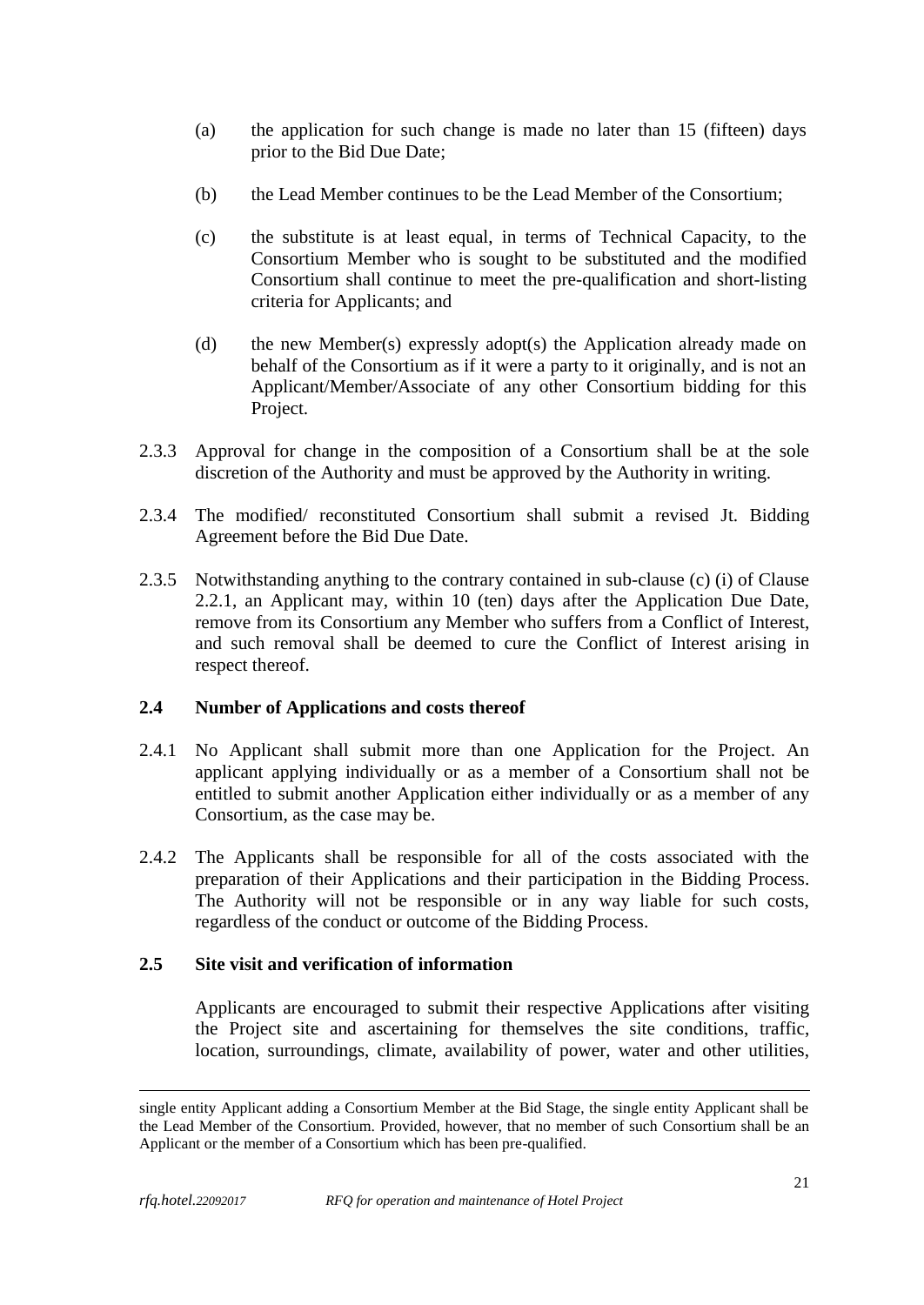access to site, handling and storage of materials, weather data, applicable laws and regulations, and any other matter considered relevant by them.

# **2.6 Acknowledgement by Applicant**

- 2.6.1 It shall be deemed that by submitting the Application, the Applicant has:
	- (a) made a complete and careful examination of the RFQ;
	- (b) received all relevant information requested from the Authority;
	- (c) accepted the risk of inadequacy, error or mistake in the information provided in the RFQ or furnished by or on behalf of the Authority relating to any of the matters referred to in Clause 2.5 above; and
	- (d) agreed to be bound by the undertakings provided by it under and in terms hereof.
- 2.6.2 The Authority shall not be liable for any omission, mistake or error in respect of any of the above or on account of any matter or thing arising out of or concerning or relating to the RFQ or the Bidding Process, including any error or mistake therein or in any information or data given by the Authority.

#### **2.7 Right to accept or reject any or all Applications/ Bids**

- 2.7.1 Notwithstanding anything contained in this RFQ, the Authority reserves the right to accept or reject any Application and to annul the Bidding Process and reject all Applications/ Bids, at any time without any liability or any obligation for such acceptance, rejection or annulment, and without assigning any reasons therefor. In the event that the Authority rejects or annuls all the Bids, it may, in its discretion, invite all eligible Bidders to submit fresh Bids hereunder.
- 2.7.2 The Authority reserves the right to reject any Application and/ or Bid if:
	- (a) at any time, a material misrepresentation is made or uncovered, or
	- (b) the Applicant does not provide, within the time specified by the Authority, the supplemental information sought by the Authority for evaluation of the Application.

If the Applicant/Bidder is a Consortium, then the entire Consortium may be disqualified/ rejected. If such disqualification/ rejection occurs after the Bids have been opened and the Highest Bidder gets disqualified/ rejected, then the Authority reserves the right to:

- (i) invite the remaining Bidders to match the Highest Bidder/ submit their Bids in accordance with the RFP; or
- (ii) take any such measure as may be deemed fit in the sole discretion of the Authority, including annulment of the Bidding Process.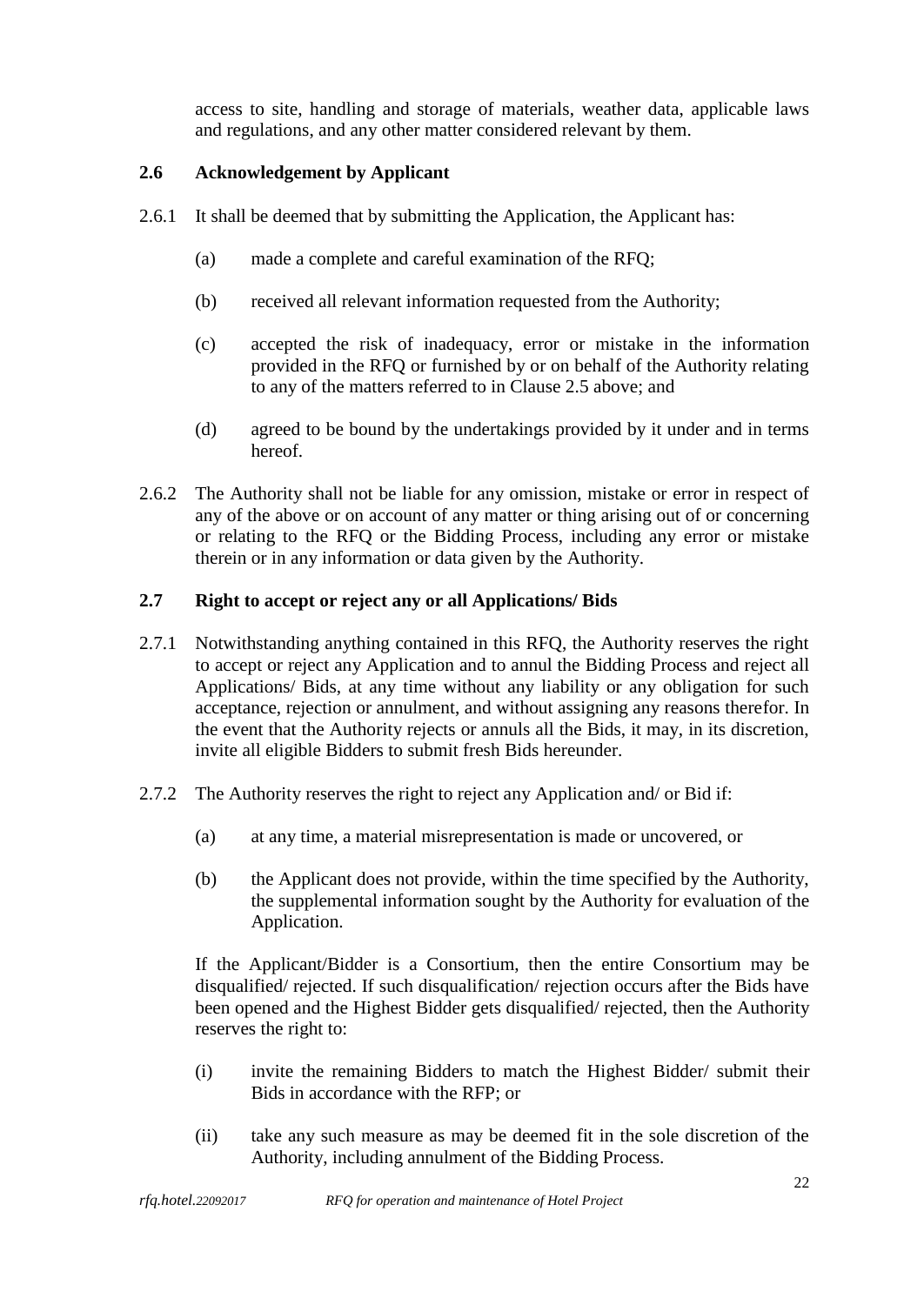- 2.7.3 In case it is found during the evaluation or at any time before signing of the Concession Agreement or after its execution and during the period of subsistence thereof, including the concession thereby granted by the Authority, that one or more of the pre-qualification conditions have not been met by the Applicant, or the Applicant has made material misrepresentation or has given any materially incorrect or false information, the Applicant shall be disqualified forthwith if not yet appointed as the Concessionaire either by issue of the LOA or entering into of the Concession Agreement, and if the Applicant/SPV has already been issued the LOA or has entered into the Concession Agreement, as the case may be, the same shall, notwithstanding anything to the contrary contained therein or in this RFQ, be liable to be terminated, by a communication in writing by the Authority to the Applicant, without the Authority being liable in any manner whatsoever to the Applicant and without prejudice to any other right or remedy which the Authority may have under this RFQ, the Bidding Documents, the Concession Agreement or under applicable law.
- 2.7.4 The Authority reserves the right to verify all statements, information and documents submitted by the Applicant in response to the RFQ. Any such verification or lack of such verification by the Authority shall not relieve the Applicant of its obligations or liabilities hereunder nor will it affect any rights of the Authority thereunder.

# **B. DOCUMENTS**

#### **2.8 Contents of the RFQ**

This RFQ comprises the disclaimer set forth hereinabove, the contents as listed below, and will additionally include any Addenda issued in accordance with Clause 2.10.

#### **Invitation for Qualification**

| Section 1. | Introduction                      |
|------------|-----------------------------------|
| Section 2. | <b>Instructions to Applicants</b> |
| Section 3. | Criteria for Evaluation           |
| Section 4. | Fraud & Corrupt Practices         |
| Section 5. | <b>Pre Application Conference</b> |
| Section 6. | Miscellaneous                     |
|            |                                   |

#### **Appendices**

- I. Letter comprising the Application
- II. Power of Attorney for signing of Application
- III. Power of Attorney for Lead Member of Consortium
- IV. Joint Bidding Agreement for Consortium
- V. Guidelines of the Department of Disinvestment
- VI. List of Application-specific provisions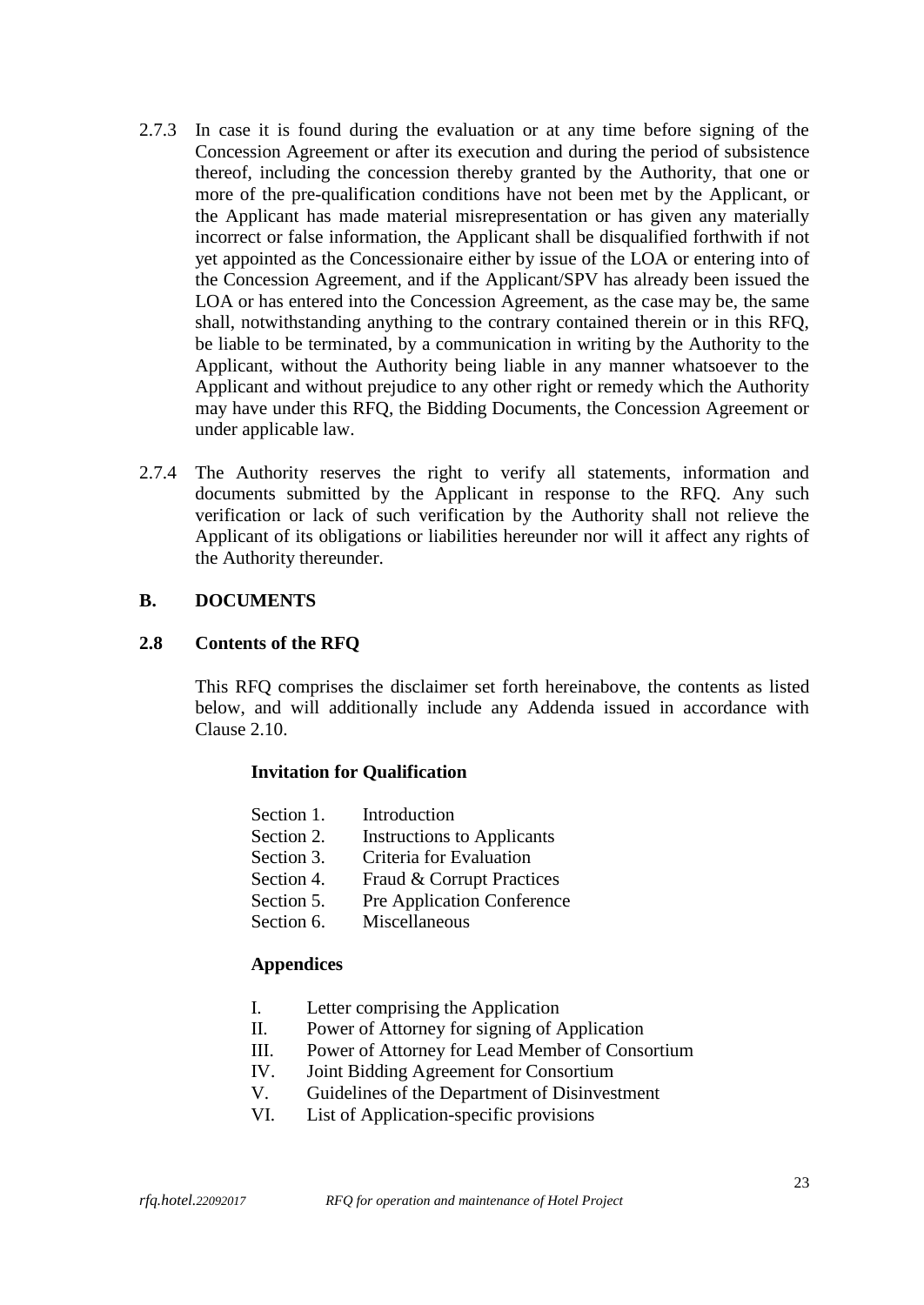# **2.9 Clarifications**

- 2.9.1 Applicants requiring any clarification on the RFQ may notify the Authority in writing by speed post/ courier/ special messenger and by e-mail in accordance with Clause 1.2.11. They should send in their queries before the date specified in the schedule of Bidding Process contained in Clause 1.3. The Authority shall endeavour to respond to the queries within the period specified therein, but no later than 10 (ten) days prior to the Application Due Date. The responses will be sent by e-mail. The Authority will forward all the queries and its responses thereto, to all purchasers of the RFQ without identifying the source of queries.
- 2.9.2 The Authority shall endeavour to respond to the questions raised or clarifications sought by the Applicants. However, the Authority reserves the right not to respond to any question or provide any clarification, in its sole discretion, and nothing in this Clause shall be taken or read as compelling or requiring the Authority to respond to any question or to provide any clarification.
- 2.9.3 The Authority may also on its own motion, if deemed necessary, issue interpretations and clarifications to all Applicants. All clarifications and interpretations issued by the Authority shall be deemed to be part of the RFQ. Verbal clarifications and information given by Authority or its employees or representatives shall not in any way or manner be binding on the Authority.

# **2.10 Amendment of RFQ**

- 2.10.1 At any time prior to the deadline for submission of Application, the Authority may, for any reason, whether at its own initiative or in response to clarifications requested by an Applicant, modify the RFQ by the issuance of Addenda.
- 2.10.2 Any Addendum thus issued will be sent in writing to all those who have purchased the RFQ.
- 2.10.3 In order to afford the Applicants a reasonable time for taking an Addendum into account, or for any other reason, the Authority may, in its sole discretion, extend the Application Due Date.\$

# **C. PREPARATION AND SUBMISSION OF APPLICATION**

# **2.11 Language**

The Application and all related correspondence and documents in relation to the Bidding Process shall be in English language. Supporting documents and printed literature furnished by the Applicant with the Application may be in any other

 $\overline{a}$ 

<sup>\$</sup> While extending the Application Due Date on account of an addendum, the Authority shall have due regard for the time required by Applicants to address the amendments specified therein. In the case of significant amendments, at least 15 (fifteen) days shall be provided between the date of amendment and the Application Due Date, and in the case of minor amendments, at least 7 (seven) days shall be provided.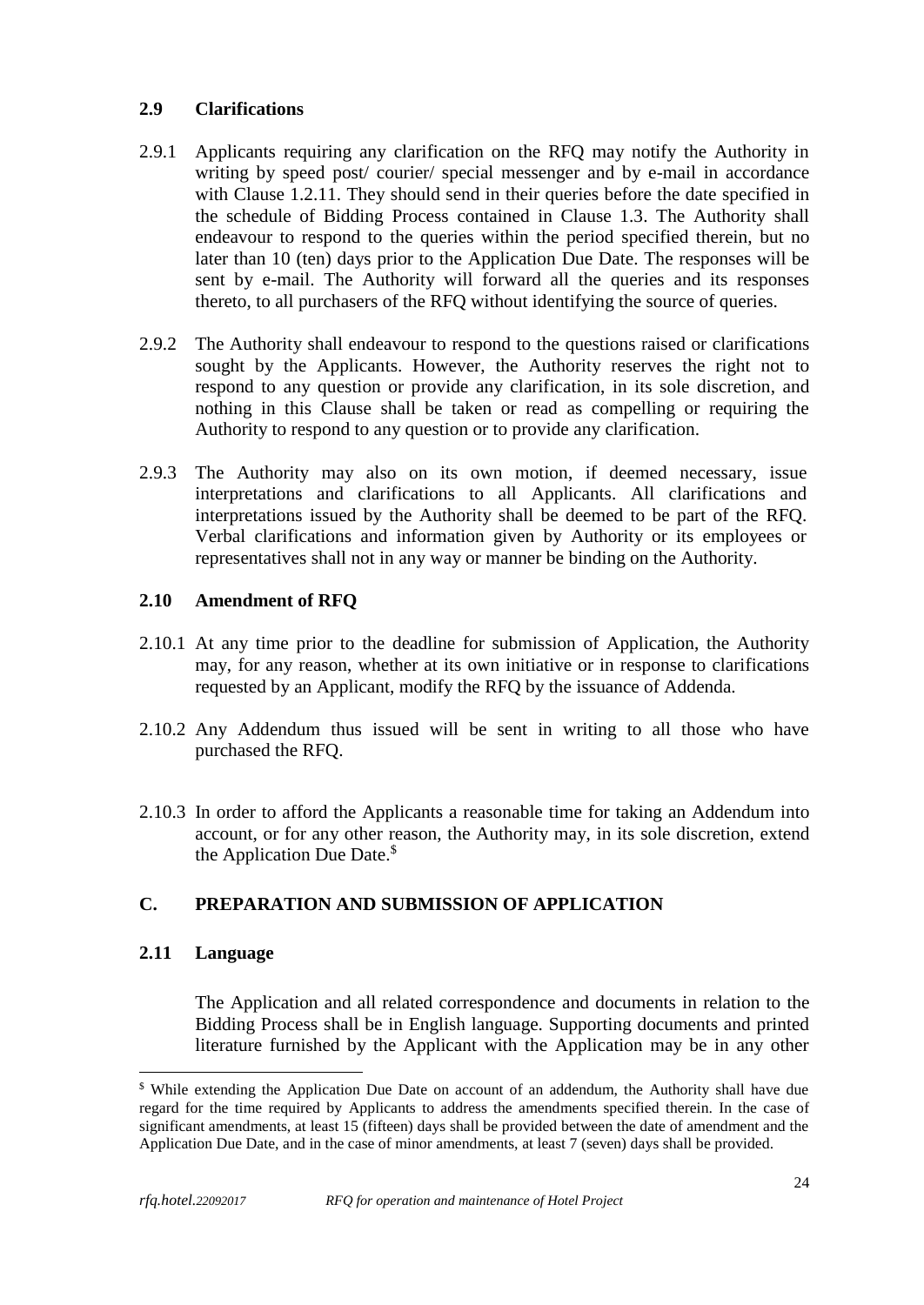language provided that they are accompanied by translations of all the pertinent passages in the English language, duly authenticated and certified by the Applicant. Supporting materials, which are not translated into English, may not be considered. For the purpose of interpretation and evaluation of the Application, the English language translation shall prevail.

# **2.12 Format and signing of Application**

- 2.12.1 The Applicant shall provide all the information sought under this RFQ. The Authority will evaluate only those Applications that are received in the required formats and complete in all respects. Incomplete and /or conditional Applications shall be liable to rejection.
- 2.12.2 The Applicant shall prepare 1 (one) original set of the Application (together with the documents required to be submitted pursuant to this RFQ) and clearly marked as "ORIGINAL". In addition, the Applicant shall submit 1 (one) copy of such Application and documents, which shall be marked as "COPY". The Applicant shall also provide 2 (two) soft copies thereof each on Compact Disc (CD). In the event of any discrepancy between the original and the copy, the original shall prevail.
- 2.12.3 The Application and its copy shall be typed or written in indelible ink. It shall be signed by the authorised signatory of the Applicant who shall also initial each page of the Application (including each Appendix and Annex) in blue ink. In case of printed and published documents, only the cover shall be initialled. All the alterations, omissions, additions or any other amendments made to the Application shall be initialled by the person(s) signing the Application. The Application shall contain page numbers and shall be bound together in a manner that does not allow replacement of any page.

# **2.13 Sealing and Marking of Applications**

- 2.13.1 The Applicant shall submit the Application in the format specified at Appendix-I, together with the documents specified in Clause 2.13.2, and seal it in an envelope and mark the envelope as "APPLICATION". The Applicant shall seal the original and the copy of the Application, together with their respective enclosures, in separate envelopes duly marking the envelopes as "ORIGINAL" and "COPY". The envelopes shall then be sealed in an outer envelope which shall also be marked in accordance with Clauses 2.13.2 and 2.13.3.
- 2.13.2 Each envelope shall contain:
	- (i) Application in the prescribed format (Appendix-I) along with Annexes and supporting documents;
	- (ii) Power of Attorney for signing the Application as per the format at Appendix-II;
	- (iii) if applicable, the Power of Attorney for Lead Member of Consortium as per the format at Appendix-III;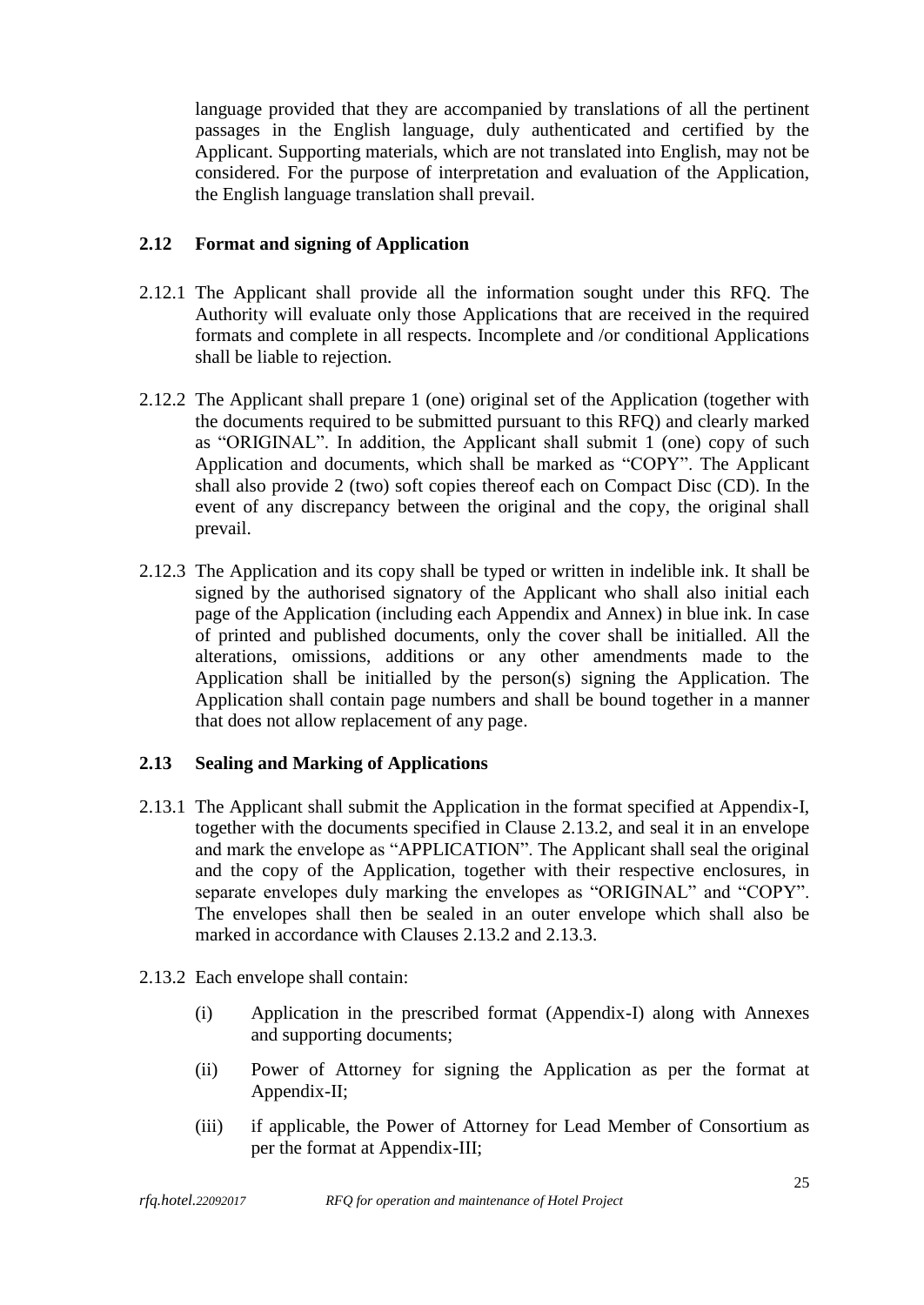- (iv) copy of the Jt. Bidding Agreement, in case of a Consortium, substantially in the format at Appendix-IV;
- (v) copy of Memorandum and Articles of Association, if the Applicant is a body corporate, and if a partnership then a copy of its partnership deed;
- (vi) copies of Applicant's duly audited balance sheet and profit and loss account for the preceding five years; and
- (vii) 2 (two) soft copies of the Application on a Compact Disc (CD).

Each of the envelopes shall clearly bear the following identification:

"Application for Qualification: Operation and Maintenance of Hotel Project"

and shall clearly indicate the name and address of the Applicant. In addition, the Application Due Date should be indicated on the right hand corner of each of the envelopes.

2.13.3 Each of the envelopes shall be addressed to:

| ATTN. OF:            | Mr Nitin Jindal                       |
|----------------------|---------------------------------------|
| <b>DESIGNATION:</b>  | Deputy Director (Tourism)             |
| <b>ADDRESS:</b>      | Paryatan Bhawan, Near Nani Daman      |
|                      | Bus Stand, Nani Daman,                |
|                      | Daman-396210                          |
| <b>TELEPHONE NO:</b> | 0260-2250002                          |
| E-MAIL ADDRESS:      | tourism-dmn-dd@nic.in,                |
|                      | tourism department $2013@$ gmail.com* |

- 2.13.4 If the envelopes are not sealed and marked as instructed above, the Authority assumes no responsibility for the misplacement or premature opening of the contents of the Application and consequent losses, if any, suffered by the Applicant.
- 2.13.5 Applications submitted by fax, telex, telegram or e-mail shall not be entertained and shall be rejected.

#### **2.14 Application Due Date**

2.14.1 Applications should be submitted before 1100 hours IST on the Application Due Date, at the address provided in Clause 2.13.3 in the manner and form as detailed in this RFQ. A receipt thereof should be obtained from the person specified in Clause 2.13.3.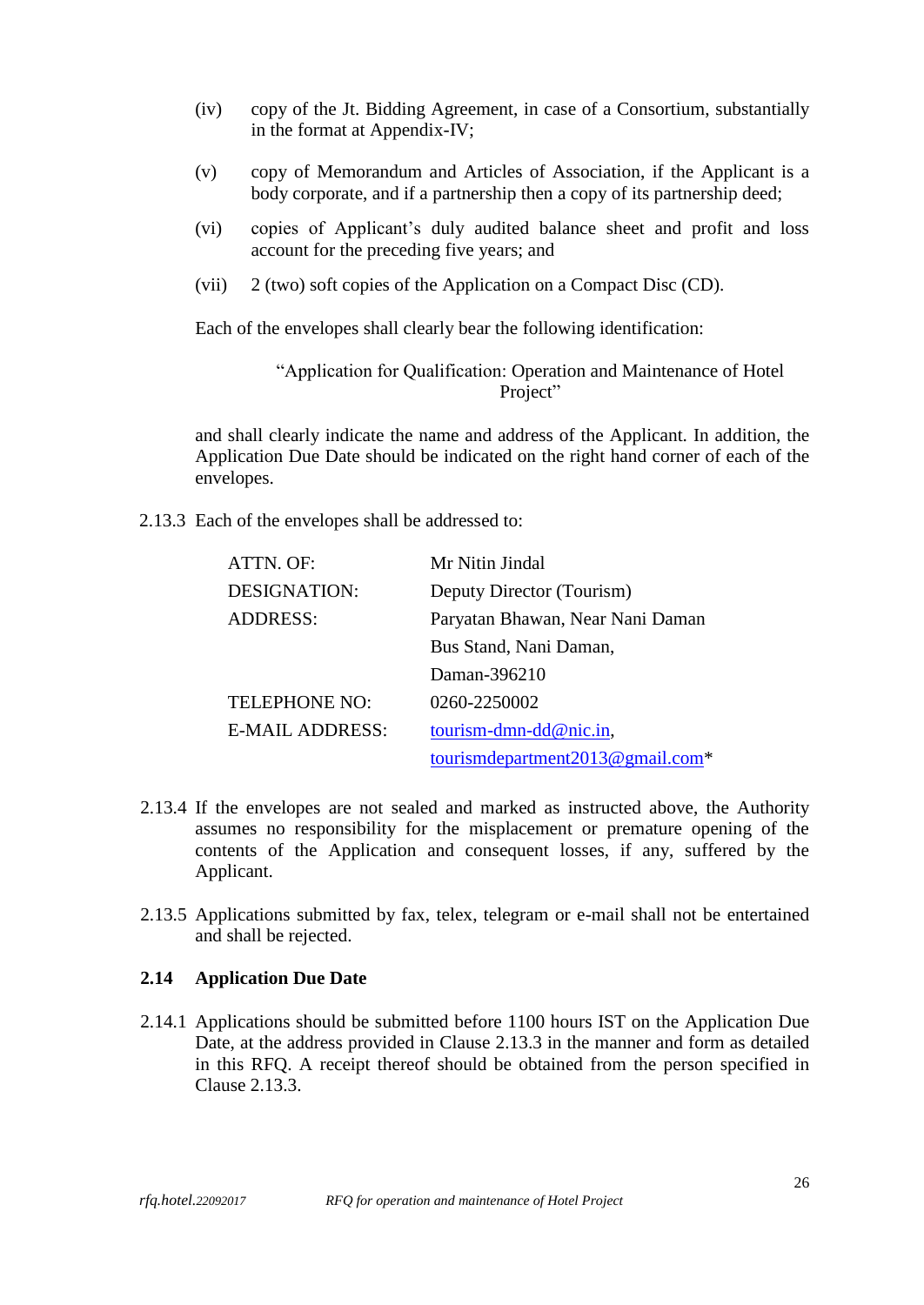2.14.2 The Authority may, in its sole discretion, extend the Application Due Date by issuing an Addendum in accordance with Clause 2.10 uniformly for all Applicants.

#### **2.15 Late Applications**

Applications received by the Authority after the specified time on the Application Due Date shall not be eligible for consideration and shall be summarily rejected.

#### **2.16 Modifications/ substitution/ withdrawal of Applications**

- 2.16.1 The Applicant may modify, substitute or withdraw its Application after submission, provided that written notice of the modification, substitution or withdrawal is received by the Authority prior to the Application Due Date. No Application shall be modified, substituted or withdrawn by the Applicant on or after the Application Due Date.
- 2.16.2 The modification, substitution or withdrawal notice shall be prepared, sealed, marked, and delivered in accordance with Clause 2.13, with the envelopes being<br>additionally marked "MODIFICATION". "SUBSTITUTION" or additionally marked "MODIFICATION", "SUBSTITUTION" or "WITHDRAWAL", as appropriate.
- 2.16.3 Any alteration/ modification in the Application or additional information supplied subsequent to the Application Due Date, unless the same has been expressly sought for by the Authority, shall be disregarded.

# **D. EVALUATION PROCESS**

# **2.17 Opening and Evaluation of Applications**

- 2.17.1 The Authority shall open the Applications at 1130 hours IST on the Application Due Date, at the place specified in Clause 2.13.3 and in the presence of the Applicants who choose to attend.
- 2.17.2 Applications for which a notice of withdrawal has been submitted in accordance with Clause 2.16 shall not be opened.
- 2.17.3 The Authority will subsequently examine and evaluate Applications in accordance with the provisions set out in Section 3.
- 2.17.4 Applicants are advised that pre-qualification of Applicants will be entirely at the discretion of the Authority. Applicants will be deemed to have understood and agreed that no explanation or justification on any aspect of the Bidding Process or selection will be given.
- 2.17.5 Any information contained in the Application shall not in any way be construed as binding on the Authority, its agents, successors or assigns, but shall be binding against the Applicant if the Project is subsequently awarded to it on the basis of such information.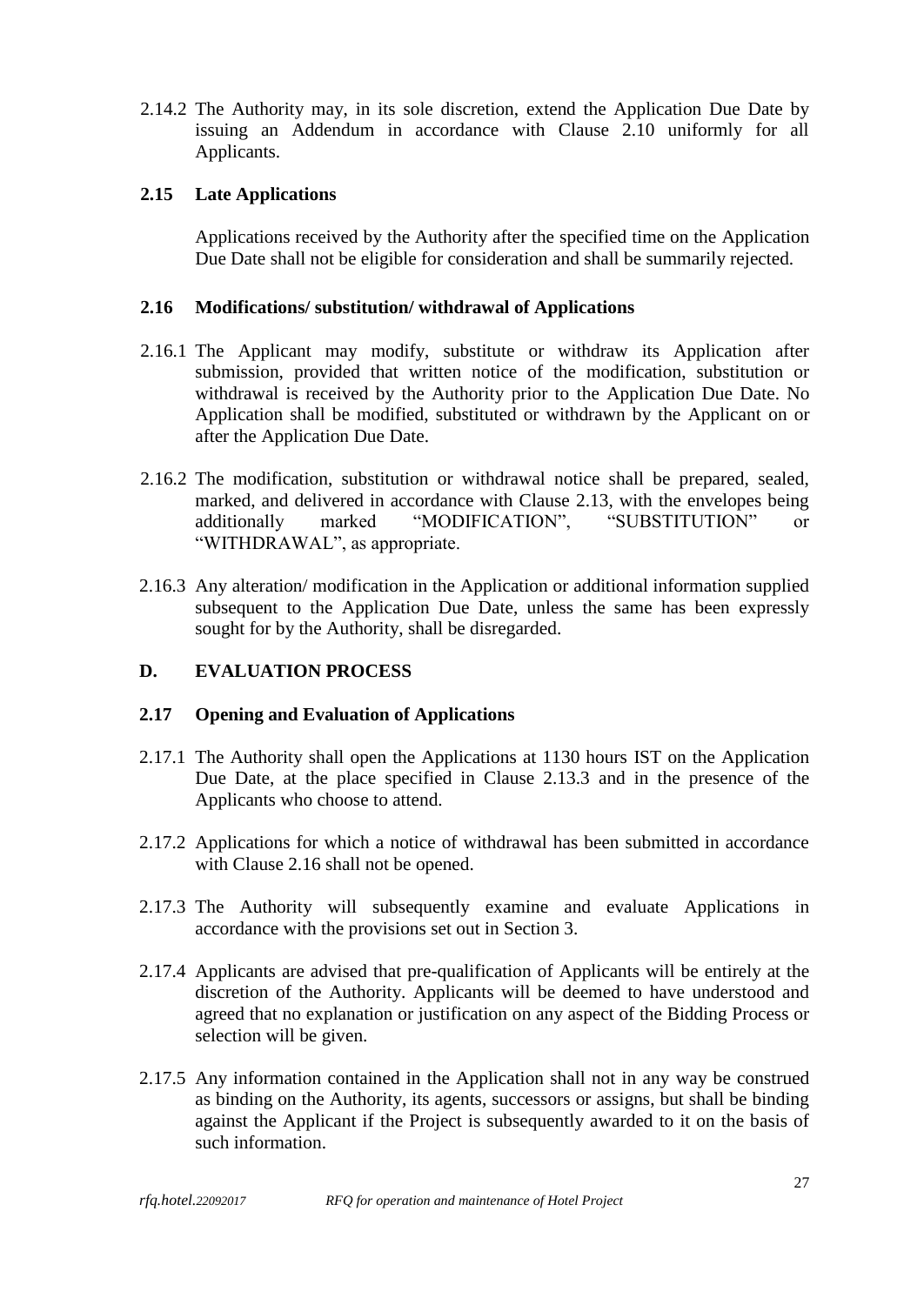- 2.17.6 The Authority reserves the right not to proceed with the Bidding Process at any time without notice or liability and to reject any or all Application(s) without assigning any reasons.
- 2.17.7 If any information furnished by the Applicant is found to be incomplete, or contained in formats other than those specified herein, the Authority may, in its sole discretion, exclude the relevant project from computation of the Experience Score of the Applicant.
- 2.17.8 In the event that an Applicant claims credit for an Eligible Project, and such claim is determined by the Authority as incorrect or erroneous, the Authority shall reject such claim and exclude the same from computation of the Experience Score, and may also, while computing the aggregate Experience Score of the Applicant, make a further deduction equivalent to the claim rejected hereunder. Where any information is found to be patently false or amounting to a material misrepresentation, the Authority reserves the right to reject the Application and/ or Bid in accordance with the provisions of Clauses 2.7.2 and 2.7.3.

# **2.18 Confidentiality**

Information relating to the examination, clarification, evaluation, and recommendation for the short-listed pre-qualified Applicants shall not be disclosed to any person who is not officially concerned with the process or is not a retained professional advisor advising the Authority in relation to, or matters arising out of, or concerning the Bidding Process. The Authority will treat all information, submitted as part of Application, in confidence and will require all those who have access to such material to treat the same in confidence. The Authority may not divulge any such information unless it is directed to do so by any statutory entity that has the power under law to require its disclosure or is to enforce or assert any right or privilege of the statutory entity and/ or the Authority or as may be required by law or in connection with any legal process.

# **2.19 Tests of responsiveness**

- 2.19.1 Prior to evaluation of Applications, the Authority shall determine whether each Application is responsive to the requirements of the RFQ. An Application shall be considered responsive if:
	- (a) it is received as per format at Appendix-I;
	- (b) it is received by the Application Due Date including any extension thereof pursuant to Clause 2.14.2;
	- (c) it is signed, sealed, bound together in hard cover, and marked as stipulated in Clauses 2.12 and 2.13;
	- (d) it is accompanied by the Power of Attorney as specified in Clause 2.2.5, and in the case of a Consortium, the Power of Attorney as specified in Clause 2.2.6 (c);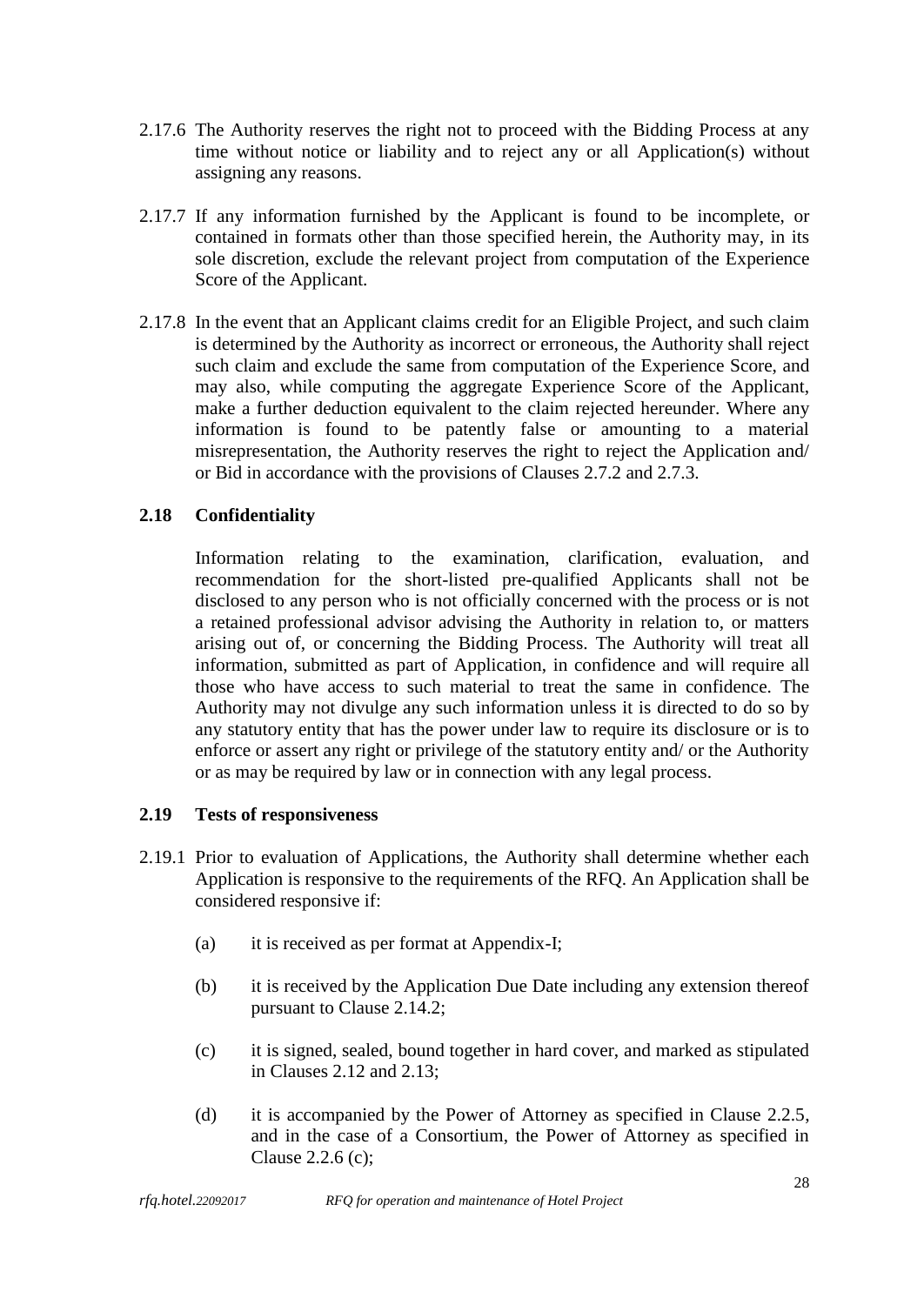- (e) it contains all the information and documents (complete in all respects) as requested in this RFQ;
- (f) it contains information in formats same as those specified in this RFQ;
- $(g)$  it contains certificates from its statutory auditors<sup>\$</sup> in the formats specified at Appendix-I of the RFQ for each Eligible Project;
- (h) it contains an attested copy of the receipt of the Authority towards the cost of the RFQ process as specified in Clause 1.2.1;
- (i) it is accompanied by the Jt. Bidding Agreement (for Consortium), specific to the Project, as stipulated in Clause  $2.2.6(g)$ ;
- (j) it does not contain any condition or qualification; and
- (k) it is not non-responsive in terms hereof.
- 2.19.2 The Authority reserves the right to reject any Application which is non-responsive and no request for alteration, modification, substitution or withdrawal shall be entertained by the Authority in respect of such Application. Provided, however, that the Authority may, in its discretion, allow the Applicant to rectify any infirmities or omissions if the same do not constitute a material modification of the Application.

# **2.20 Clarifications**

- 2.20.1 To facilitate evaluation of Applications, the Authority may, at its sole discretion, seek clarifications from any Applicant regarding its Application. Such clarification(s) shall be provided within the time specified by the Authority for this purpose. Any request for clarification(s) and all clarification(s) in response thereto shall be in writing.
- 2.20.2 If an Applicant does not provide clarifications sought under Clause 2.20.1 above within the prescribed time, its Application shall be liable to be rejected. In case the Application is not rejected, the Authority may proceed to evaluate the Application by construing the particulars requiring clarification to the best of its understanding, and the Applicant shall be barred from subsequently questioning such interpretation of the Authority.

 $\overline{a}$ <sup>§</sup> In case duly certified audited annual financial statements containing the requisite details are provided, a separate certification by statutory auditors would not be necessary in respect of Clause 2.19.1 (g). In jurisdictions that do not have statutory auditors, the firm of auditors which audits the annual accounts of the Applicant may provide the certificates required under this RFQ.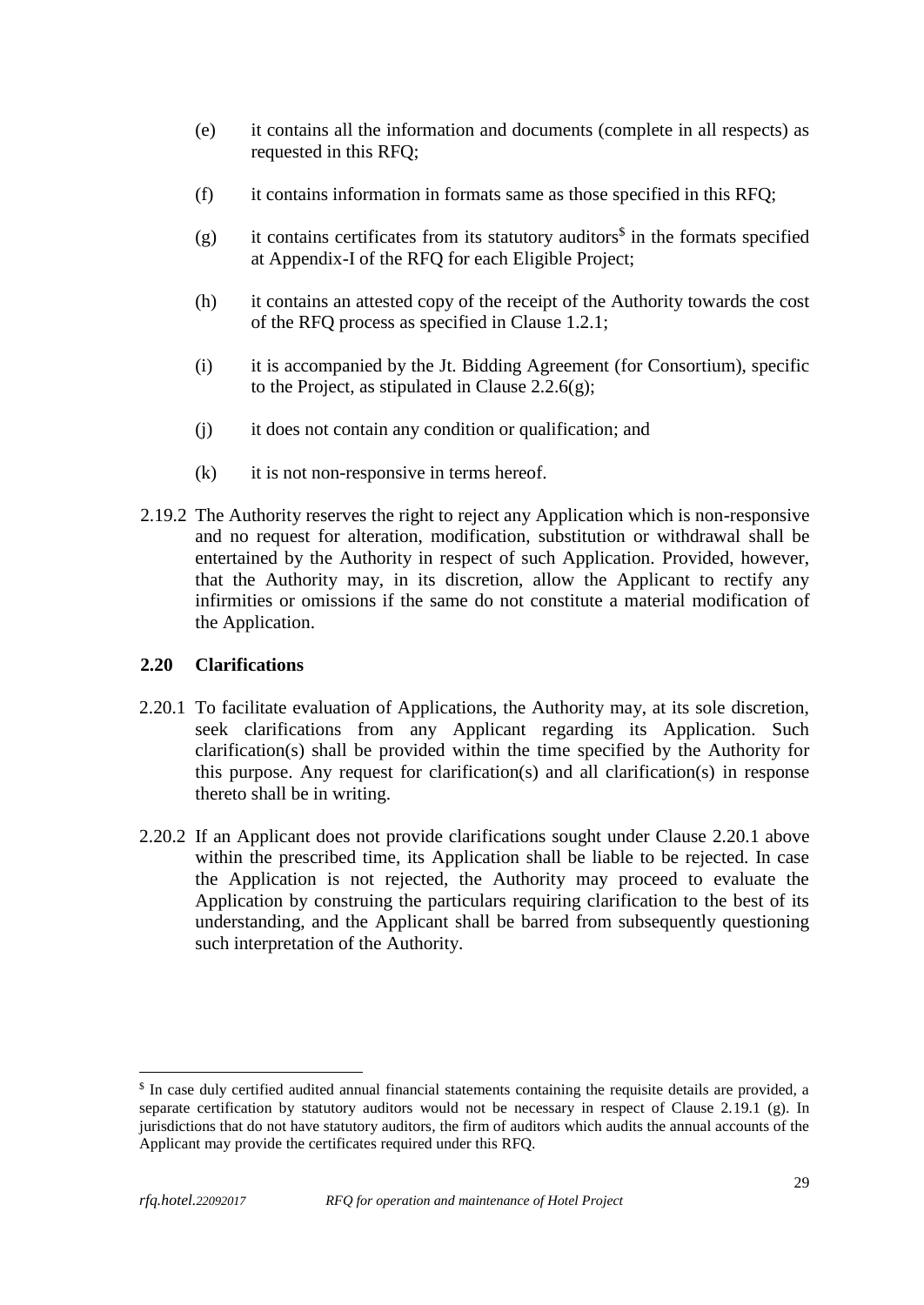# **E. QUALIFICATION AND BIDDING**

#### **2.21 Short-listing and notification**

After the evaluation of Applications, the Authority would announce a list of shortlisted pre-qualified Applicants (Bidders) who will be eligible for participation in the Bid Stage. At the same time, the Authority would notify the other Applicants that they have not been short-listed. The Authority will not entertain any query or clarification from Applicants who fail to qualify.

#### **2.22 Submission of Bids**

The Bidders will be requested to submit a Bid in the form and manner to be set out in the Bidding Documents.

Only pre-qualified Applicants shall be invited by the Authority to submit their Bids for the Project. The Authority is likely to provide a comparatively short time span for submission of the Bids for the Project. The Applicants are therefore advised to visit the site and familiarise themselves with the Project by the time of submission of the Application. No extension of time is likely to be considered for submission of Bids pursuant to invitation that may be issued by the Authority.

# **2.23 Proprietary data**

All documents and other information supplied by the Authority or submitted by an Applicant to the Authority shall remain or become the property of the Authority. Applicants are to treat all information as strictly confidential and shall not use it for any purpose other than for preparation and submission of their Application. The Authority will not return any Application or any information provided along therewith.

#### **2.24 Correspondence with the Applicant**

Save and except as provided in this RFQ, the Authority shall not entertain any correspondence with any Applicant in relation to the acceptance or rejection of any Application.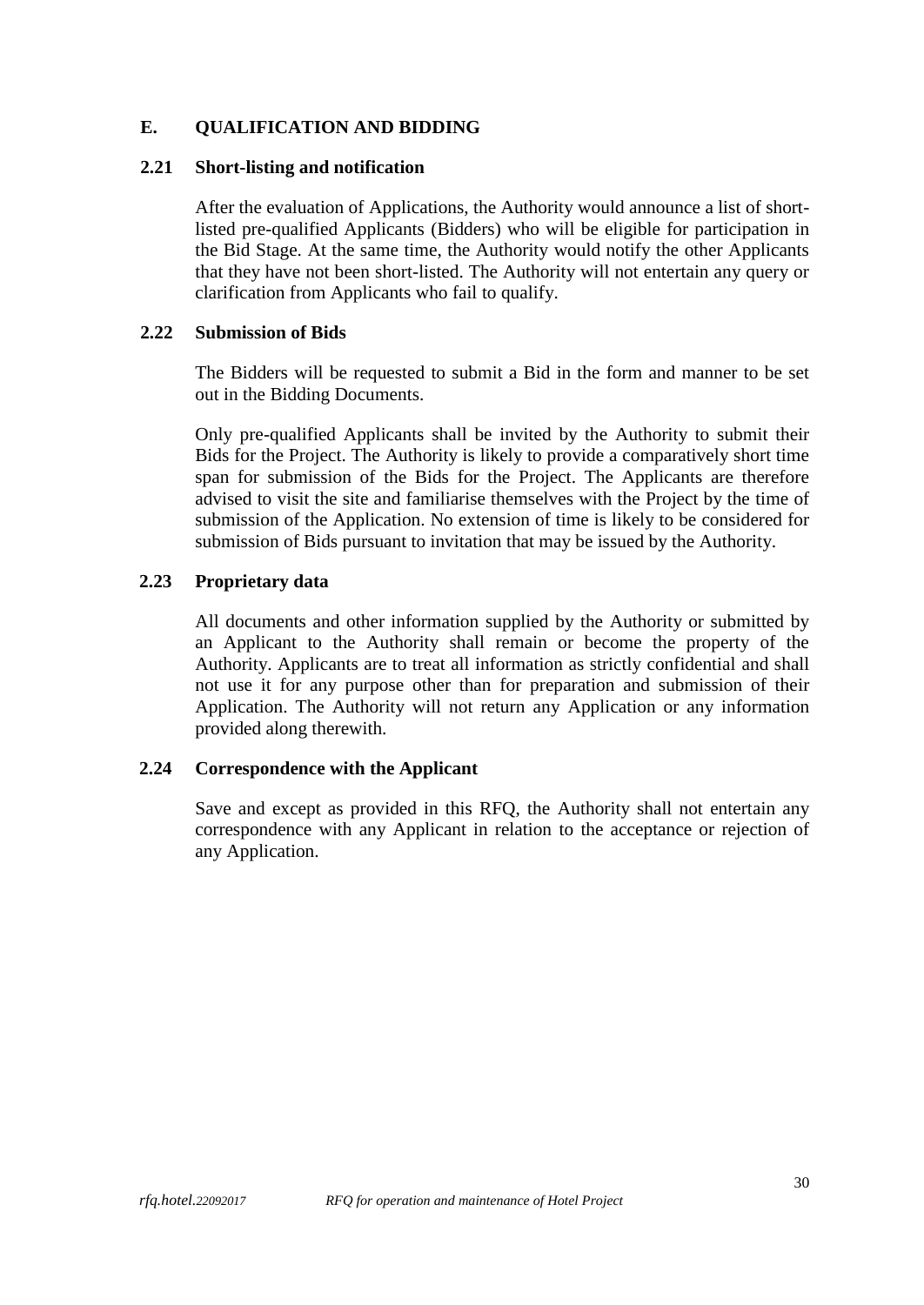# **3. CRITERIA FOR EVALUATION**

#### **3.1 Evaluation parameters**

- 3.1.1 Only those Applicants who meet the eligibility criteria specified in Clause 2.2.2 shall qualify for evaluation under this Section 3. Applications of firms/ consortia who do not meet these criteria shall be rejected.
- 3.1.2 The Applicant's competence and capability is proposed to be established by the following parameters:
	- (a) Technical Capacity; and
	- (b) Financial Capacity.

#### **3.2 Technical Capacity for purposes of evaluation**

- 3.2.1 Subject to the provisions of Clause 2.2, the following categories of experience would qualify as Technical Capacity and eligible experience (the "**Eligible Experience**") in relation to eligible projects as below (the "**Eligible Projects**"):
	- Category 1: Owned and / or operated, maintained and managed a Category 'A' Hotel as recognised by the Department of Tourism, UT Administration of Daman and Diu under the Goa, Daman and Diu Registration of Tourist Trade Act, 1982 with a minimum of 50 residential rooms
	- Category 2: Owned and / or operated, maintained and managed a 3 Star category hotel, as recognised by Department of Tourism, Government of India, with a minimum of 50 residential rooms
	- Category 3: Owned and / or operated, maintained and managed a 4 Star category hotel, as recognised by Department of Tourism, Government of India, with a minimum of 50 residential rooms
	- Category 4: Owned and / or operated, maintained and managed a 5 Star category hotel, as recognised by Department of Tourism, Government of India, with a minimum of 50 residential rooms
- 3.2.2 Eligible Experience in respect of each category shall be measured only for Eligible Projects.
- 3.2.3 For a project to qualify as an Eligible Project under Categories 1, 2, 3 and 4, the entity claiming experience should have held, in the company owning or operating the Eligible Project, a minimum of 26% (twenty six per cent) equity during the entire year for which Eligible Experience is being claimed.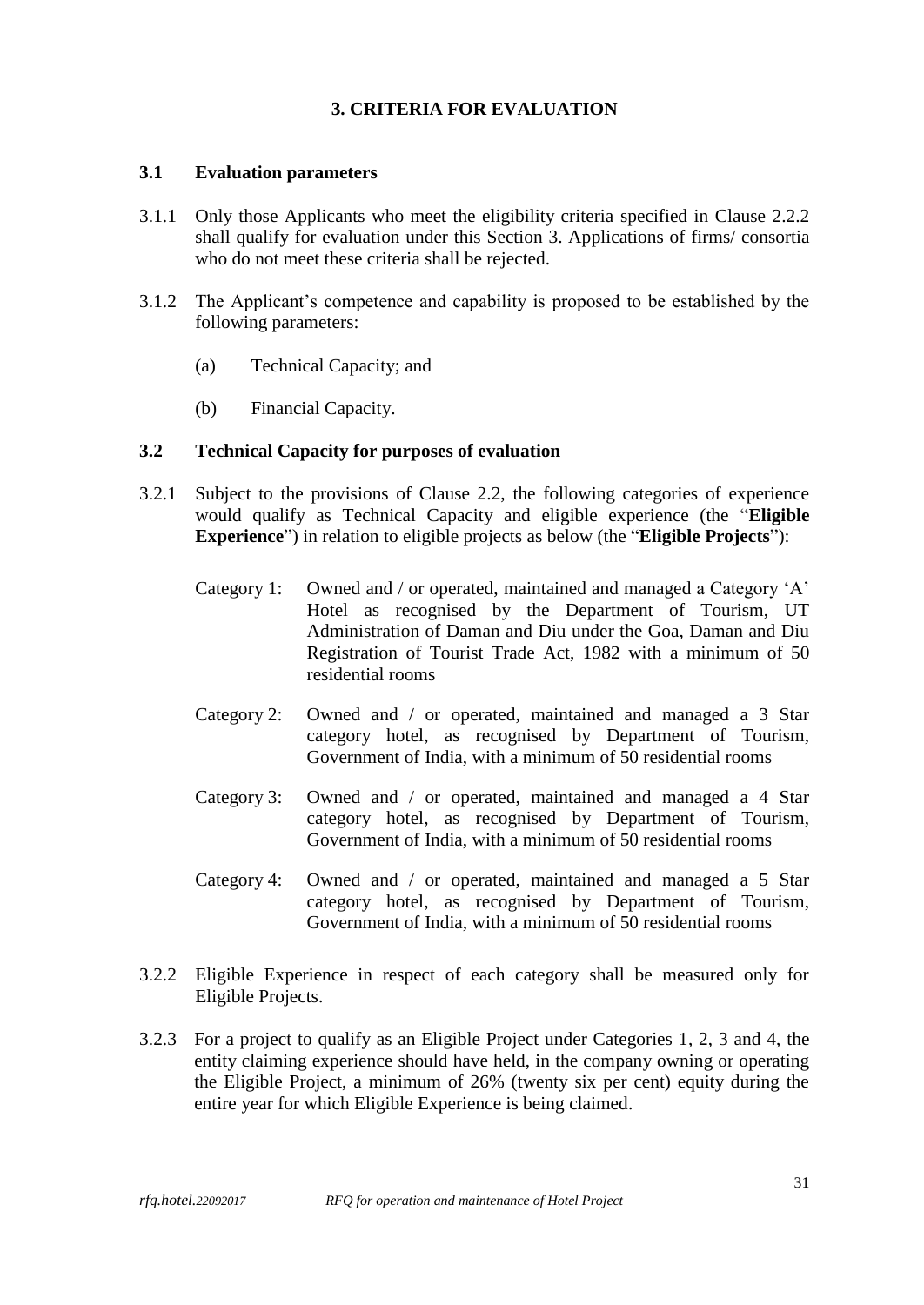- 3.2.4 Double counting for a particular Eligible Project shall not be permitted in any form.
- 3.2.5 An Applicant's experience shall be measured and stated in terms of a score (the "**Experience Score**"). The Experience Score for an Eligible Project in a given category, as specified in Clause 3.2.1, would be measured in terms of residential rooms in the respective hotel whereby each room will get a score of one. This score will then be multiplied by the applicable factor in Table 3.2.5 below. In case the Applicant has experience across different categories, the score for each category would be computed as above and then aggregated to arrive at its Experience Score.

| Categories | Factor |
|------------|--------|
| Category 1 | 1.00   |
| Category 2 | 1.00   |
| Category 3 | 1.50   |
| Category 4 | 2.00   |

#### **Table 3.2.5: Factors for Experience across categories**

3.2.6 Experience for any activity relating to an Eligible Project shall not be claimed by two or more Members of the Consortium. In other words, no double counting by a Consortium in respect of the same experience shall be permitted in any manner whatsoever.

#### **3.3 Details of Experience**

- 3.3.1 The Applicant should furnish the details of Eligible Experience for the last 5 (five) financial years immediately preceding the Application Due Date.
- 3.3.2 The Applicants must provide the necessary information relating to Technical Capacity as per format at Annex-II of Appendix-I.
- 3.3.3 The Applicant should furnish the required Project-specific information and evidence in support of its claim of Technical Capacity, as per format at Annex-IV of Appendix-I.

#### **3.4 Financial information for purposes of evaluation**

- 3.4.1 The Application must be accompanied by the Audited Annual Reports of the Applicant (of each Member in case of a Consortium) for the last 5 (five) financial years, preceding the year in which the Application is made.
- 3.4.2 In case the annual accounts for the latest financial year are not audited and therefore the Applicant cannot make it available, the Applicant shall give an undertaking to this effect and the statutory auditor shall certify the same. In such a case, the Applicant shall provide the Audited Annual Reports for 5 (five) years preceding the year for which the Audited Annual Report is not being provided.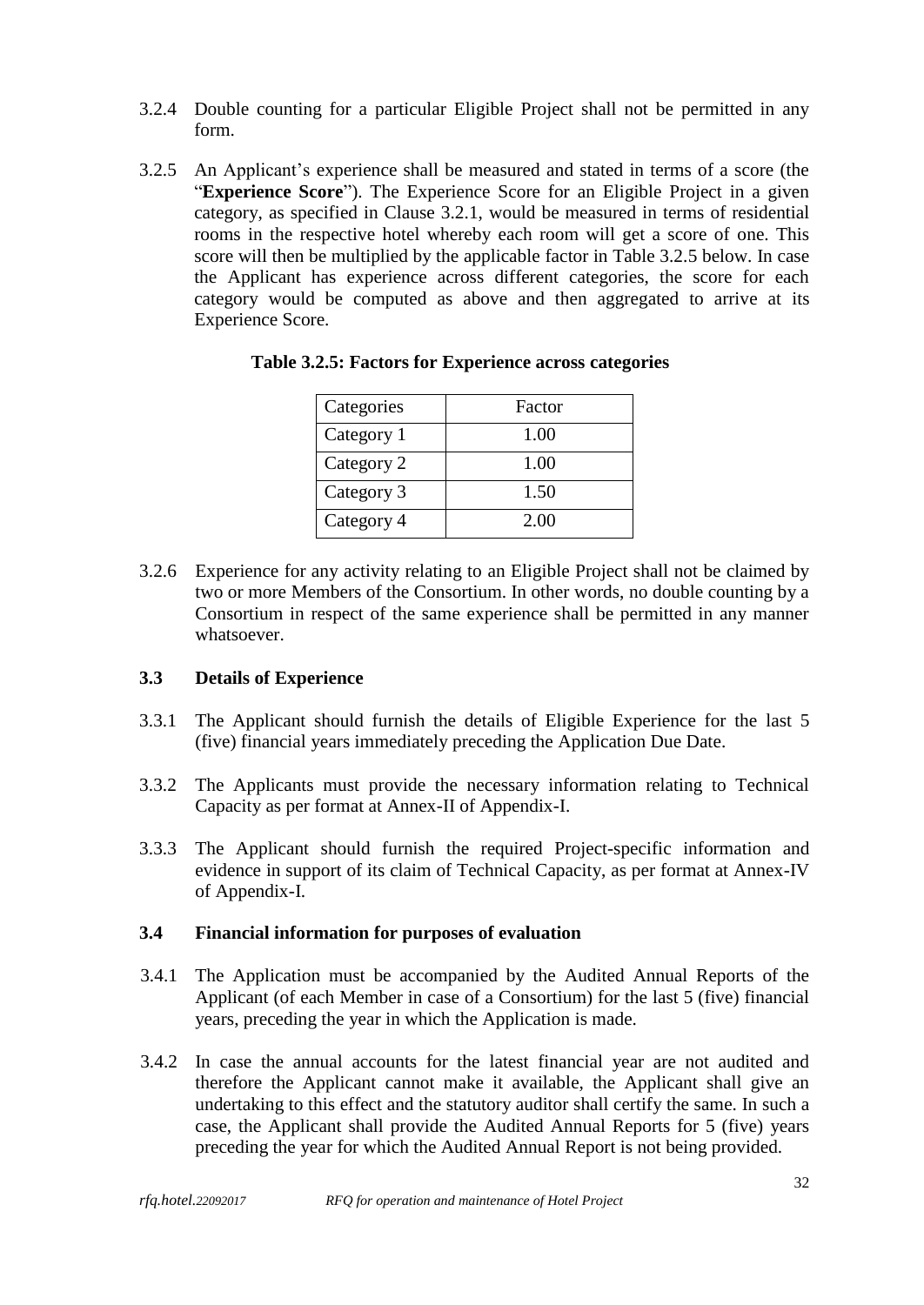3.4.3 The Applicant must establish the minimum Net Worth specified in Clause 2.2.2 (B), and provide details as per format at Annex-III of Appendix-I.

#### **3.5 Short-listing of Applicants**

- 3.5.1 The credentials of eligible Applicants shall be measured in terms of their Experience Score. The sum total of the Experience Scores for all Eligible Projects shall be the 'Aggregate Experience Score' of a particular Applicant. In case of a Consortium, the Aggregate Experience Score of each of its Members, who have an equity share of at least 26% in such Consortium, shall be summed up for arriving at the combined Aggregate Experience Score of the Consortium.
- 3.5.2 The Applicants shall then be ranked on the basis of their respective Aggregate Experience Scores and short-listed for submission of Bids. The Authority expects to short-list upto 6 (six) pre-qualified Applicants for participation in the Bid Stage. The Authority, however, reserves the right to increase the number of shortlisted pre-qualified Applicants by adding additional Applicant.
- 3.5.3 The Authority may, in its discretion, maintain a reserve list of pre-qualified Applicants who may be invited to substitute the short-listed Applicants in the event of their withdrawal from the Bidding Process or upon their failure to conform to the conditions specified herein; provided that a substituted Applicant shall be given at least 30 (thirty) days to submit its Bid.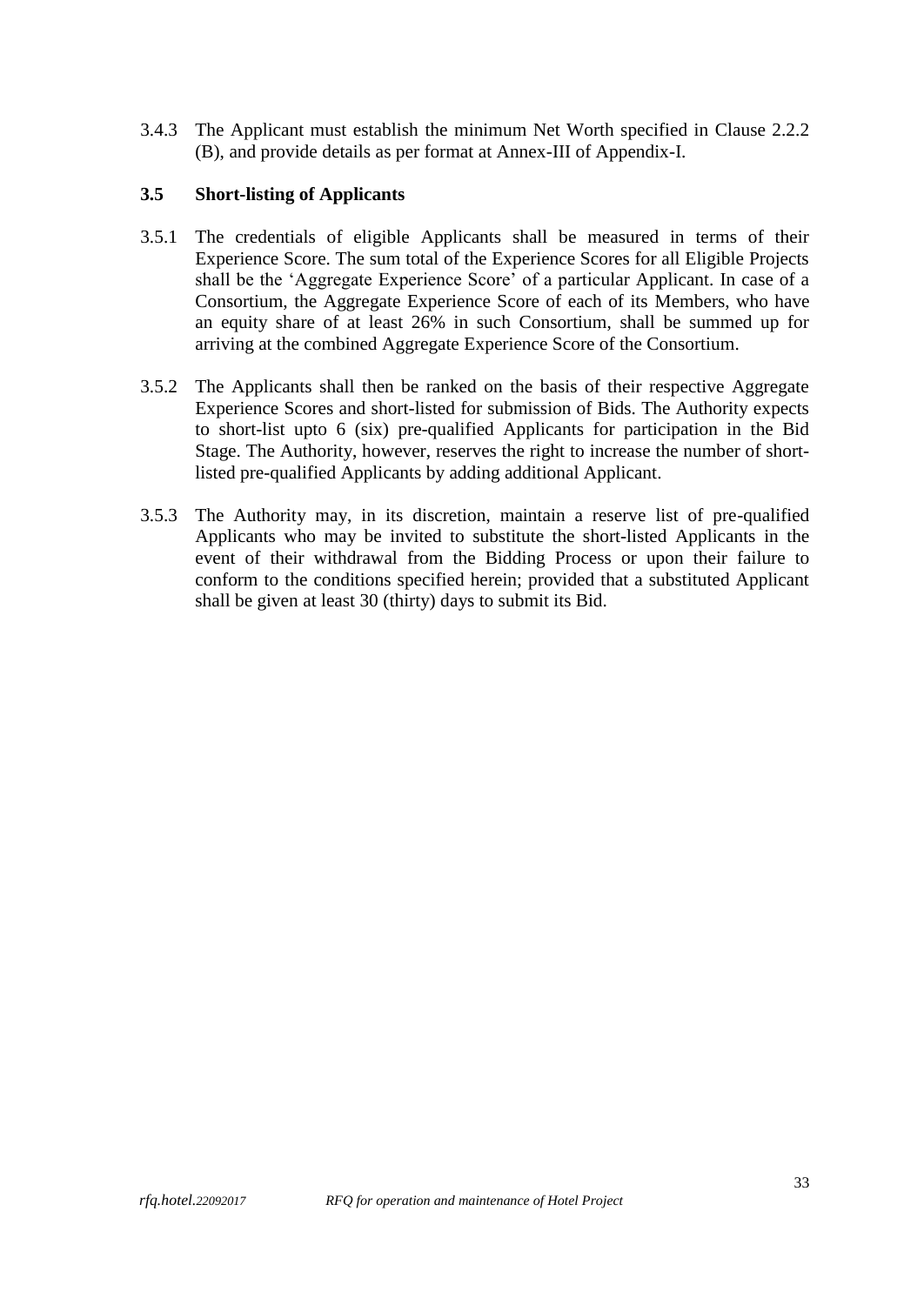#### **4. FRAUD AND CORRUPT PRACTICES**

- 4.1 The Applicants and their respective officers, employees, agents and advisers shall observe the highest standard of ethics during the Bidding Process. Notwithstanding anything to the contrary contained herein, the Authority may reject an Application without being liable in any manner whatsoever to the Applicant if it determines that the Applicant has, directly or indirectly or through an agent, engaged in corrupt practice, fraudulent practice, coercive practice, undesirable practice or restrictive practice in the Bidding Process.
- 4.2 Without prejudice to the rights of the Authority under Clause 4.1 hereinabove, if an Applicant is found by the Authority to have directly or indirectly or through an agent, engaged or indulged in any corrupt practice, fraudulent practice, coercive practice, undesirable practice or restrictive practice during the Bidding Process, such Applicant shall not be eligible to participate in any tender or RFQ issued by the Authority during a period of 2 (two) years from the date such Applicant is found by the Authority to have directly or indirectly or through an agent, engaged or indulged in any corrupt practice, fraudulent practice, coercive practice, undesirable practice or restrictive practice, as the case may be.
- 4.3 For the purposes of this Clause 4, the following terms shall have the meaning hereinafter respectively assigned to them:
	- (a) "**corrupt practice**" means (i) the offering, giving, receiving, or soliciting, directly or indirectly, of anything of value to influence the actions of any person connected with the Bidding Process (for avoidance of doubt, offering of employment to, or employing, or engaging in any manner whatsoever, directly or indirectly, any official of the Authority who is or has been associated in any manner, directly or indirectly, with the Bidding Process or the LOA or has dealt with matters concerning the Concession Agreement or arising therefrom, before or after the execution thereof, at any time prior to the expiry of one year from the date such official resigns or retires from or otherwise ceases to be in the service of the Authority, shall be deemed to constitute influencing the actions of a person connected with the Bidding Process); or (ii) save and except as permitted under sub clause (d) of Clause 2.2.1, engaging in any manner whatsoever, whether during the Bidding Process or after the issue of the LOA or after the execution of the Concession Agreement, as the case may be, any person in respect of any matter relating to the Project or the LOA or the Concession Agreement, who at any time has been or is a legal, financial or technical adviser of the Authority in relation to any matter concerning the Project;
	- (b) "**fraudulent practice**" means a misrepresentation or omission of facts or suppression of facts or disclosure of incomplete facts, in order to influence the Bidding Process;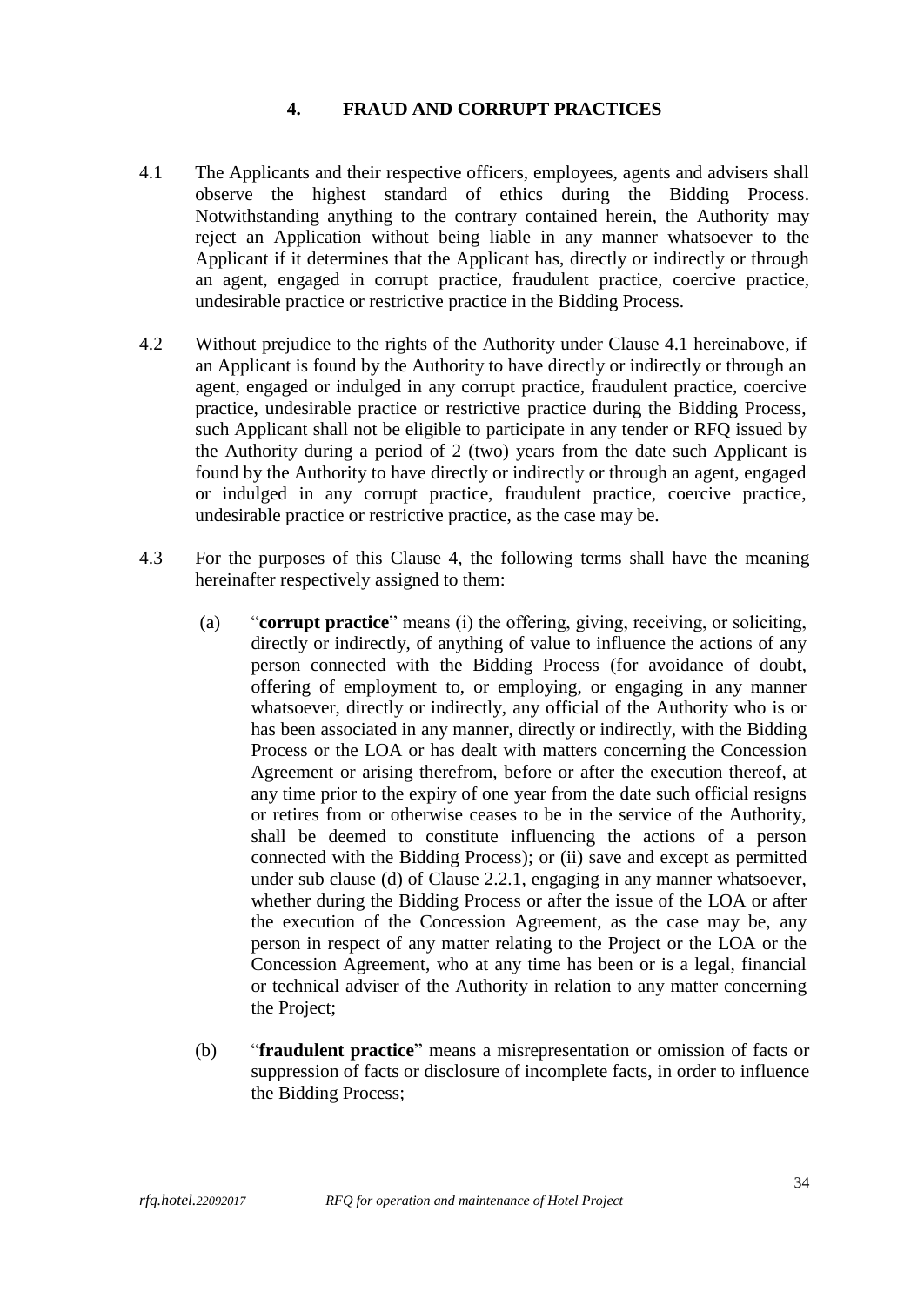- (c) "**coercive practice**" means impairing or harming or threatening to impair or harm, directly or indirectly, any person or property to influence any person's participation or action in the Bidding Process;
- (d) "**undesirable practice**" means (i) establishing contact with any person connected with or employed or engaged by the Authority with the objective of canvassing, lobbying or in any manner influencing or attempting to influence the Bidding Process; or (ii) having a Conflict of Interest; and
- (e) "**restrictive practice**" means forming a cartel or arriving at any understanding or arrangement among Applicants with the objective of restricting or manipulating a full and fair competition in the Bidding Process.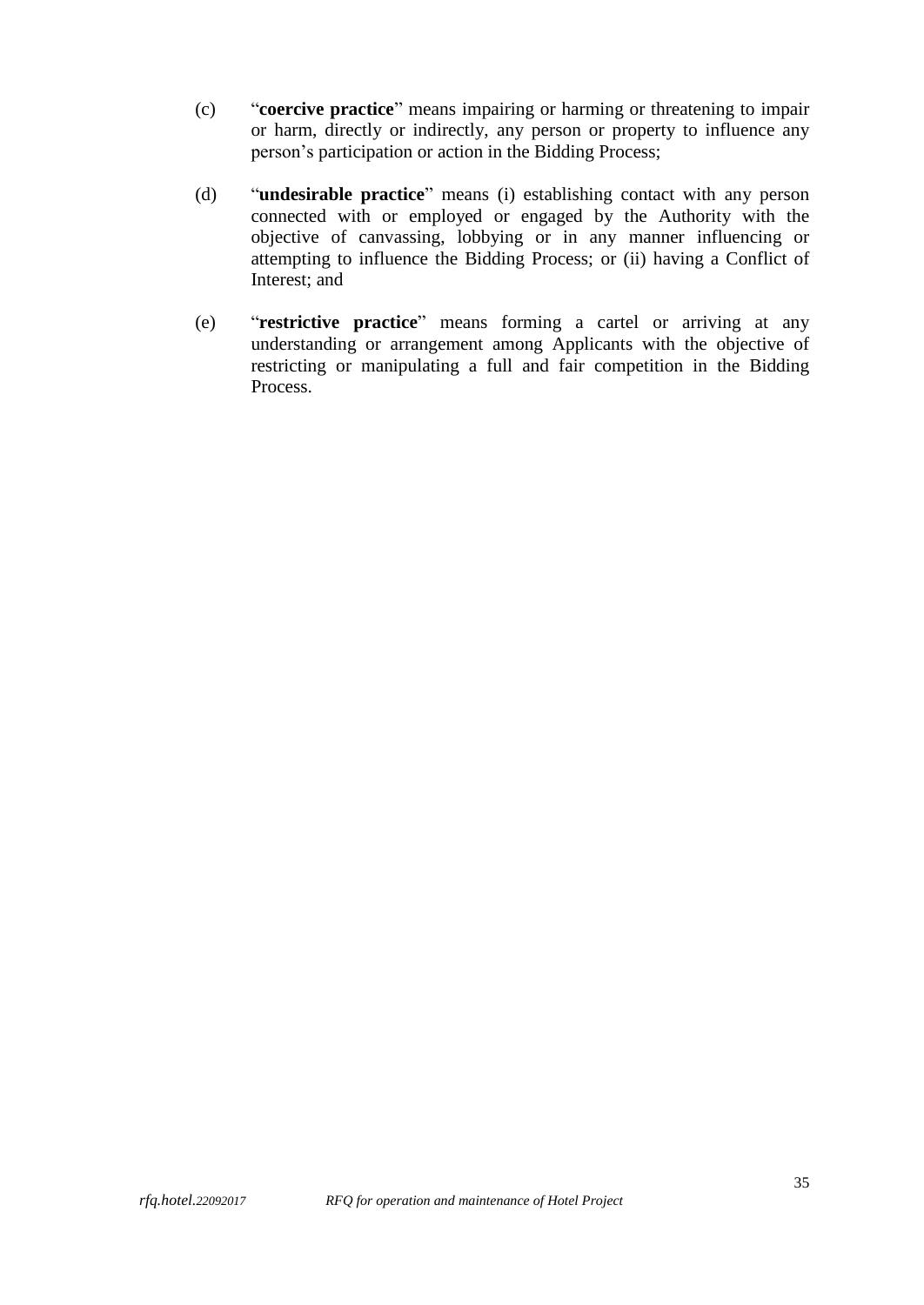#### **5. PRE-APPLICATION CONFERENCE**

- 5.1 A Pre-Application Conference of the interested parties shall be convened at the designated date, time and place. Only those persons who have purchased the RFQ document shall be allowed to participate in the Pre-Application Conference. Applicants who have downloaded the RFQ document from the Authority's website [\(www.daman.nic.in\)](http://www.daman.nic.in/) should submit a Demand Draft for the amount specified in Clause 1.2.1 towards the cost of the RFQ process, through their representative attending the conference. A maximum of three representatives of each Applicant shall be allowed to participate on production of authority letter from the Applicant.
- 5.2 During the course of Pre-Application Conference, the Applicants will be free to seek clarifications and make suggestions for consideration of the Authority. The Authority shall endeavour to provide clarifications and such further information as it may, in its sole discretion, consider appropriate for facilitating a fair, transparent and competitive Bidding Process.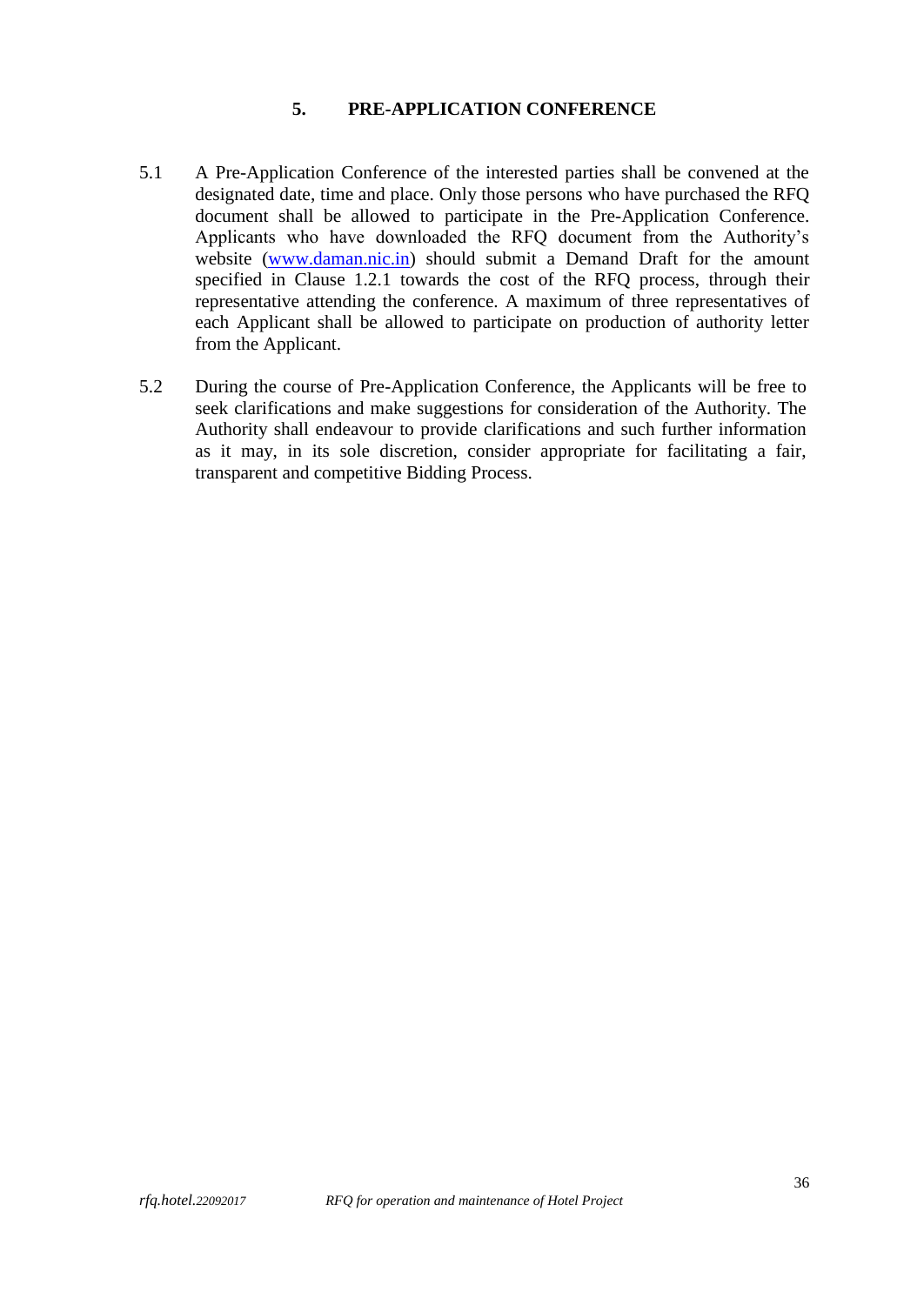#### **6. MISCELLANEOUS**

- 6.1 The Bidding Process shall be governed by, and construed in accordance with, the laws of India and the courts in Daman shall have exclusive jurisdiction over all disputes arising under, pursuant to and/ or in connection with the Bidding Process.
- 6.2 The Authority, in its sole discretion and without incurring any obligation or liability, reserves the right, at any time, to;
	- (a) suspend and/ or cancel the Bidding Process and/ or amend and/ or supplement the Bidding Process or modify the dates or other terms and conditions relating thereto;
	- (b) consult with any Applicant in order to receive clarification or further information;
	- (c) pre-qualify or not to pre-qualify any Applicant and/ or to consult with any Applicant in order to receive clarification or further information;
	- (d) retain any information and/ or evidence submitted to the Authority by, on behalf of, and/ or in relation to any Applicant; and/ or
	- (e) independently verify, disqualify, reject and/ or accept any and all submissions or other information and/ or evidence submitted by or on behalf of any Applicant.
- 6.3 It shall be deemed that by submitting the Application, the Applicant agrees and releases the Authority, its employees, agents and advisers, irrevocably, unconditionally, fully and finally from any and all liability for claims, losses, damages, costs, expenses or liabilities in any way related to or arising from the exercise of any rights and/ or performance of any obligations hereunder and the Bidding Documents, pursuant hereto, and/ or in connection with the Bidding Process, to the fullest extent permitted by applicable law, and waives any and all rights and/ or claims it may have in this respect, whether actual or contingent, whether present or in future.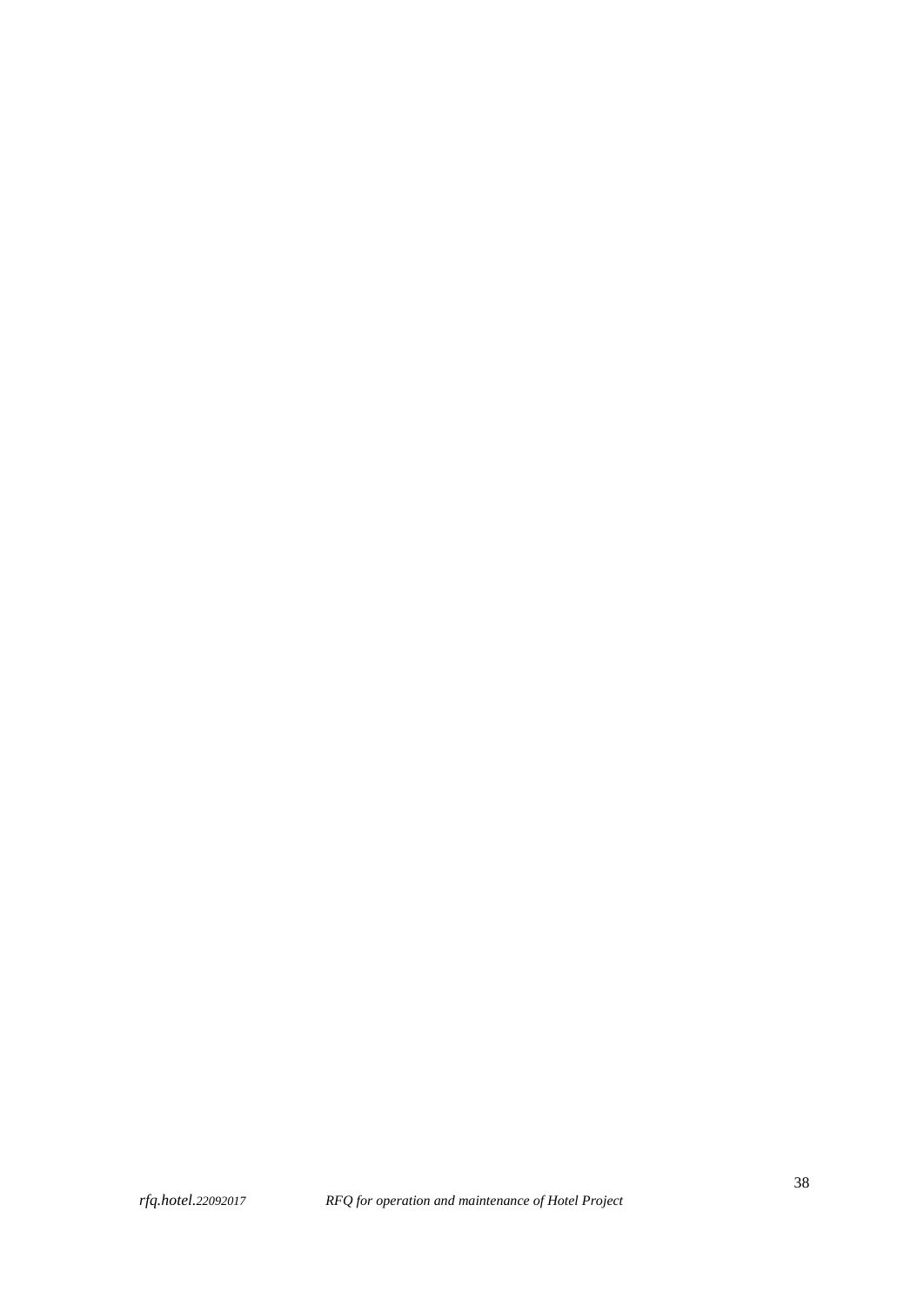# **Appendices**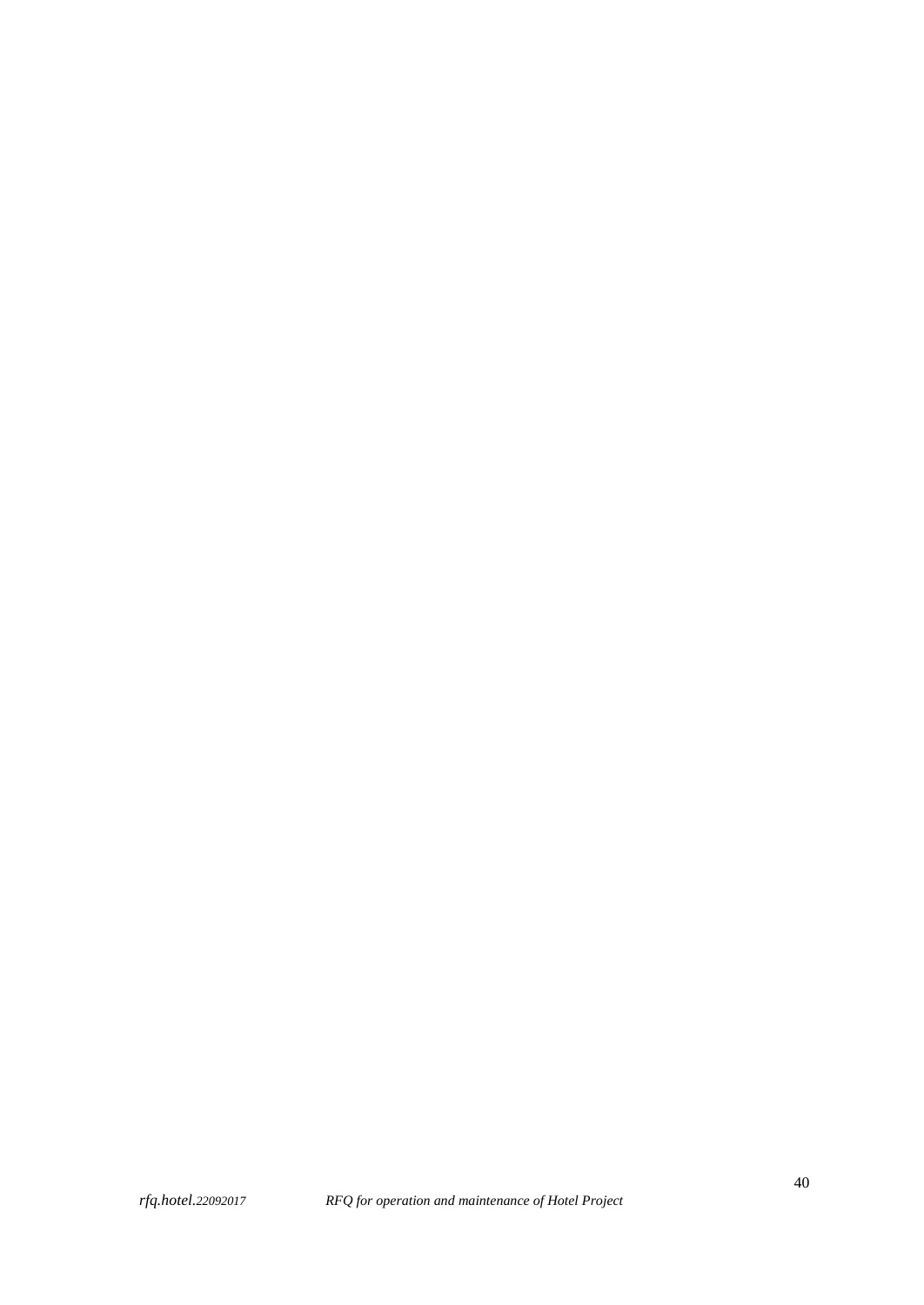#### APPENDIX-I

#### **Letter Comprising the Application for Pre-Qualification**

*(Refer Clause 2.13.2)*

Dated:

To,

…………………………… ………………….. …………………..

> Sub: Application for pre-qualification for the Operation and Maintenance of Hotel Project

Dear Sir,

With reference to your RFQ document dated ..........., I/we, having examined the RFQ document and understood its contents, hereby submit my/our Application for Qualification for the aforesaid project. The Application is unconditional and unqualified.

2. I/ We acknowledge that the Authority will be relying on the information provided in the Application and the documents accompanying such Application for prequalification of the Applicants for the aforesaid project, and we certify that all information provided in the Application and in Annexes I to V is true and correct; nothing has been omitted which renders such information misleading; and all documents accompanying such Application are true copies of their respective originals.

3. This statement is made for the express purpose of qualifying as a Bidder for the operation and maintenance of the aforesaid Project.

4. I/ We shall make available to the Authority any additional information it may find necessary or require to supplement or authenticate the Qualification statement.

5. I/ We acknowledge the right of the Authority to reject our Application without assigning any reason or otherwise and hereby waive, to the fullest extent permitted by applicable law, our right to challenge the same on any account whatsoever.

6. I/ We certify that in the last three years, we/ any of the Consortium Members or our/ their Associates have neither failed to perform on any contract, as evidenced by imposition of a penalty by an arbitral or judicial authority or a judicial pronouncement or arbitration award, nor been expelled from any project or contract by any public authority nor have had any contract terminated by any public authority for breach on our part.

7. I/ We declare that:

(a) I/ We have examined and have no reservations to the RFQ document, including any Addendum issued by the Authority;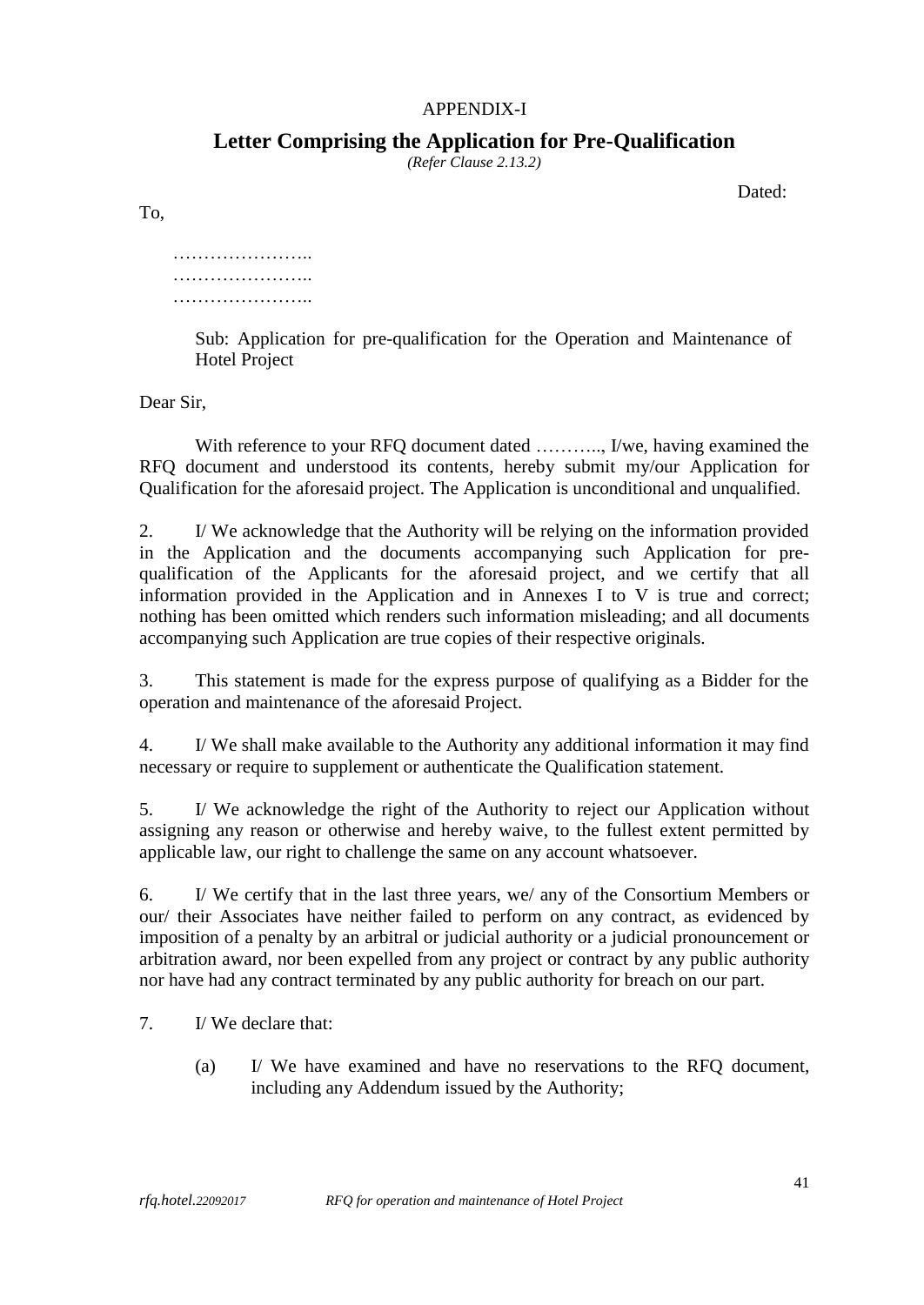- (b) I/ We do not have any conflict of interest in accordance with Clauses  $2.2.1(c)$  and  $2.2.1(d)$  of the RFQ document;
- (c) I/We have not directly or indirectly or through an agent engaged or indulged in any corrupt practice, fraudulent practice, coercive practice, undesirable practice or restrictive practice, as defined in Clause 4.3 of the RFQ document, in respect of any tender or request for proposal issued by or any agreement entered into with the Authority or any other public sector enterprise or any government, Central or State; and
- (d) I/ We hereby certify that we have taken steps to ensure that in conformity with the provisions of Section 4 of the RFQ document, no person acting for us or on our behalf has engaged or will engage in any corrupt practice, fraudulent practice, coercive practice, undesirable practice or restrictive practice.

8. I/ We understand that you may cancel the Bidding Process at any time and that you are neither bound to accept any Application that you may receive nor to invite the Applicants to Bid for the Project, without incurring any liability to the Applicants, in accordance with Clause 2.17.6 of the RFQ document.

9. I/ We believe that we/ our Consortium/ proposed Consortium satisfy(s) the Net Worth criteria and meet(s) all the requirements as specified in the RFQ document and am/ are qualified to submit a Bid.

10. I/ We declare that we/ any Member of the Consortium, or our/ its Associates are not a Member of a/ any other Consortium applying for pre-qualification.

11. I/ We certify that in regard to matters other than security and integrity of the country, we/ any Member of the Consortium or any of our/ their Associates have not been convicted by a court or indicted or adverse orders passed by a regulatory authority which could cast a doubt on our ability to undertake the Project or which relates to a grave offence that outrages the moral sense of the community.

12. I/ We further certify that in regard to matters relating to security and integrity of the country, we/ any Member of the Consortium or any of our/ their Associates have not been charge-sheeted by any agency of the Government or convicted by a court.

13. I/ We further certify that no investigation by a regulatory authority is pending either against us/ any Member of the Consortium or against our/ their Associates or against our CEO or any of our directors/ managers/ employees. $\epsilon$ 

 $\overline{a}$ 

 $<sup>£</sup>$  In case the Applicant is unable to provide the certification specified in paragraph 13, it may precede the</sup> paragraph by the words viz. "Except as specified in Schedule ……..... hereto". The exceptions to the certification or any disclosures relating thereto may be clearly stated in a Schedule to be attached to the Application. The Authority will consider the contents of such Schedule and determine whether or not the exceptions/disclosures are material to the suitability of the Applicant for pre-qualification hereunder.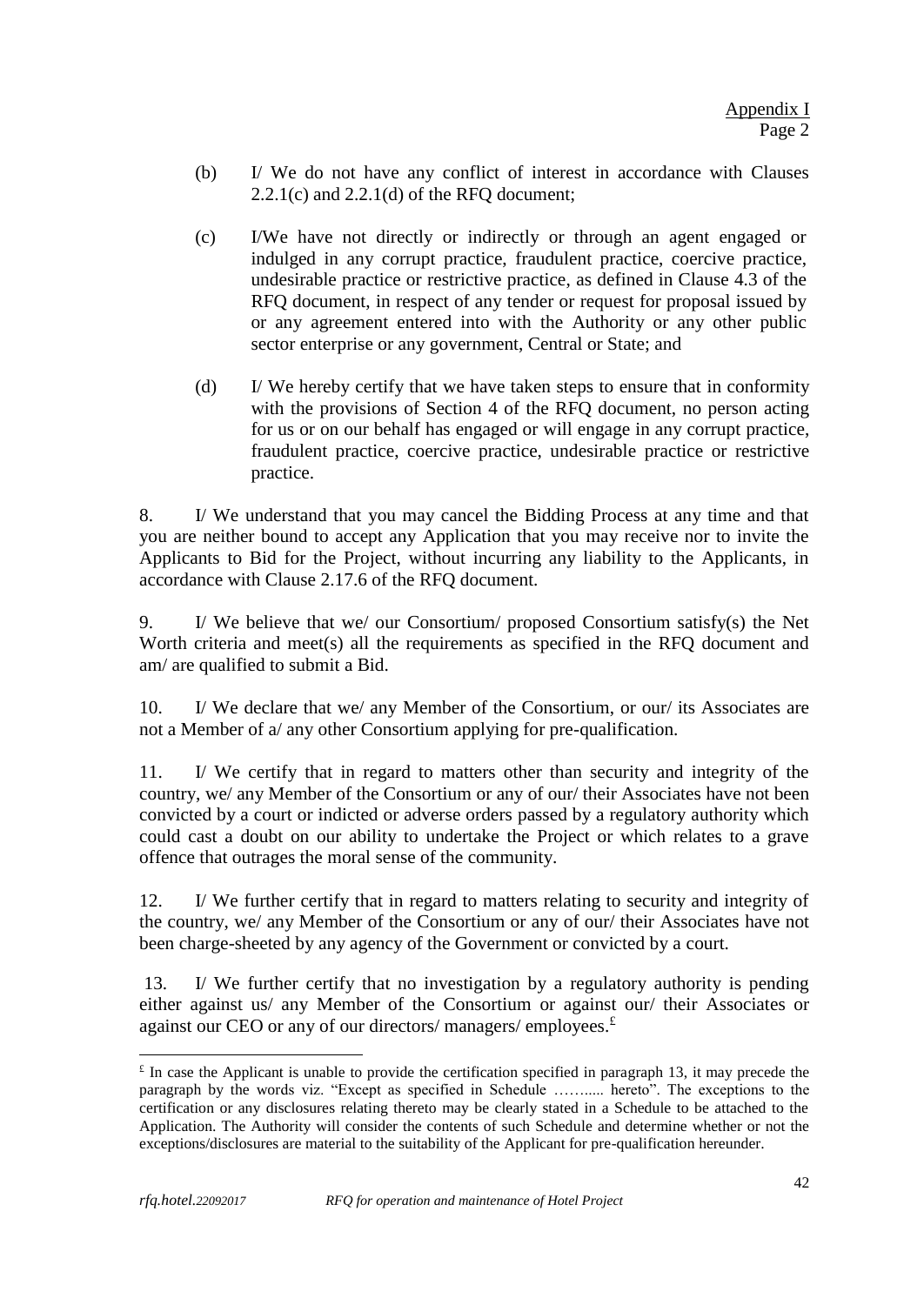14. I/ We further certify that we are qualified to submit a Bid in accordance with the guidelines for qualification of bidders seeking to acquire stakes in Public Sector Enterprises through the process of disinvestment issued by the GOI vide Department of Disinvestment OM No.  $6/4/2001$ -DD-II dated  $13<sup>th</sup>$  July, 2001 which guidelines apply *mutatis mutandis* to the Bidding Process. A copy of the aforesaid guidelines form part of the RFQ at Appendix-V thereof.

15. I/We further certify that we/ any Member of the Consortium or any of our/ their Associates are not barred by the Central Government/ State Government or any entity controlled by it, from participating in any project (BOT or otherwise), and no bar subsists as on the date of Application.

16. I/ We undertake that in case due to any change in facts or circumstances during the Bidding Process, we are attracted by the provisions of disqualification in terms of the provisions of this RFQ, we shall intimate the Authority of the same immediately.

17. The Statement of Legal Capacity as per format provided at Annex-V in Appendix-I of the RFQ document, and duly signed, is enclosed. The power of attorney for signing of Application and the power of attorney for Lead Member of consortium, as per format provided at Appendix II and III respectively of the RFQ, are also enclosed.

18. I/ We understand that the selected Bidder shall either be an existing Company incorporated under the Indian Companies Act, 1956/2013, or shall incorporate as such prior to execution of the Concession Agreement.

19. I/ We hereby confirm that we shall comply with the O&M requirements specified in Clause 2.2.3.

20. I/ We hereby irrevocably waive any right or remedy which we may have at any stage at law or howsoever otherwise arising to challenge or question any decision taken by the Authority in connection with the selection of Applicants, selection of the Bidder, or in connection with the selection/ Bidding Process itself, in respect of the above mentioned Project and the terms and implementation thereof.

21. I/ We agree and undertake to abide by all the terms and conditions of the RFQ document.

22. I/ We certify that in terms of the RFQ, my/our Net Worth is Rs. ……………….. (Rupees …………………………………….) and the Aggregate Experience Score is …………………… (in figures) …………..………………………………… (in words).

23. We agree and undertake to be jointly and severally liable for all the obligations of the Concessionaire under the Concession Agreement till execution of the Concession Agreement.\$

In witness thereof, I/ we submit this Application under and in accordance with the terms of the RFQ document.

 $\overline{a}$ 

<sup>\$</sup> This Paragraph 23 shall be omitted if the Applicant is not a Consortium.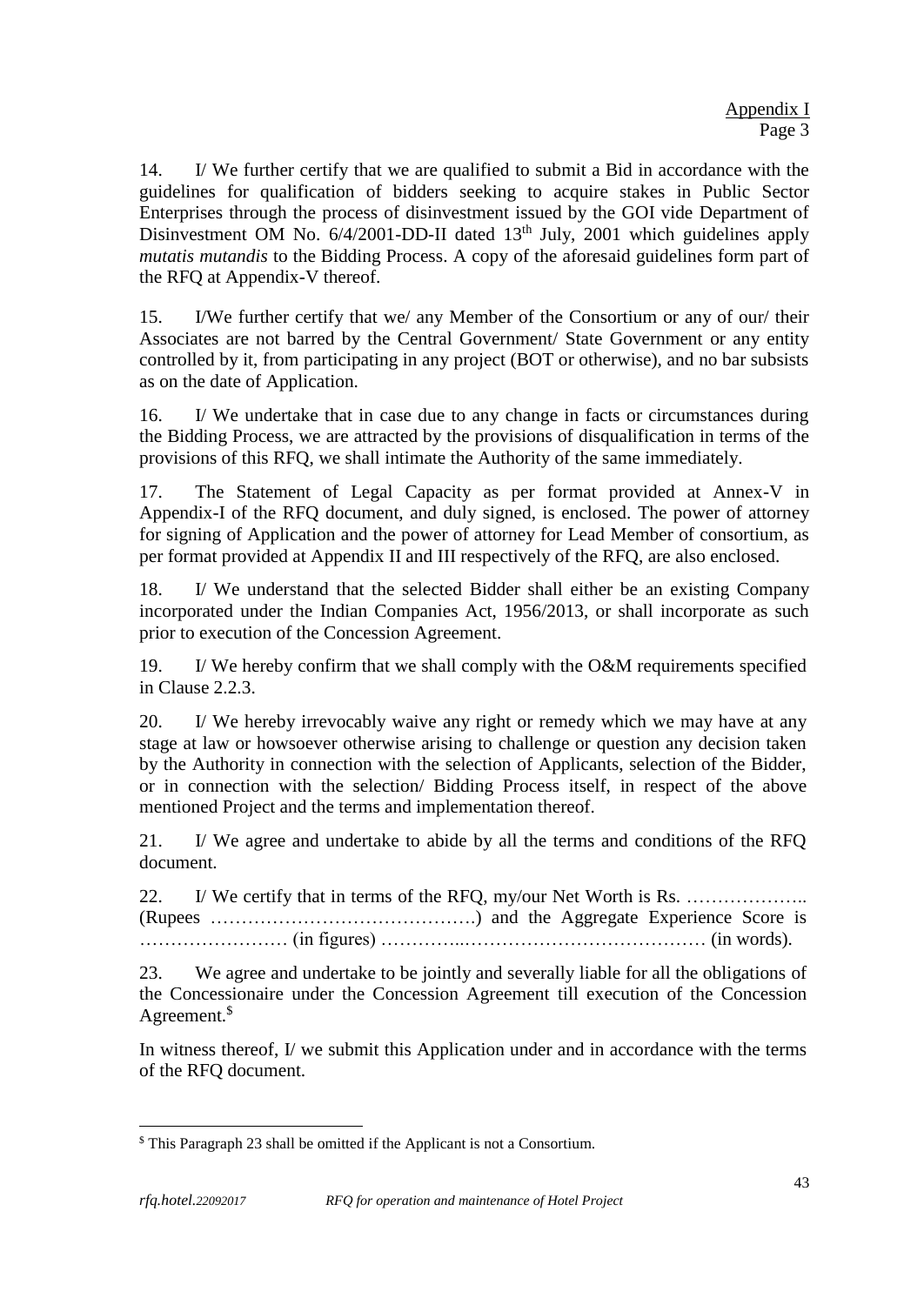Appendix I Page 4

Yours faithfully,

| Date:  | (Signature, name and designation of the Authorised Signatory) |
|--------|---------------------------------------------------------------|
| Place: | Name and seal of the Applicant/ Lead Member                   |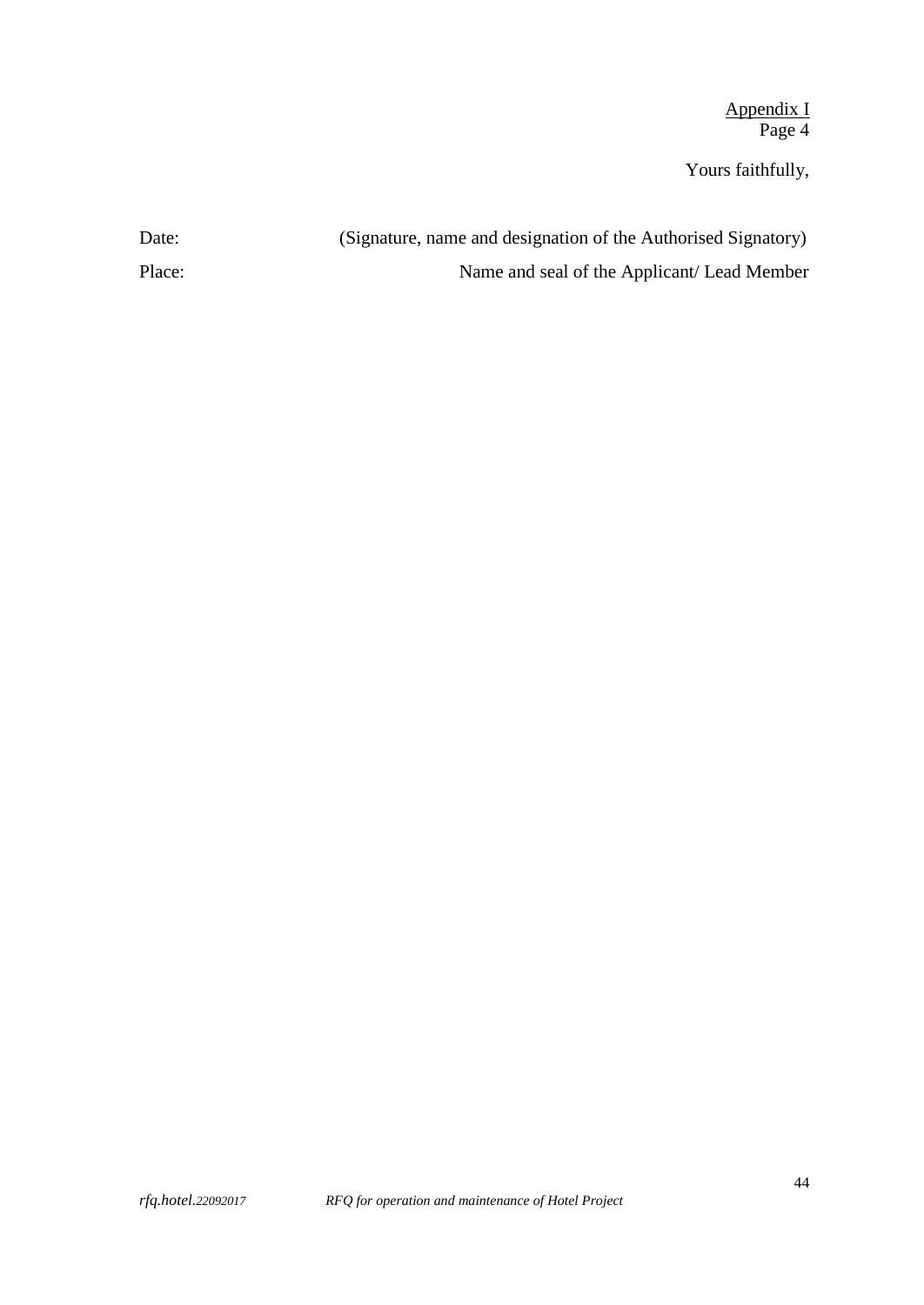#### Appendix I Annex-I

#### ANNEX-I

### **Particulars of the Applicant**

- 1. (a) Name:
	- (b) Country of incorporation:
	- (c) Address of the corporate headquarters and its branch office(s), if any, in India:
	- (d) Date of incorporation and/ or commencement of business:
- 2. Brief description of the Company including details of its main lines of business and proposed role and responsibilities in this Project:
- 3. Particulars of individual(s) who will serve as the point of contact/ communication for the Applicant:
	- (a) Name:
	- (b) Designation:
	- (c) Company:
	- (d) Address:
	- (e) Telephone Number:
	- (f) E-Mail Address:
- 4. Particulars of the Authorised Signatory of the Applicant:
	- (a) Name:
	- (b) Designation:
	- (c) Address:
	- (d) Phone Number:
- 5. In case of a Consortium:
	- (a) The information above (1-4) should be provided for all the Members of the Consortium.
	- (b) A copy of the Jt. Bidding Agreement, as envisaged in Clause 2.2.6(g) should be attached to the Application.
	- (c) Information regarding the role of each Member should be provided as per table below: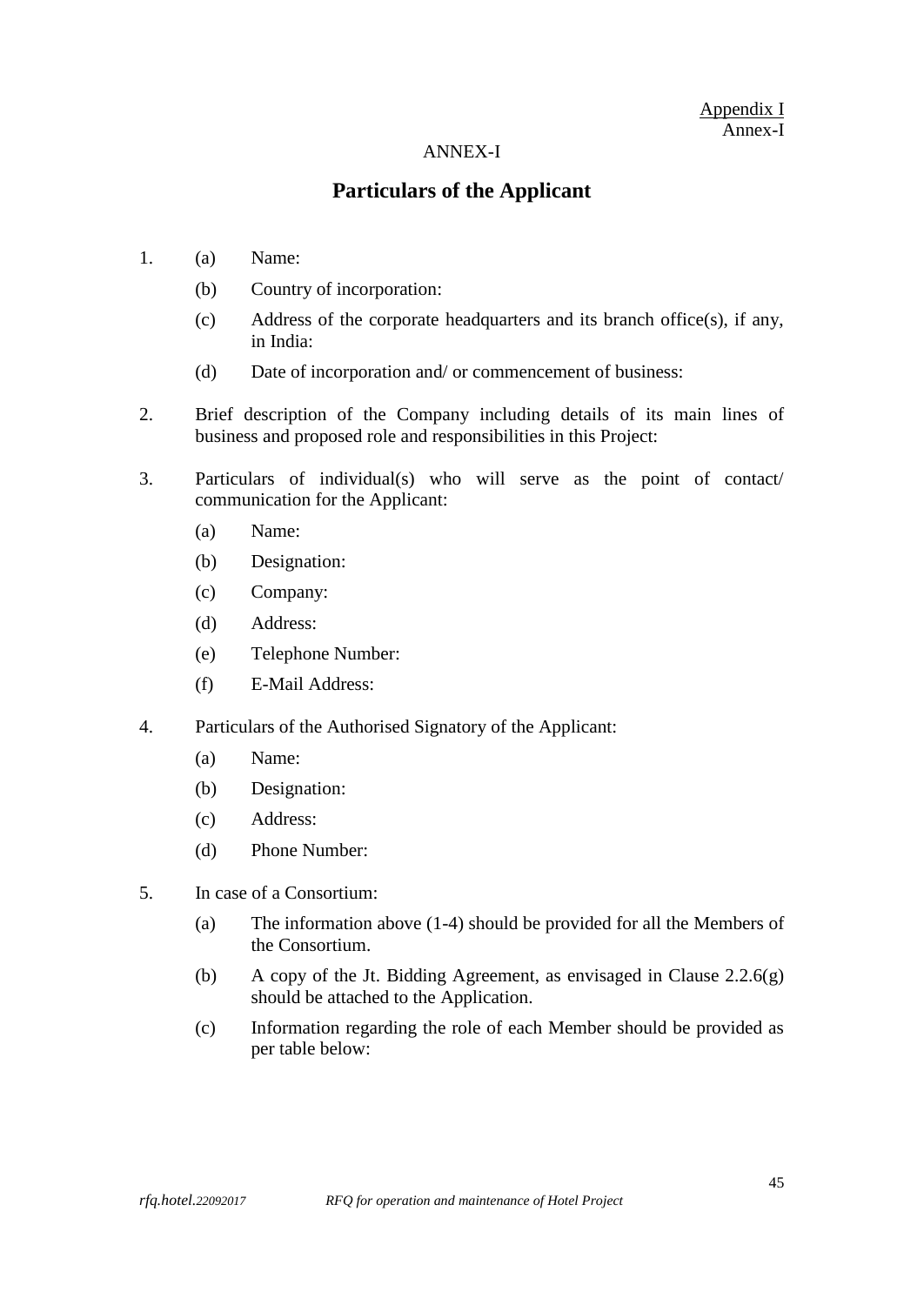| SI.<br>No. | <b>Name of Member</b> | $\text{Role}^{\$}$ | Percentage of equity in the<br>Consortium <sup>\$\$</sup> |
|------------|-----------------------|--------------------|-----------------------------------------------------------|
|            |                       |                    |                                                           |
|            |                       |                    |                                                           |
|            |                       |                    |                                                           |
|            |                       |                    |                                                           |

 $\overline{\$}$  The role of each Member, as may be determined by the Applicant, should be indicated in accordance with Clause 2.2.6 (d) and instruction 4 at Annex-IV.

 $$^{S\$}$ The percentage of equity should be in accordance with Clause 2.2.6 (a), (c) and (g).

6. The following information shall also be provided for the Applicant, including each Member of the Consortium:

| No. | <b>Criteria</b>                                                                                                                                                                                                                                                     | Yes | $\bf No$ |
|-----|---------------------------------------------------------------------------------------------------------------------------------------------------------------------------------------------------------------------------------------------------------------------|-----|----------|
| 1.  | Has the Applicant/ constituent of the Consortium<br>been barred by the Central/ State Government, or any<br>entity controlled by it, from participating in any<br>project (BOT or otherwise)?                                                                       |     |          |
| 2.  | If the answer to 1 is yes, does the bar subsist as on<br>the date of Application?                                                                                                                                                                                   |     |          |
| 3.  | Has the Applicant/constituent of the Consortium<br>paid liquidated damages of more than 5% of the<br>contract value in a contract due to delay or has been<br>penalised due to any other reason in relation to<br>execution of a contract, in the last three years? |     |          |

**Name of Applicant/ member of Consortium:**

7. A statement by the Applicant and each of the Members of its Consortium (where applicable) or any of their Associates disclosing material nonperformance or contractual non-compliance in past projects, contractual disputes and litigation/ arbitration in the recent past is given below (Attach extra sheets, if necessary):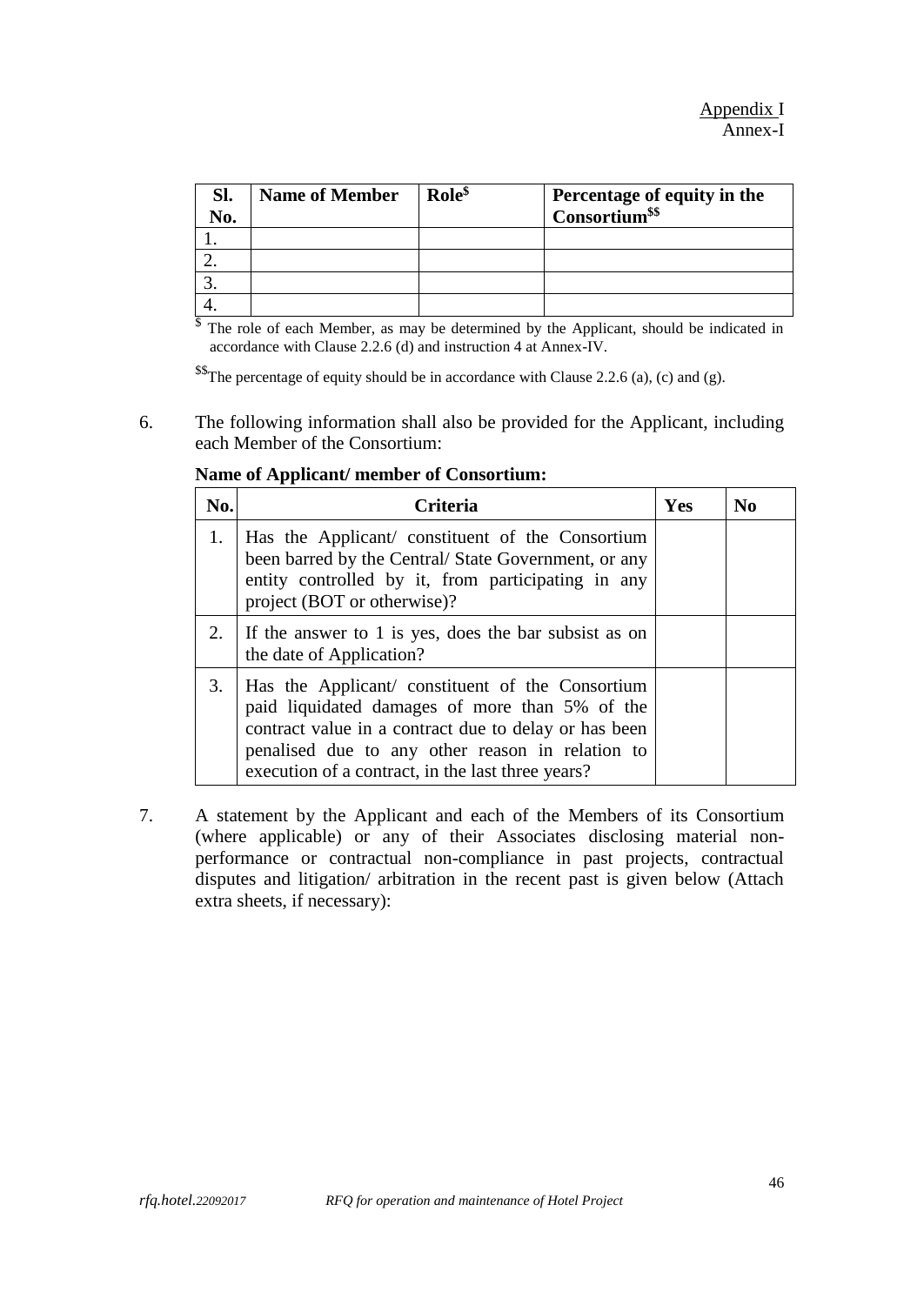Appendix I Annex-II

#### ANNEX-II

## **Technical Capacity of the Applicant@**

(*Refer to Clauses 2.2.2(A), 3.2 and 3.3 of the RFQ*)

| <b>Applicant</b> | <b>Member</b>     | <b>Project</b>     | Cate-       | $\overline{\mathbf{Experiment}}^t$                    | <b>Experience</b>      |     |
|------------------|-------------------|--------------------|-------------|-------------------------------------------------------|------------------------|-----|
| $type$ #         | Code <sup>Y</sup> | Code <sup>yy</sup> | $gory^{\$}$ | (number of rooms)                                     | $Score^{\text{ff}}$    |     |
|                  |                   |                    |             | Number of<br><b>Residential Rooms in</b><br>the Hotel | Multi-plying<br>factor |     |
| (1)              | (2)               | (3)                | (4)         | (5)                                                   | (6)                    | (7) |
| Single           |                   | $\rm{a}$           |             |                                                       |                        |     |
| entity           |                   | $\mathbf b$        |             |                                                       |                        |     |
| Applicant        |                   | $\mathbf{C}$       |             |                                                       |                        |     |
|                  |                   | $\mathbf d$        |             |                                                       |                        |     |
| Consortium       |                   | 1a                 |             |                                                       |                        |     |
| Member 1         |                   | 1 <sub>b</sub>     |             |                                                       |                        |     |
|                  |                   | 1c                 |             |                                                       |                        |     |
|                  |                   | 1 <sub>d</sub>     |             |                                                       |                        |     |
| Consortium       |                   | 2a                 |             |                                                       |                        |     |
| Member 2         |                   | 2 <sub>b</sub>     |             |                                                       |                        |     |
|                  |                   | 2c                 |             |                                                       |                        |     |
|                  |                   | 2d                 |             |                                                       |                        |     |
| Consortium       |                   | 3a                 |             |                                                       |                        |     |
| Member 3         |                   | 3 <sub>b</sub>     |             |                                                       |                        |     |
|                  |                   | $3\mathrm{c}$      |             |                                                       |                        |     |
|                  |                   | 3d                 |             |                                                       |                        |     |
| Consortium       |                   | 4a                 |             |                                                       |                        |     |
| Member 4         |                   | 4 <sub>b</sub>     |             |                                                       |                        |     |
|                  |                   | 4c                 |             |                                                       |                        |     |
|                  |                   | 4d                 |             |                                                       |                        |     |
|                  |                   |                    |             | <b>Aggregate Experience Score =</b>                   |                        |     |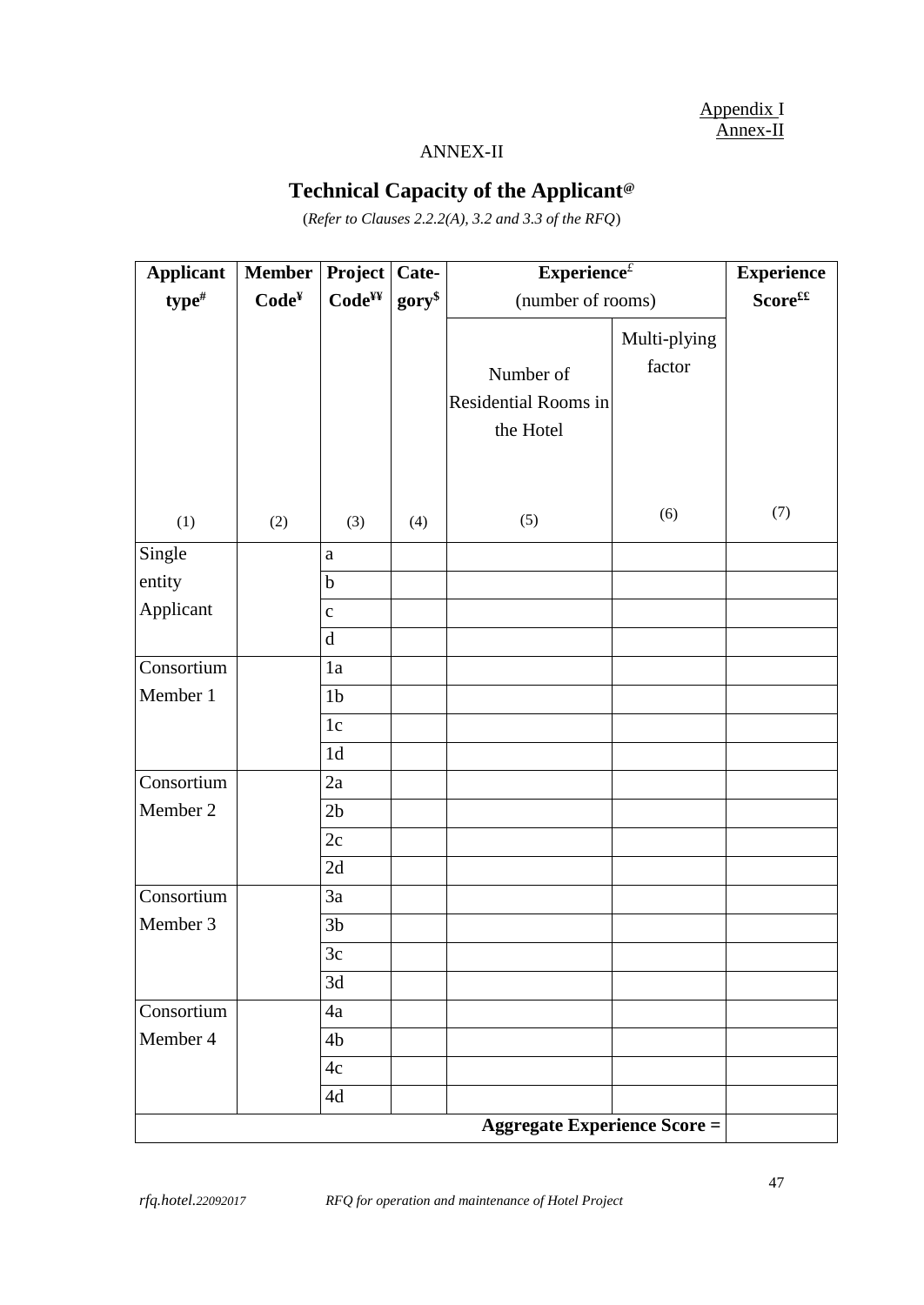*@ Provide details of only those projects that have been undertaken by the Applicant under its own name and/ or by an Associate specified in Clause 2.2.9 and/ or by a project company eligible under Clause 3.2.3. In case the Application Due Date falls within 3 (three) months of the close of the latest financial year, refer to Clause 2.2.12.*

*#An Applicant consisting of a single entity should fill in details as per the row titled Single entity Applicant and ignore the rows titled Consortium Member. In case of a Consortium, the row titled Single entity Applicant may be ignored. In case credit is claimed for an Associate, necessary evidence to establish the relationship of the Applicant with such Associate, in terms of Clause 2.2.9, shall be provided.*

*¥Member Code shall indicate NA for Not Applicable in case of a single entity Applicant. For other Members, the following abbreviations are suggested viz. LM means Lead Member, TM means Technical Member, FM means Financial Member, OMM means Operation & Maintenance Member, OM means Other Member.* 

¥¥*Refer Annex-IV of this Appendix-I. Add more rows if necessary.* 

*\$ Refer Clause 3.2.1.*

*\$\$ For conversion of US Dollars to Rupees, the rate of conversion shall be Rupees 60 (sixty) to a US Dollar. In case of any other currency, the same shall first be converted to US Dollars as on the date 60 (sixty) days prior to the Application Due Date, and the amount so derived in US Dollars shall be converted into Rupees at the aforesaid rate. The conversion rate of such currencies shall be the daily representative exchange rates published by the International Monetary Fund for the relevant date.*

*££Divide the number of rooms in the Experience column by one room and then multiply the result thereof by the applicable factor set out in Table 3.2.5 to arrive at the Experience Score for each Eligible Project.*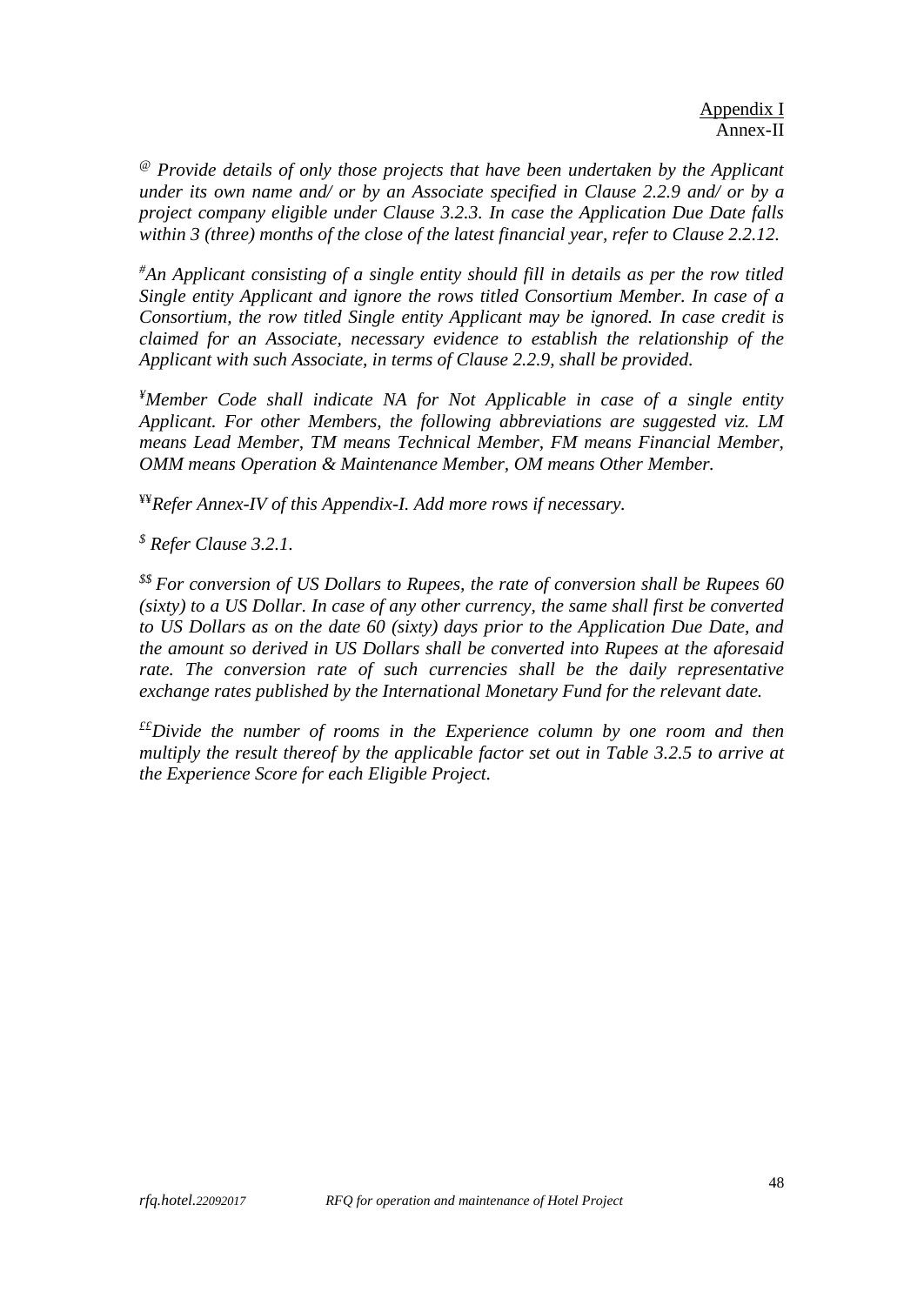Appendix I Annex-III

#### ANNEX-III

#### **Financial Capacity of the Applicant**

(*Refer to Clauses 2.2.2(B), 2.2.4 (ii) and 3.4 of the RFQ*)

| <b>Applicant</b>                       | <b>Member</b>     | <b>Net Cash Accruals</b> |                  |              |                         |      |      |  |  |  |  |  |  |  |  |
|----------------------------------------|-------------------|--------------------------|------------------|--------------|-------------------------|------|------|--|--|--|--|--|--|--|--|
| type \$\$                              | Code <sup>f</sup> |                          |                  |              |                         |      |      |  |  |  |  |  |  |  |  |
|                                        |                   | Year                     | Year             | Year         | Year                    | Year | Year |  |  |  |  |  |  |  |  |
|                                        |                   | 1                        | $\boldsymbol{2}$ | $\mathbf{3}$ | $\overline{\mathbf{4}}$ | 5    | 1    |  |  |  |  |  |  |  |  |
| (1)                                    | (2)               | (3)                      | (4)              | (5)          | (6)                     | (7)  | (8)  |  |  |  |  |  |  |  |  |
| Single entity                          |                   |                          |                  |              |                         |      |      |  |  |  |  |  |  |  |  |
| Applicant                              |                   |                          |                  |              |                         |      |      |  |  |  |  |  |  |  |  |
| Consortium<br>Member 1                 |                   |                          |                  |              |                         |      |      |  |  |  |  |  |  |  |  |
| Consortium<br>Member 2                 |                   |                          |                  |              |                         |      |      |  |  |  |  |  |  |  |  |
| Consortium<br>Member 3                 |                   |                          |                  |              |                         |      |      |  |  |  |  |  |  |  |  |
| Consortium<br>Member 4<br><b>TOTAL</b> |                   |                          |                  |              |                         |      |      |  |  |  |  |  |  |  |  |

**(In Rs. crore\$ )**

#### **Name & address of Applicant's Bankers:**

\$For conversion of other currencies into rupees, see notes below Annex-II of Appendix-I.

**\$\$**An Applicant consisting of a single entity should fill in details as per the row titled Single entity Applicant and ignore the rows titled Consortium Members. In case of a Consortium, row titled Single entity Applicant may be ignored.

**£**For Member Code, see instruction 4 at Annex-IV of this Appendix-I.

**££**The Applicant should provide details of its own Financial Capacity or of an Associate specified in Clause 2.2.9.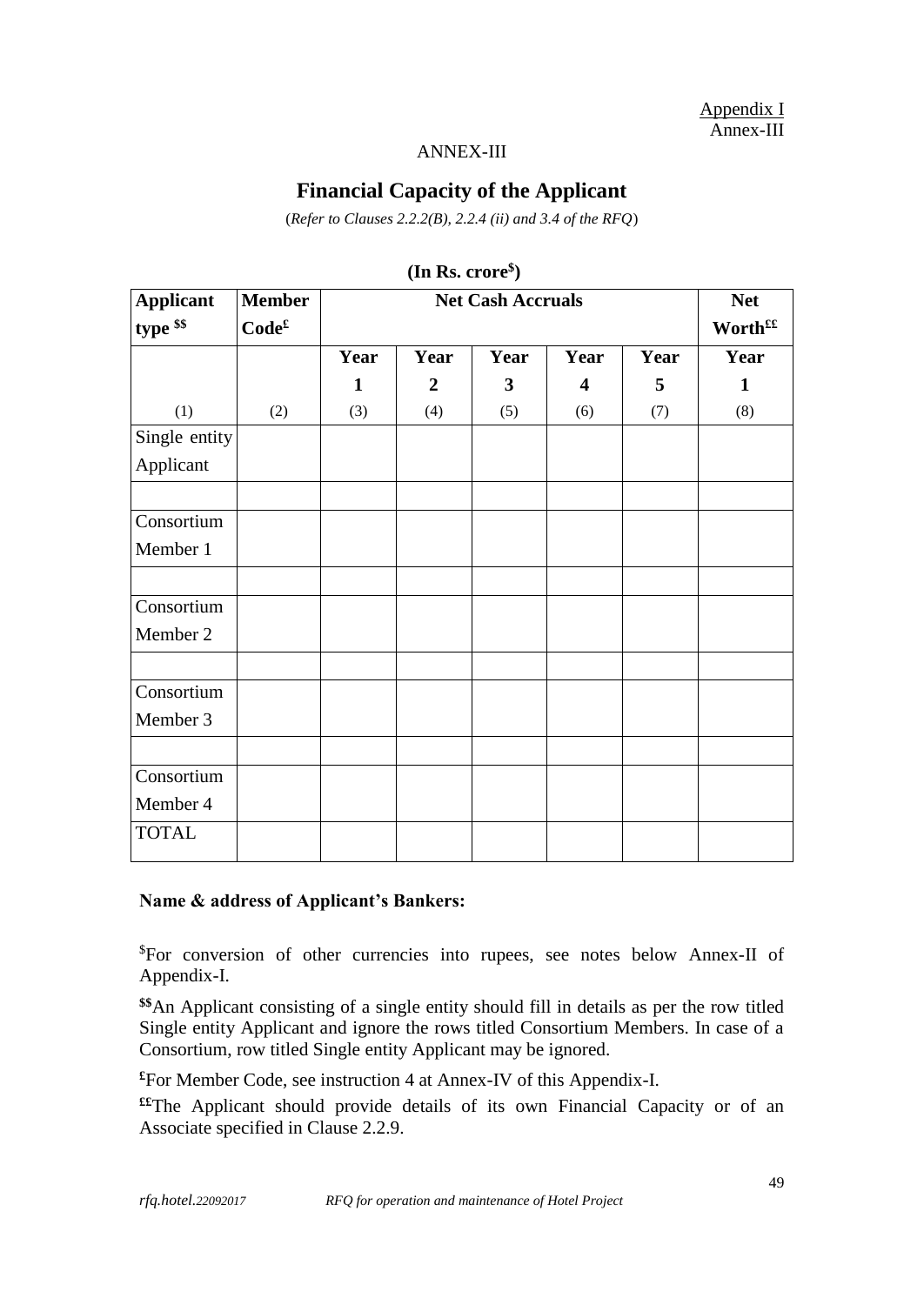#### **Instructions:**

- 1. The Applicant/ its constituent Consortium Members shall attach copies of the balance sheets, financial statements and Annual Reports for 5 (five) years preceding the Application Due Date. The financial statements shall:
	- (a) reflect the financial situation of the Applicant or Consortium Members and its/ their Associates where the Applicant is relying on its Associate's financials;
	- (b) be audited by a statutory auditor;
	- (c) be complete, including all notes to the financial statements; and
	- (d) correspond to accounting periods already completed and audited (no statements for partial periods shall be requested or accepted).
- 2. Net Cash Accruals shall mean Profit After Tax + Depreciation.
- 3. Net Worth shall mean (Subscribed and Paid-up Equity + Reserves) less (Revaluation reserves + miscellaneous expenditure not written off + reserves not available for distribution to equity shareholders).
- 4. Year 1 will be the latest completed financial year, preceding the bidding. Year 2 shall be the year immediately preceding Year 1 and so on. In case the Application Due Date falls within 3 (three) months of the close of the latest financial year, refer to Clause 2.2.12.
- 5. In the case of a Consortium, a copy of the Jt. Bidding Agreement shall be submitted in accordance with Clause 2.2.6 (g) of the RFQ document.
- 6. The Applicant shall provide an Auditor's Certificate specifying the Net Worth of the Applicant and also specifying the methodology adopted for calculating such Net Worth in accordance with Clause 2.2.4 (ii) of the RFQ document.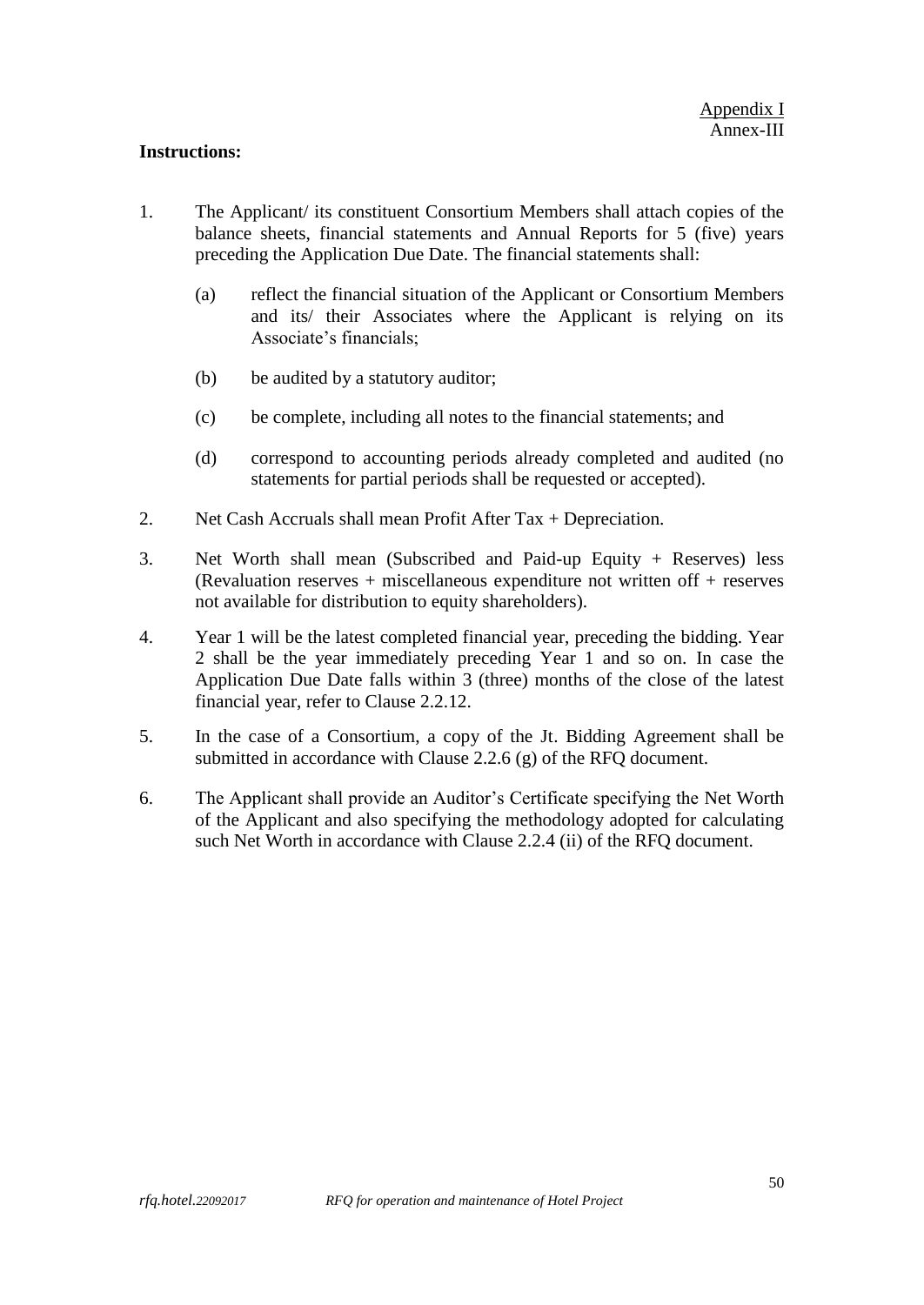Appendix I Annex-IV

#### ANNEX-IV

### **Details of Eligible Projects**

(*Refer to Clauses 2.2.2(A), 3.2 and 3.3 of the RFQ*)

| <b>Project Code:</b>             | <b>Member Code:</b> |                                       |
|----------------------------------|---------------------|---------------------------------------|
| <b>Item</b>                      | <b>Refer</b>        | <b>Particulars of the Project</b>     |
|                                  | <b>Instruction</b>  |                                       |
| (1)                              | (2)                 | (3)                                   |
| Title $\&$ nature of the project |                     |                                       |
| Category                         | 5                   |                                       |
| <b>Year-wise Number of Rooms</b> | 6                   | Number of Rooms <sup>\$</sup><br>Year |
| in the Hotel                     |                     | Year 1                                |
|                                  |                     | Year 2                                |
|                                  |                     | Year 3                                |
|                                  |                     | Year 4                                |
|                                  |                     | Year 5                                |
|                                  |                     | <b>Total Number</b>                   |
|                                  |                     | of Rooms                              |
| Location and address of the      | 7                   |                                       |
| Hotel                            |                     |                                       |
| Date of commencement of          | 8                   |                                       |
| Hotel                            |                     |                                       |
| Equity shareholding              | 9                   |                                       |
| (with period during which        |                     |                                       |
| equity was held)                 |                     |                                       |
| Whether credit is being taken    | 13                  |                                       |
| for the Eligible Experience of   |                     |                                       |
| an Associate (Yes/No)            |                     |                                       |

#### **Instructions:**

- 1. Applicants are expected to provide information in respect of each Eligible Project in this Annex. Information provided in this section is intended to serve as a back up for information provided in the Application. Applicants should also refer to the Instructions below.
- 2. For a single entity Applicant, the Project Codes would be a, b, c, d etc. In case the Applicant is a Consortium then for Member 1, the Project Codes would be 1a, 1b, 1c, 1d etc., for Member 2 the Project Codes shall be 2a, 2b, 2c, 2d etc., and so on.
- 3. A separate sheet should be filled for each Eligible Project.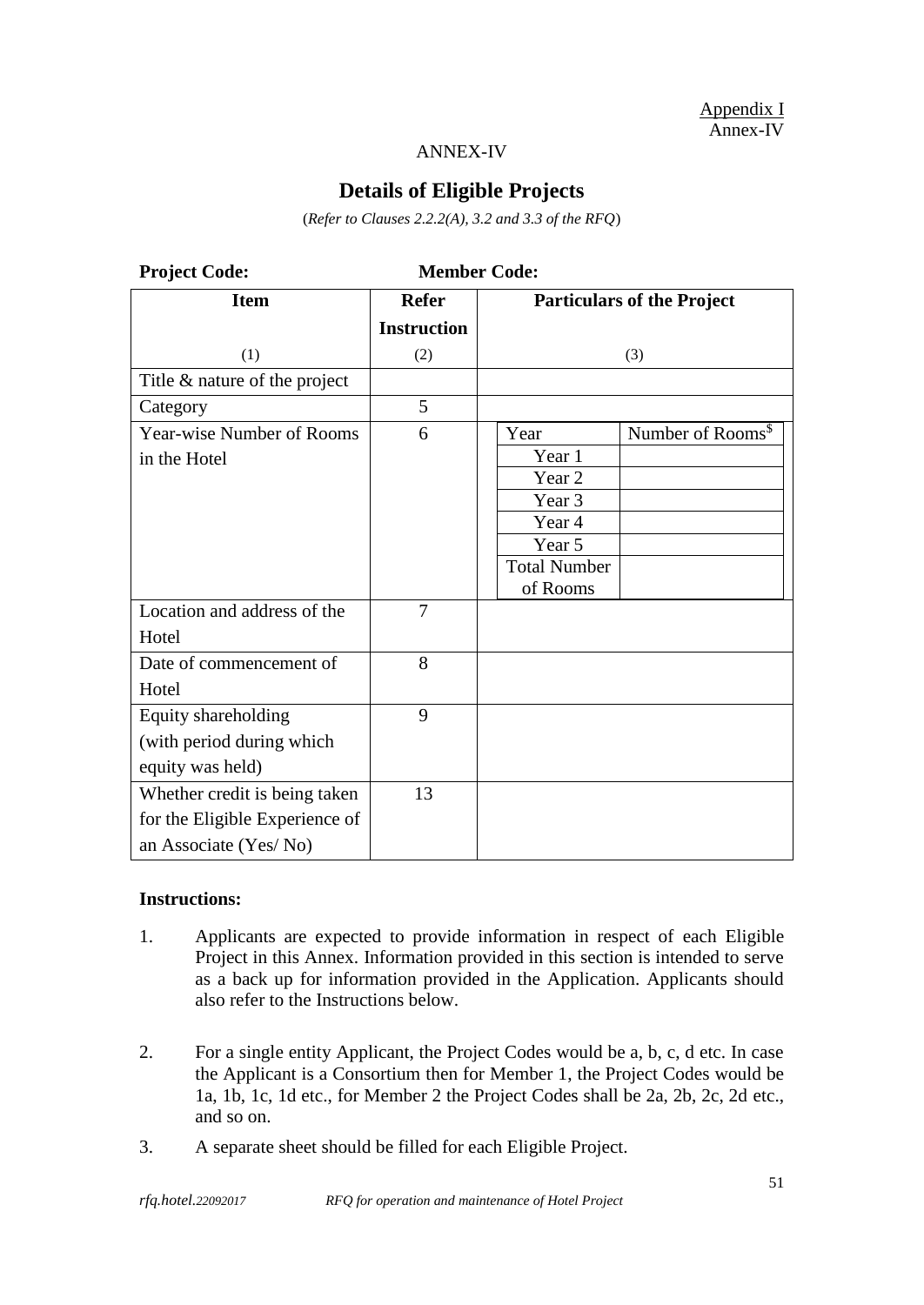- 4. Member Code shall indicate NA for Not Applicable in case of a single entity Applicant. For other Members, the following abbreviations are suggested viz. LM means Lead Member, TM means Technical Member, FM means Financial Member, OMM means Operation & Maintenance Member; and OM means Other Member. In case the Eligible Project relates to an Associate of the Applicant or its Member, write "Associate" along with Member Code.
- 5. Refer to Clause 3.2.1 of the RFQ for category number.
- 6. The total number of rooms for each Eligible Project are to be stated in Annex-II of this Appendix-I. The figures to be provided here should indicate the break-up for the past 5 (five) financial years. Year 1 refers to the financial year immediately preceding the Application Due Date; Year 2 refers to the year before Year 1, Year 3 refers to the year before Year 2, and so on (Refer Clause 2.2.12).
- 7. Particulars such as name, address and contact details of owner may be provided for all Eligible Projects.
- 8. The date of commissioning of the project should be indicated for all Eligible Projects.
- 9. For all Eligible Projects, the equity shareholding of the Applicant, in the company owning the Eligible Project, held continuously during the period for which Eligible Experience is claimed, needs to be given (Refer Clause 3.2.3). In case the project is owned/ operated, maintained and managed by the Applicant company, please indicate accordingly (Refer Clause 3.2.3).
- 10. Experience for any activity relating to an Eligible Project shall not be claimed by two or more Members of the Consortium. In other words, no double counting by a consortium in respect of the same experience shall be permitted in any manner whatsoever.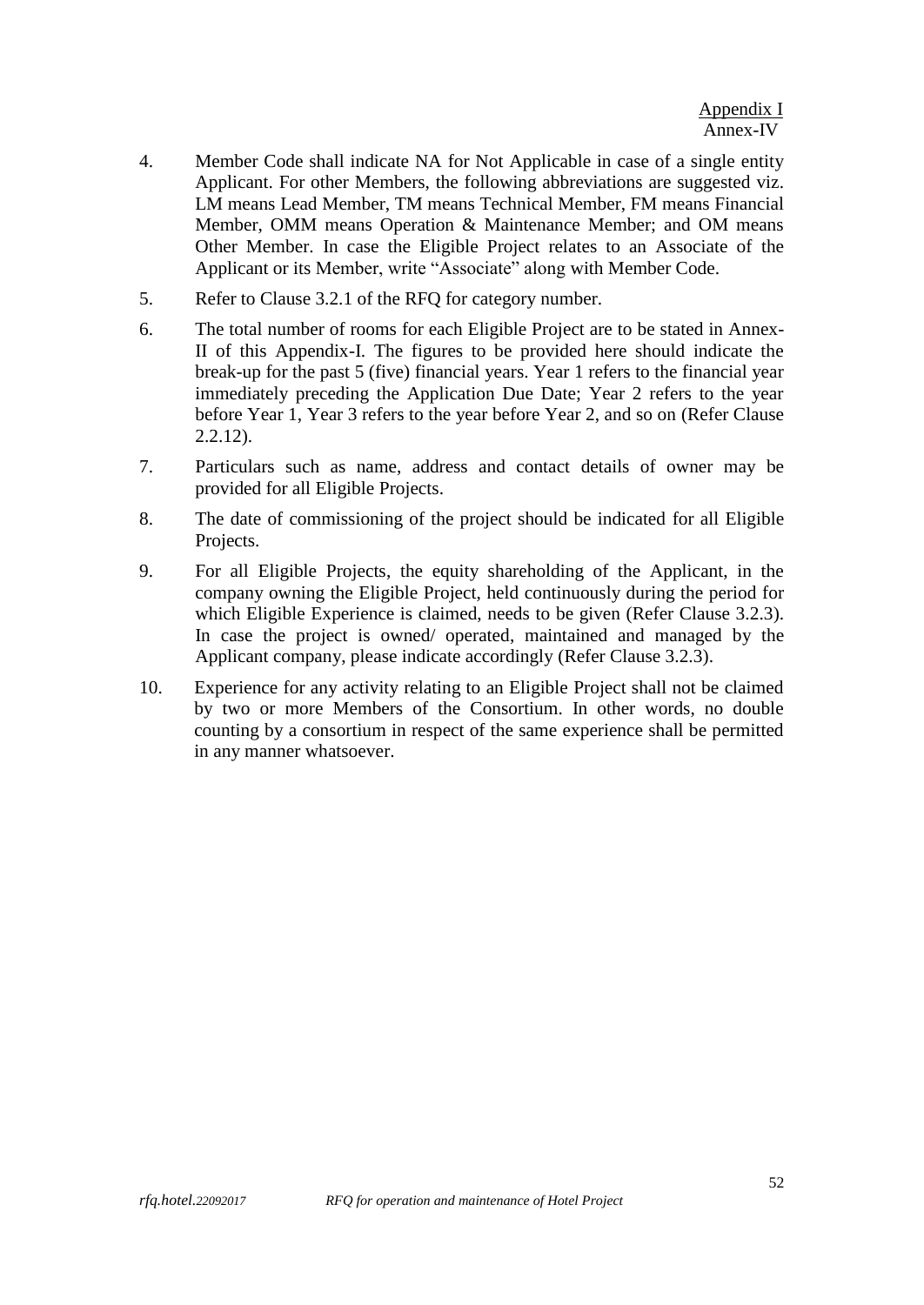- 11. Certificate from the Applicant's statutory auditor<sup>\$</sup> must be furnished as per formats below for each Eligible Project. In jurisdictions that do not have statutory auditors, the auditors who audit the annual accounts of the Applicant/ Member/Associate may provide the requisite certification.
- 12. The Applicant shall provide a certificate from the statutory auditor of the Applicant, or its Associate, in the format below for all Eligible Projects:

#### **Certificate from the Statutory Auditor regarding Hotels**

Based on its books of accounts and other published information authenticated by it, this is to certify that …………………….. *(name of the Applicant/Member/Associate)*  is/ was an equity shareholder in ……………….. *(title of the project company)* and holds/ held Rs. ……… cr. (Rupees ………………………….. crore) of equity (which constitutes ........%  $\epsilon$  of the total paid up and subscribed equity capital) of the project company from ................ *(date)* to ................. *(date)<sup>¥</sup>*. The project was commissioned on ……………. *(date of commissioning of the project)*.

……………………… ………………………

We also certify that ……………….. *(title of the project company) {owned/ operated, maintained and managed} a …………….(insert name of the hotel) having a capacity of …….(insert number) residential rooms and the total number of residential rooms {owned/ operated, maintained and managed} by them works out to ……………(insert number of residential rooms in words and figure)* during the past five financial years as per year-wise details noted below:

(Give year wise details)

………………………………

……………………… Name of the audit firm:

 $\overline{a}$ 

Seal of the audit firm: (Signature, name and designation) Date: of the authorised signatory)

<sup>&</sup>lt;sup>§</sup> In case duly certified audited annual financial statements containing the requisite details are provided, a separate certification by statutory auditors would not be necessary.

Provide Certificate substantially as per this format only. Delete relevant parts in curly parenthesis, if not applicable. Attach explanatory notes to the Certificate, if necessary. In jurisdictions that do not have statutory auditors, the firm of auditors which audits the annual accounts of the Applicant or its Associate may provide the certificates required under this RFQ.

 $\epsilon$  Refer instruction no. 10 in this Annex-IV.

<sup>¥</sup> In case the project is owned/ operated, maintained and managed by the Applicant company, this language may be suitably modified to read: "It is certified that …………….. (name of Applicant) owned/ operated, maintained and managed the ………….. (name of project) from ……………….. (date) to ………………… (date)."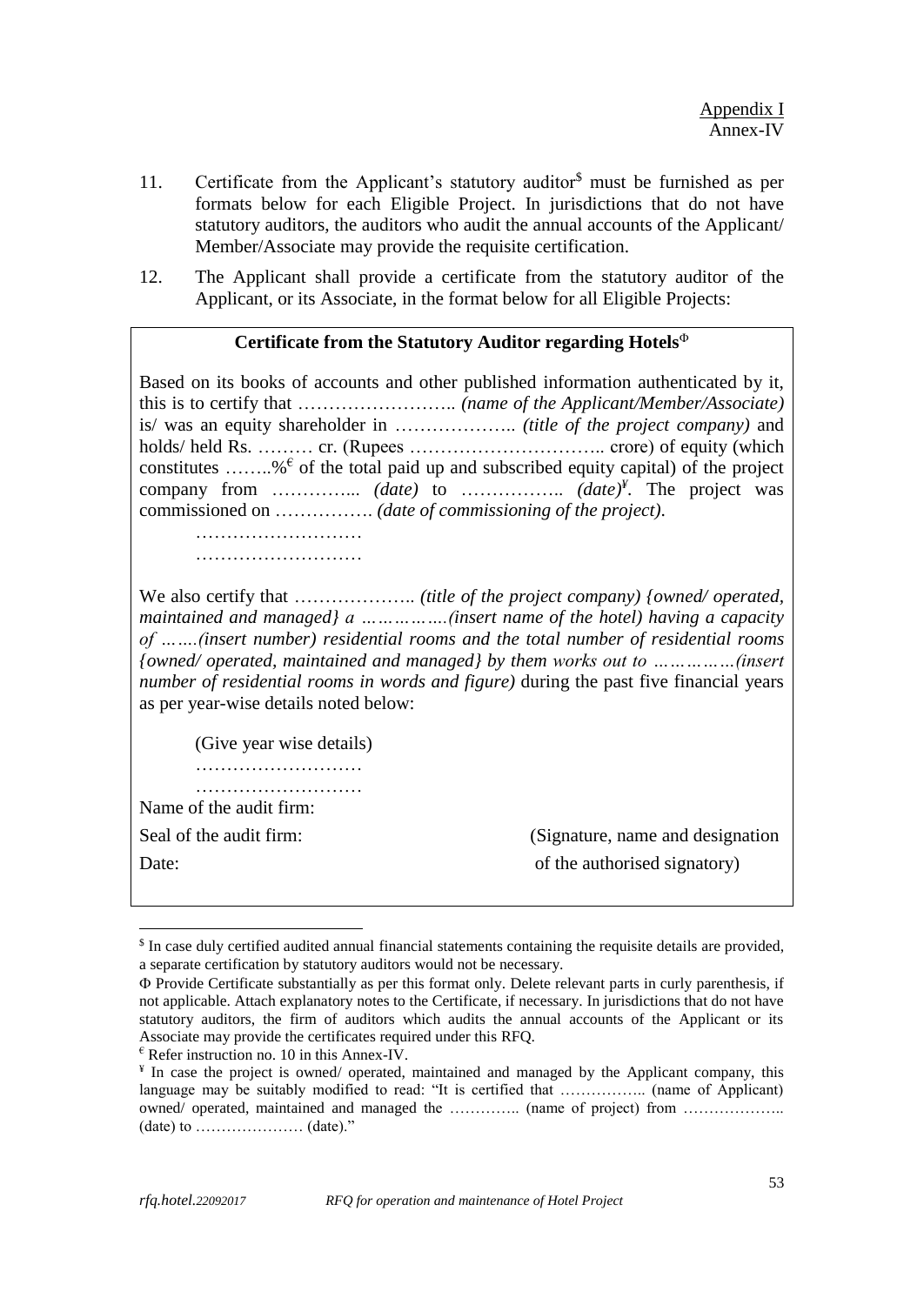13. In the event that credit is being taken for the Eligible Experience of an Associate, as defined in Clause 2.2.9, the Applicant should also provide a certificate in the format below:

#### **Certificate from the Statutory Auditor/ Company Secretary regarding Associate\$**

Based on the authenticated record of the Company, this is to certify that more than 50% (fifty per cent) of the subscribed and paid up voting equity of ……………… (*name of the Applicant/ Consortium Member/ Associate*) is held, directly or indirectly£ , by ……………….. (*name of Associate/ Applicant/ Consortium Member*). By virtue of the aforesaid share-holding, the latter exercises control over the former, who is an Associate in terms of Clause 2.2.9 of the RFQ.

A brief description of the said equity held, directly or indirectly, is given below:

{*Describe the share-holding of the Applicant/ Consortium Member and the Associate. In the event the Associate is under common control with the Applicant/ Consortium Member, the relationship may be suitably described and similarly certified herein.*}

Name of the audit firm:

| Seal of the audit firm: | (Signature, name and designation of |
|-------------------------|-------------------------------------|
| Date:                   | the authorised signatory).          |

<sup>\$</sup> In the event that the Applicant/ Consortium Member exercises control over an Associate by operation of law, this certificate may be suitably modified and copies of the relevant law may be enclosed and referred to.

 $<sup>£</sup>$  In the case of indirect share-holding, the intervening companies in the chain of ownership should also</sup> be Associates i.e., the share-holding in each such company should be more than 50% in order to establish that the chain of "control" is not broken.

14. It may be noted that in the absence of any detail in the above certificates, the information would be considered inadequate and could lead to exclusion of the relevant project in computation of Experience Score<sup> $\Theta$ </sup>.

 $\overline{a}$ 

<sup>&</sup>lt;sup> $\Theta$ </sup> Refer Clause 3.2.4 of the RFQ.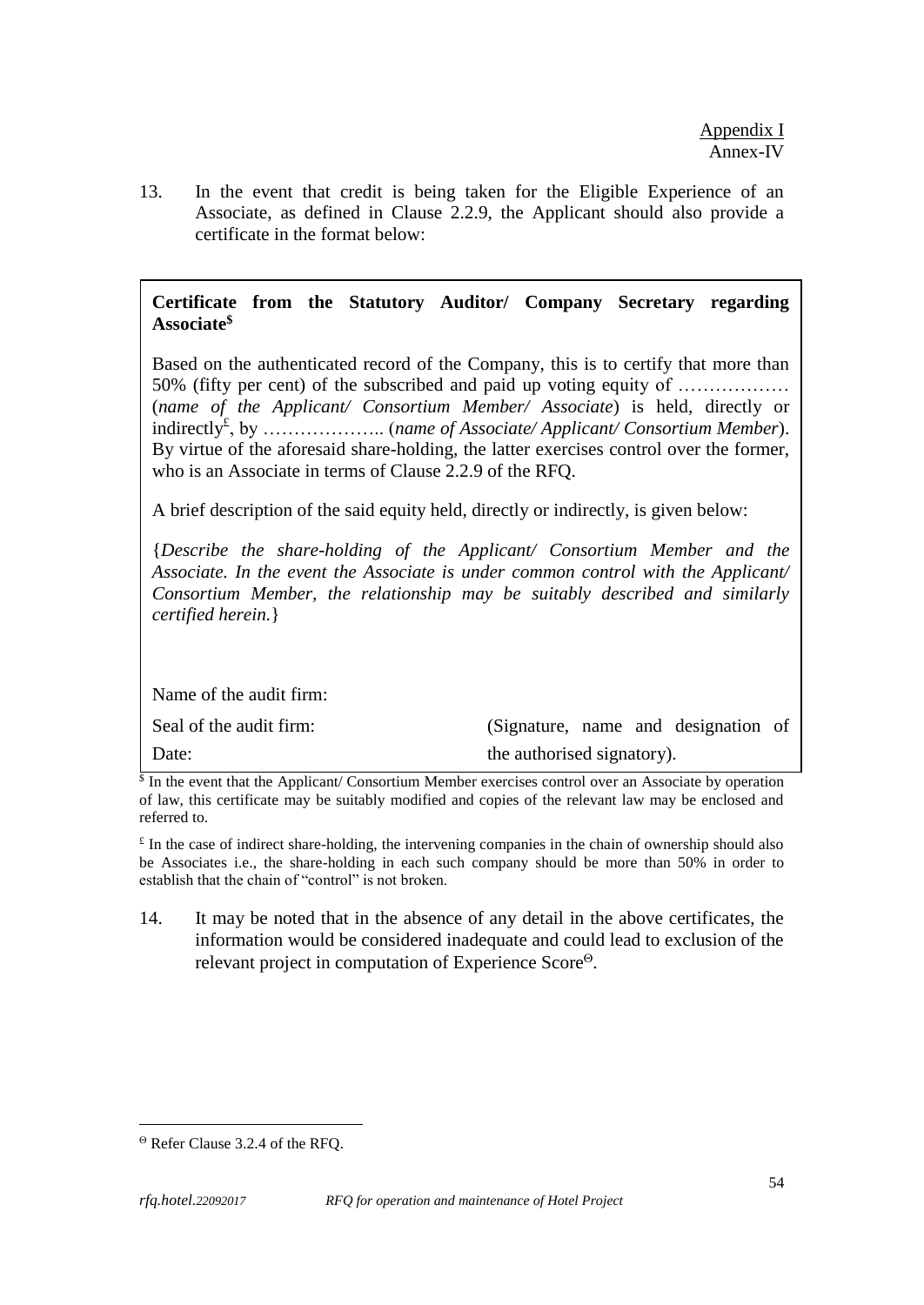#### ANNEX-V

#### **Statement of Legal Capacity**

*(To be forwarded on the letterhead of the Applicant/ Lead Member of Consortium)*

Ref. Date:

To,

|  |   |  | . |  |  |  |  |  |  |  | . |  |  |
|--|---|--|---|--|--|--|--|--|--|--|---|--|--|
|  | . |  |   |  |  |  |  |  |  |  |   |  |  |

Dear Sir,

We hereby confirm that we/ our members in the Consortium (constitution of which has been described in the Application) satisfy the terms and conditions laid out in the RFQ document.

We have agreed that …………………… (insert member's name) will act as the Lead Member of our consortium. \$

We have agreed that ………………….. (insert individual's name) will act as our representative/ will act as the representative of the consortium on its behalf<sup>\$</sup> and has been duly authorized to submit the RFQ. Further, the authorised signatory is vested with requisite powers to furnish such letter and authenticate the same.

Thanking you,

Yours faithfully,

(Signature, name and designation of the authorised signatory)

For and on behalf of……………………………..

 $\overline{a}$ 

<sup>\$</sup> Please strike out whichever is not applicable*.*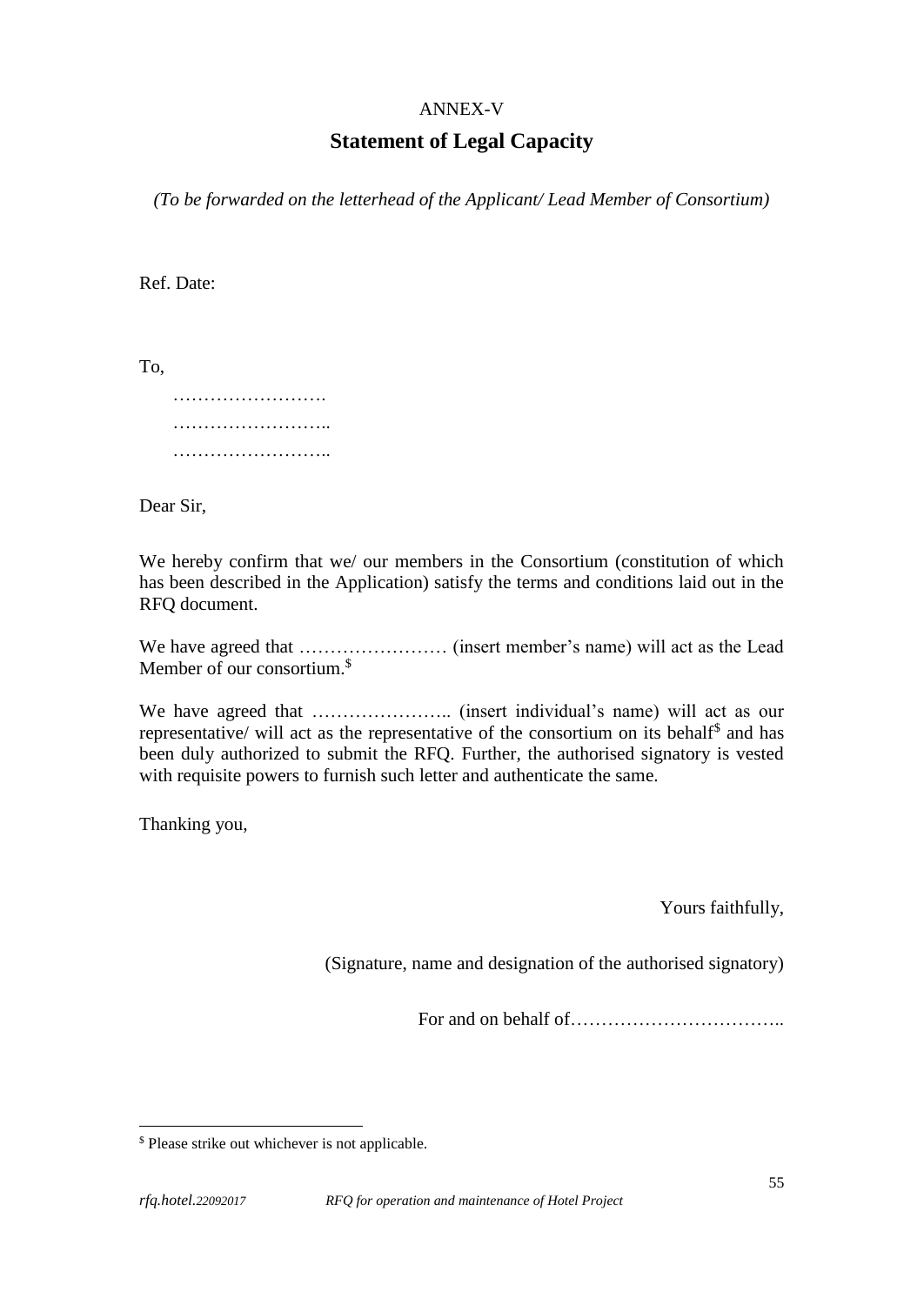#### APPENDIX-II

#### **Power of Attorney for signing of Application and Bid<sup>§</sup>**

*(Refer Clause 2.2.5)*

Know all men by these presents, We…………………………………………….. (name of the firm and address of the registered office) do hereby irrevocably constitute, nominate, appoint and authorise Mr/ Ms (name), …………………… son/daughter/wife of ……………………………… and presently residing at …………………., who is presently employed with us/ the Lead Member of our Consortium and holding the position of ……………………………. , as our true and lawful attorney (hereinafter referred to as the "Attorney") to do in our name and on our behalf, all such acts, deeds and things as are necessary or required in connection with or incidental to submission of our application for pre-qualification and submission of our bid for the …………………………… Project proposed or being developed by the …………………….................. (the "Authority") including but not limited to signing and submission of all applications, bids and other documents and writings, participate in Pre-Applications and other conferences and providing information/ responses to the Authority, representing us in all matters before the Authority, signing and execution of all contracts including the Concession Agreement and undertakings consequent to acceptance of our bid, and generally dealing with the Authority in all matters in connection with or relating to or arising out of our bid for the said Project and/ or upon award thereof to us and/or till the entering into of the Concession Agreement with the Authority.

AND we hereby agree to ratify and confirm and do hereby ratify and confirm all acts, deeds and things done or caused to be done by our said Attorney pursuant to and in exercise of the powers conferred by this Power of Attorney and that all acts, deeds and things done by our said Attorney in exercise of the powers hereby conferred shall and shall always be deemed to have been done by us.

IN WITNESS WHEREOF WE, …………………………., THE ABOVE NAMED PRINCIPAL HAVE EXECUTED THIS POWER OF ATTORNEY ON THIS ……… DAY OF …………. 2…..

For

…………………………..

(Signature, name, designation and address)

Witnesses:

1.

(Notarised)

2.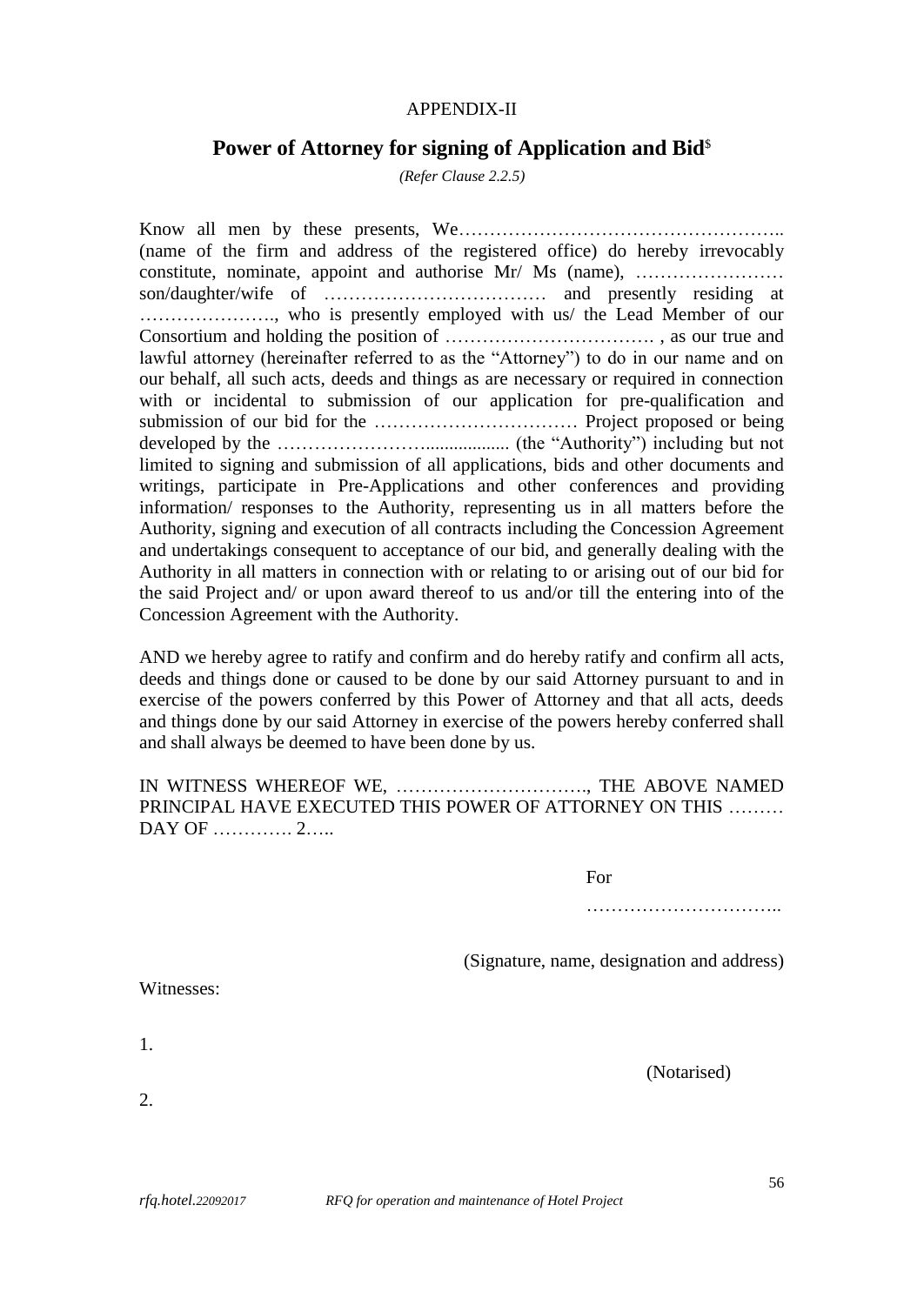Accepted

……………………………………………

(Signature)

(Name, Title and Address of the Attorney)

*Notes:* 

- The mode of execution of the Power of Attorney should be in accordance with the *procedure, if any, laid down by the applicable law and the charter documents of the executant(s) and when it is so required, the same should be under common seal affixed in accordance with the required procedure*.
- *Wherever required, the Applicant should submit for verification the extract of the charter documents and documents such as a board or shareholders' resolution/ power of attorney in favour of the person executing this Power of Attorney for the delegation of power hereunder on behalf of the Applicant.*
- *For a Power of Attorney executed and issued overseas, the document will also have to be legalised by the Indian Embassy and notarised in the jurisdiction where the Power of Attorney is being issued. However, the Power of Attorney provided by Applicants from countries that have signed the Hague Legislation Convention 1961 are not required to be legalised by the Indian Embassy if it carries a conforming Apostille certificate.*

 $\overline{a}$ 

<sup>\$</sup> To be submitted in original.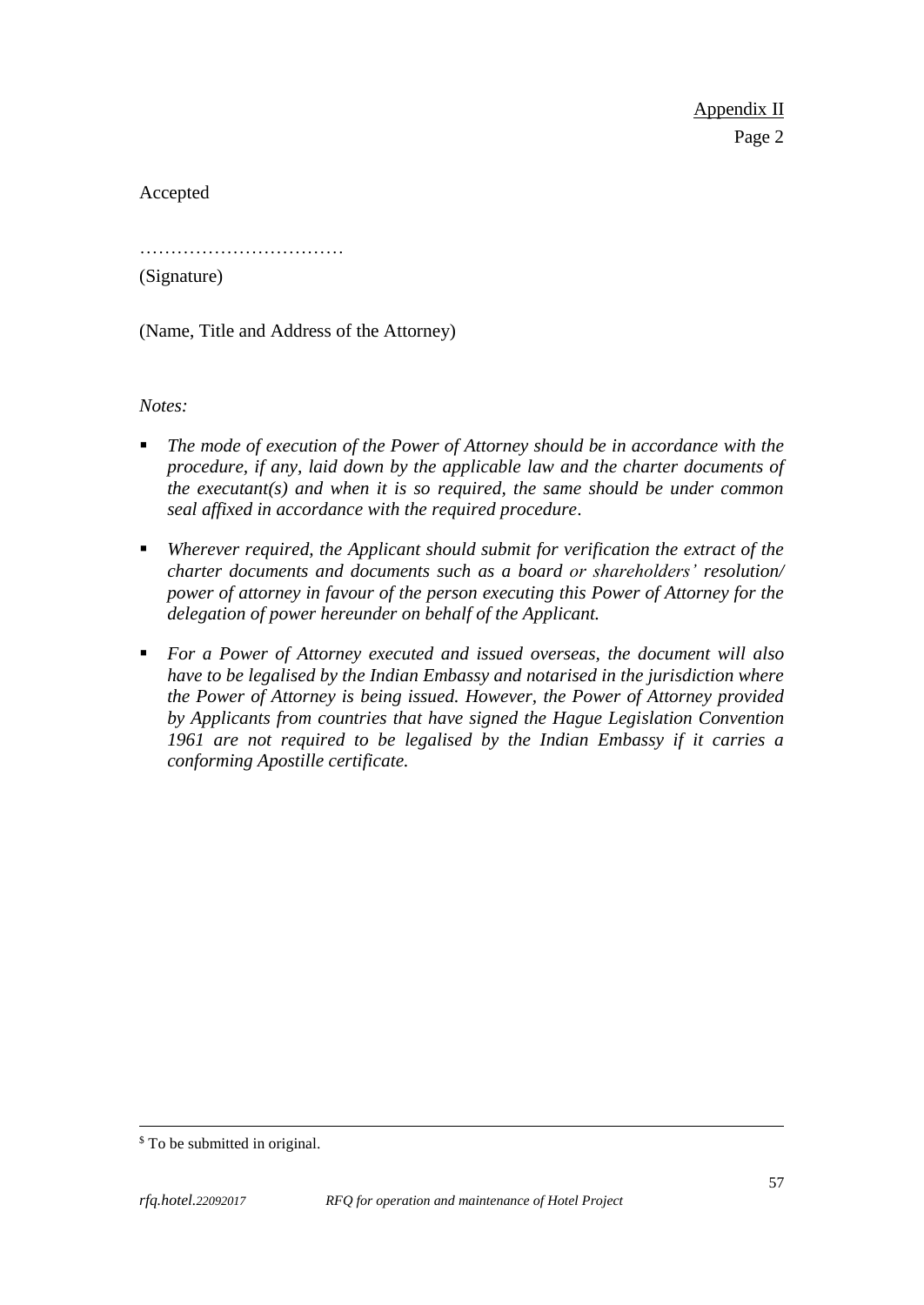#### APPENDIX-III

### **Power of Attorney for Lead Member of Consortium**\$

*(Refer Clause 2.2.5)*

Whereas the ……………………………….. ("the Authority") has invited applications from interested parties for the ……………………………. Project (the "Project").

Whereas, …………………….., …………………….., …………………….. and …………………….. (collectively the "Consortium") being Members of the Consortium are interested in bidding for the Project in accordance with the terms and conditions of the Request for Qualification document (RFQ), Request for Proposal (RFP) and other connected documents in respect of the Project, and

Whereas, it is necessary for the Members of the Consortium to designate one of them as the Lead Member with all necessary power and authority to do for and on behalf of the Consortium, all acts, deeds and things as may be necessary in connection with the Consortium's bid for the Project and its execution.

#### NOW THEREFORE KNOW ALL MEN BY THESE PRESENTS

We, …………………….. having our registered office at …………………….., M/s. …………………….. having our registered office at …………………….., M/s. …………………….. having our registered office at …………………….., and …………………….. having our registered office at …………………….., (hereinafter collectively referred to as the "Principals") do hereby irrevocably designate, nominate, constitute, appoint and authorise M/S …………………….. having its registered office at …………………….., being one of the Members of the Consortium, as the Lead Member and true and lawful attorney of the Consortium (hereinafter referred to as the "Attorney"). We hereby irrevocably authorise the Attorney (with power to sub-delegate) to conduct all business for and on behalf of the Consortium and any one of us during the bidding process and, in the event the Consortium is awarded the concession/contract, during the execution of the Project and in this regard, to do on our behalf and on behalf of the Consortium, all or any of such acts, deeds or things as are necessary or required or incidental to the prequalification of the Consortium and submission of its bid for the Project, including but not limited to signing and submission of all applications, bids and other documents and writings, accept the Letter of Award, participate in bidders' and other conferences, respond to queries, submit information/ documents, sign and execute contracts and undertakings consequent to acceptance of the bid of the Consortium and generally to represent the Consortium in all its dealings with the Authority, and/ or any other Government Agency or any person, in all matters in connection with or relating to or arising out of the Consortium's bid for the Project and/ or upon award thereof till the Concession Agreement is entered into with the Authority.

 $\overline{a}$ 

<sup>\$</sup> To be submitted in original.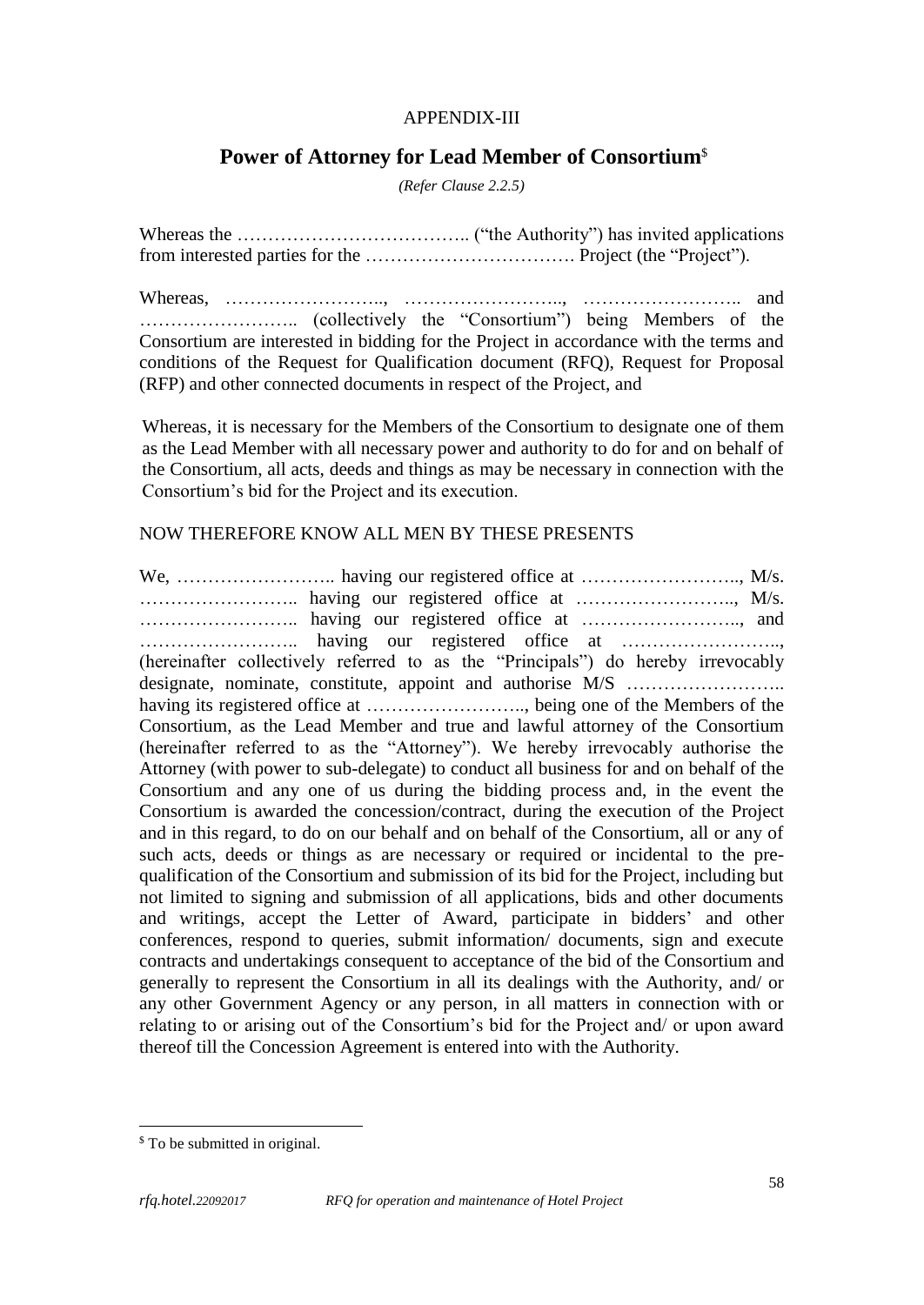AND hereby agree to ratify and confirm and do hereby ratify and confirm all acts, deeds and things done or caused to be done by our said Attorney pursuant to and in exercise of the powers conferred by this Power of Attorney and that all acts, deeds and things done by our said Attorney in exercise of the powers hereby conferred shall and shall always be deemed to have been done by us/ Consortium.

IN WITNESS WHEREOF WE THE PRINCIPALS ABOVE NAMED HAVE EXECUTED THIS POWER OF ATTORNEY ON THIS …………………. DAY OF ………. 2..…

For ……………………..

(Signature)

……………………… (Name & Title)

For …………………….. (Signature)

> ………………………… (Name & Title)

For …………………….. (Signature)

> ………………………… (Name & Title)

Witnesses:

1.

2.

………………………………………

(Executants)

(To be executed by all the Members of the Consortium)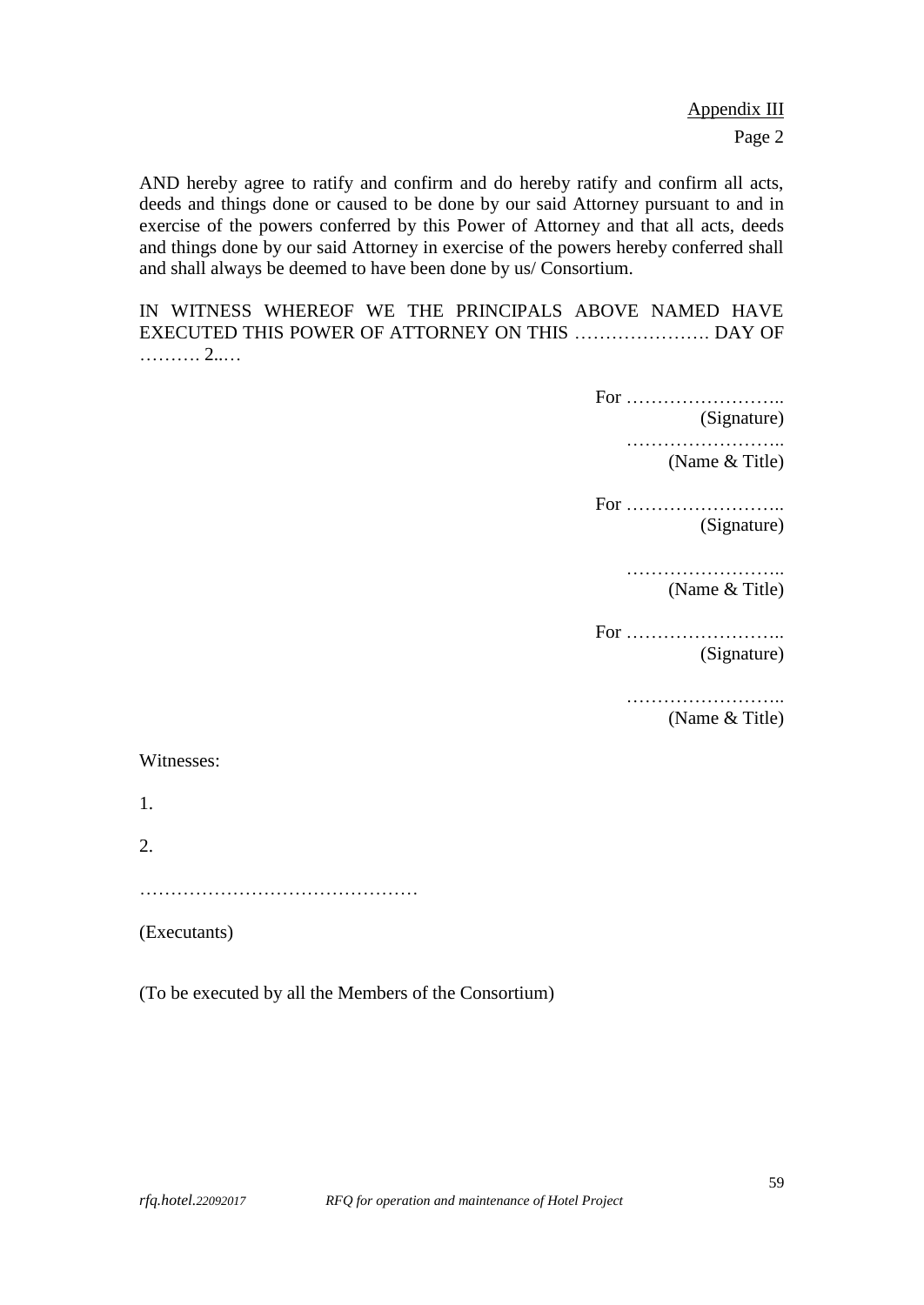*Notes:*

- The mode of execution of the Power of Attorney should be in accordance with the *procedure, if any, laid down by the applicable law and the charter documents of the executant(s) and when it is so required, the same should be under common seal affixed in accordance with the required procedure*.
- *Also, wherever required, the Applicant should submit for verification the extract of the charter documents and documents such as a board or shareholders' resolution/ power of attorney in favour of the person executing this Power of Attorney for the delegation of power hereunder on behalf of the Applicant.*
- *For a Power of Attorney executed and issued overseas, the document will also have to be legalised by the Indian Embassy and notarised in the jurisdiction where the Power of Attorney is being issued. However, the Power of Attorney provided by Applicants from countries that have signed the Hague Legislation Convention 1961 are not required to be legalised by the Indian Embassy if it carries a conforming Apostille certificate.*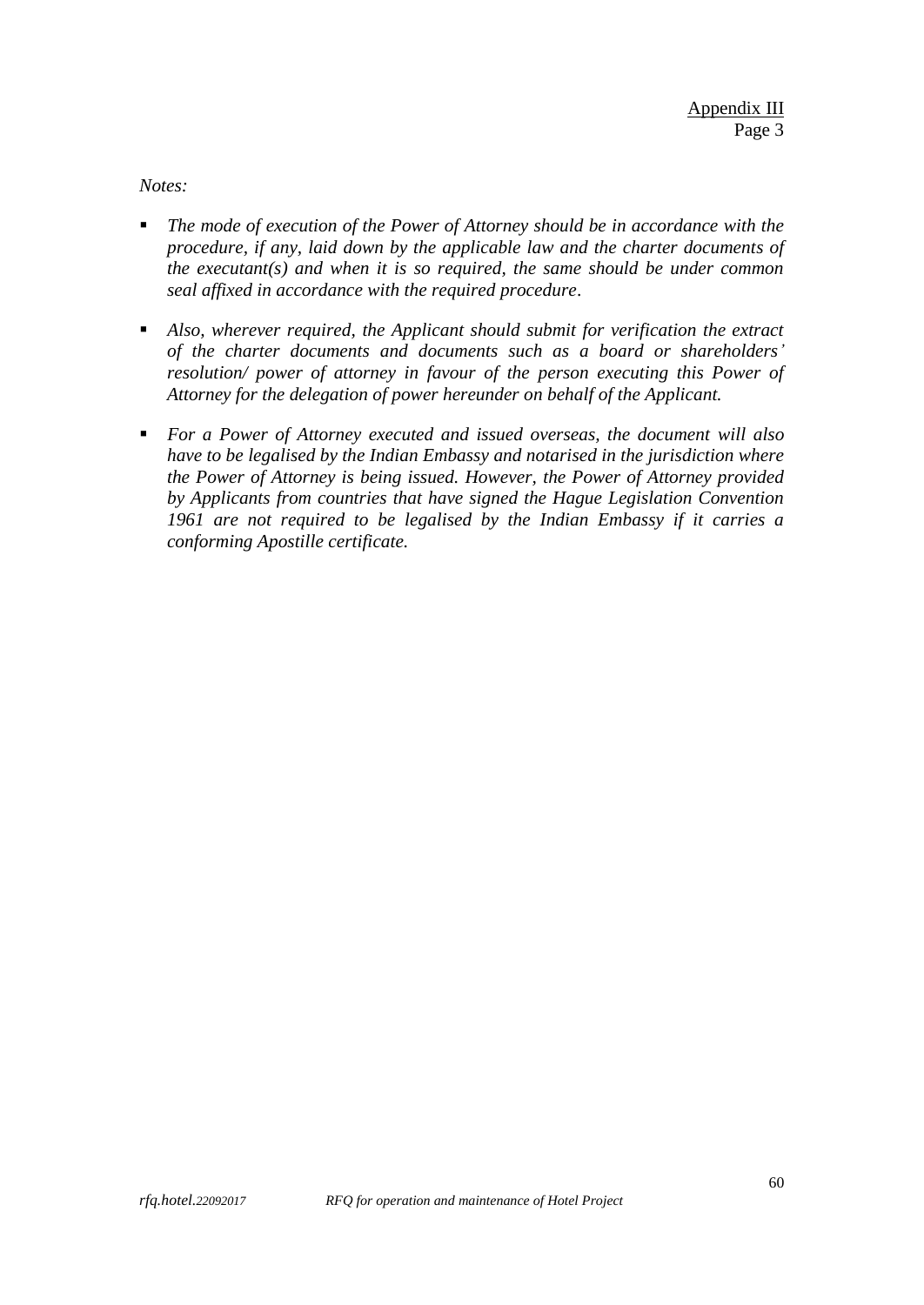#### APPENDIX-IV

#### **Joint Bidding Agreement**

*(Refer Clause 2.13.2)*

*(To be executed on Stamp paper of appropriate value)*

THIS JOINT BIDDING AGREEMENT is entered into on this the ………… day of ………… 20…

#### **AMONGST**

1. ………… Limited, a company incorporated under the Companies Act, 1956/2013¥ and having its registered office at ………… (hereinafter referred to as the "**First Part**" which expression shall, unless repugnant to the context include its successors and permitted assigns)

#### **AND**

2. ………… Limited, a company incorporated under the Companies Act, 1956/2013 and having its registered office at ………… (hereinafter referred to as the "**Second Part**" which expression shall, unless repugnant to the context include its successors and permitted assigns)

#### **AND**

3. {………… Limited, a company incorporated under the Companies Act, 1956/2013 and having its registered office at ………… (hereinafter referred to as the "**Third Part**" which expression shall, unless repugnant to the context include its successors and permitted assigns)}

#### **AND**

4. {………… Limited, a company incorporated under the Companies Act, 1956/2013 and having its registered office at ………… (hereinafter referred to as the "**Fourth Part**" which expression shall, unless repugnant to the context include its successors and permitted assigns)} \$

The above mentioned parties of the FIRST, SECOND, {THIRD and FOURTH} PART are collectively referred to as the "**Parties**" and each is individually referred to as a "**Party**"

#### **WHEREAS**,

 $\overline{a}$ 

(A) The Administrator, U. T. Administration of Daman and Diu represented by the Secretary, Department of Tourism (the "**Authority**"), having its offices at

 $*$  A Bidder who is registered abroad may substitute the words, viz "a company registered under the Companies Act, 1956/2013" by the words, viz "a company duly organised and validly existing under the laws of the jurisdiction of its incorporation". A similar modification may be made in Recital 2, as necessary.

<sup>\$</sup> The number of Parties will be shown here, as applicable, subject however to a maximum of 6 (six).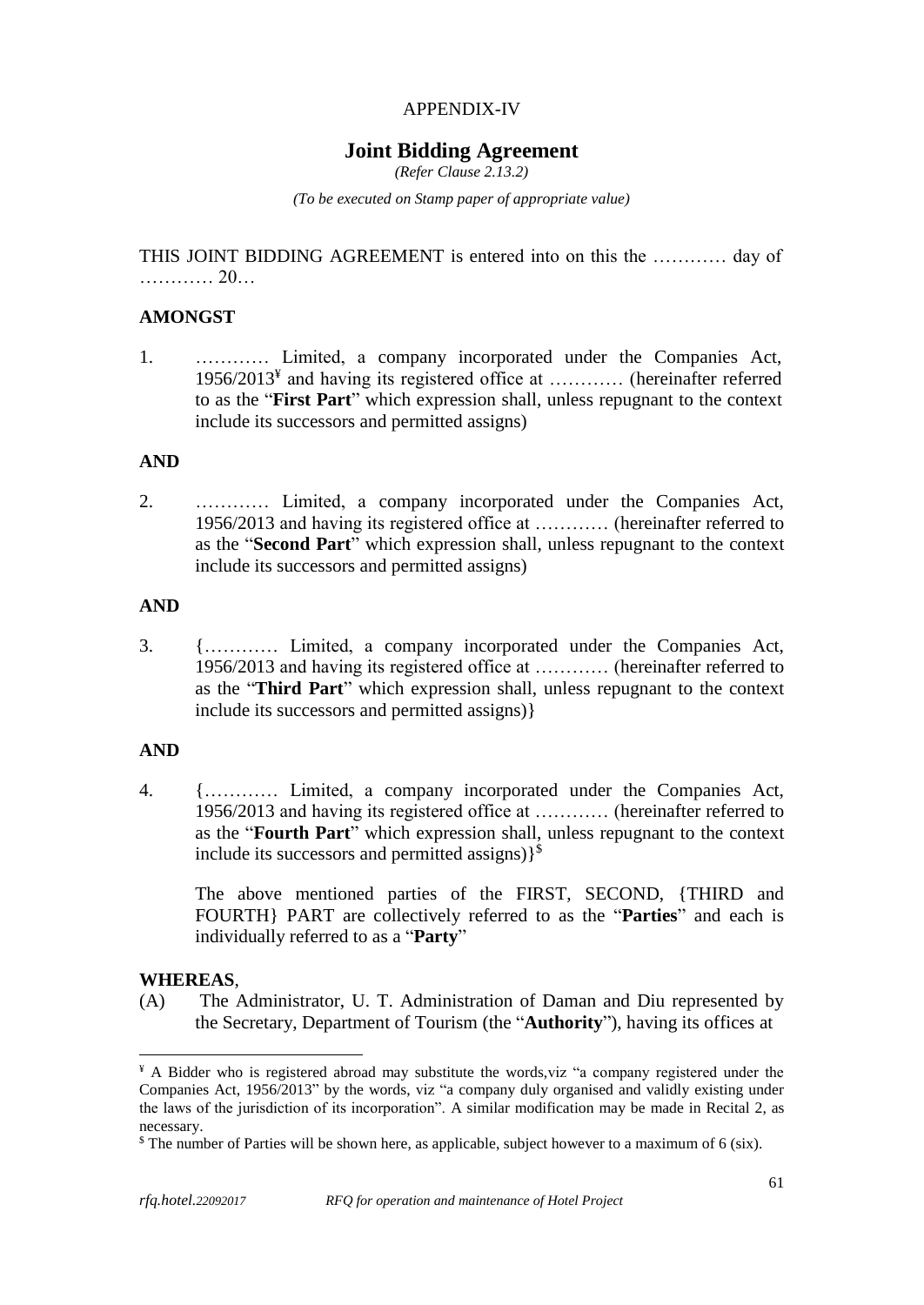Paryatan Bhavan, Nani Daman-396210, (hereinafter referred to as the "**Authority**" which expression shall, unless repugnant to the context or meaning thereof, include its administrators, successors and assigns) has invited applications (the **Applications**") by its Request for Qualification No. ………… dated ………… (the "**RFQ**") for pre-qualification and short-listing of bidders for operation and maintenance of the ……………………….. Project (the "**Project**") through public private partnership.

- (B) The Parties are interested in jointly bidding for the Project as members of a Consortium and in accordance with the terms and conditions of the RFQ document and other bid documents in respect of the Project, and
- (C) It is a necessary condition under the RFQ document that the members of the Consortium shall enter into a Joint Bidding Agreement and furnish a copy thereof with the Application.

#### **NOW IT IS HEREBY AGREED as follows**:

#### **1. Definitions and Interpretations**

In this Agreement, the capitalised terms shall, unless the context otherwise requires, have the meaning ascribed thereto under the RFQ.

#### **2. Consortium**

- 2.1 The Parties do hereby irrevocably constitute a consortium (the "**Consortium**") for the purposes of jointly participating in the Bidding Process for the Project.
- 2.2 The Parties hereby undertake to participate in the Bidding Process only through this Consortium and not individually and/ or through any other consortium constituted for this Project, either directly or indirectly or through any of their Associates.

#### **3. Covenants**

The Parties hereby undertake that in the event the Consortium is declared the selected Bidder and awarded the Project, it shall incorporate a special purpose vehicle (the "**SPV**") under the Indian Companies Act, 2013 for entering into a Concession Agreement with the Authority and for performing all its obligations as the Concessionaire in terms of the Concession Agreement for the Project.

#### **4. Role of the Parties**

The Parties hereby undertake to perform the roles and responsibilities as described below: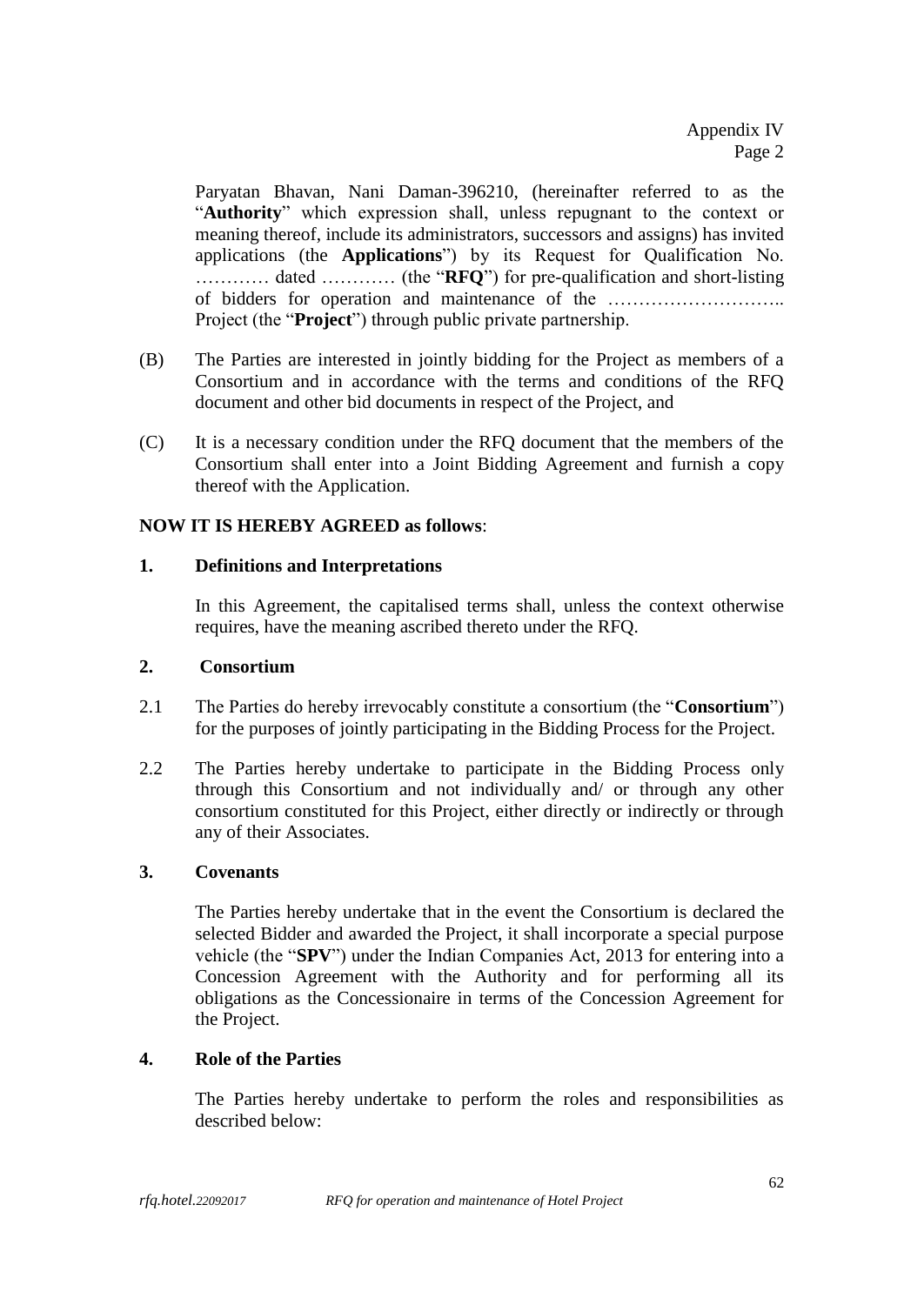- (a) Party of the First Part shall be the Lead member of the Consortium and shall have the power of attorney from all Parties for conducting all business for and on behalf of the Consortium during the Bidding Process and until the Appointed Date under the Concession Agreement when all the obligations of the SPV shall become effective;
- (b) Party of the Second Part shall be {the Technical Member of the Consortium;}
- {(c) Party of the Third Part shall be the Financial Member of the Consortium; and}
- {(d) Party of the Fourth Part shall be the Operation and Maintenance Member/ Other Member of the Consortium.}

#### **5. Joint and Several Liability**

The Parties do hereby undertake to be jointly and severally responsible for all obligations and liabilities relating to the Project and in accordance with the terms of the RFQ, RFP and the Concession Agreement, till the time Concession Agreement is executed.

#### **6**. **Shareholding in the SPV**

6.1 The Parties agree that the proportion of shareholding among the Parties in the SPV shall be as follows:

First Party:

Second Party:

{Third Party:}

{Fourth Party:}

- 6.2 The Parties undertake that a minimum of 26% (twenty six per cent) of the subscribed and paid up equity share capital of the SPV shall, at all times till the fifth anniversary of the date of execution of the Concession Agreement, be held by the Parties of the First, {Second and Third} Part whose experience and Net Worth have been reckoned for the purposes of qualification and shortlisting of Applicants for the Project in terms of the RFQ. Provided that the equity contribution of each such Party shall be no less than Rs. 50 lakh (Rupees fifty lakh) each.
- 6.3 The Parties undertake that they shall collectively hold at least 51% (fifty one per cent) of the subscribed and paid up equity share capital of the SPV at all times until the fifteenth anniversary of the commercial operation date of the Project.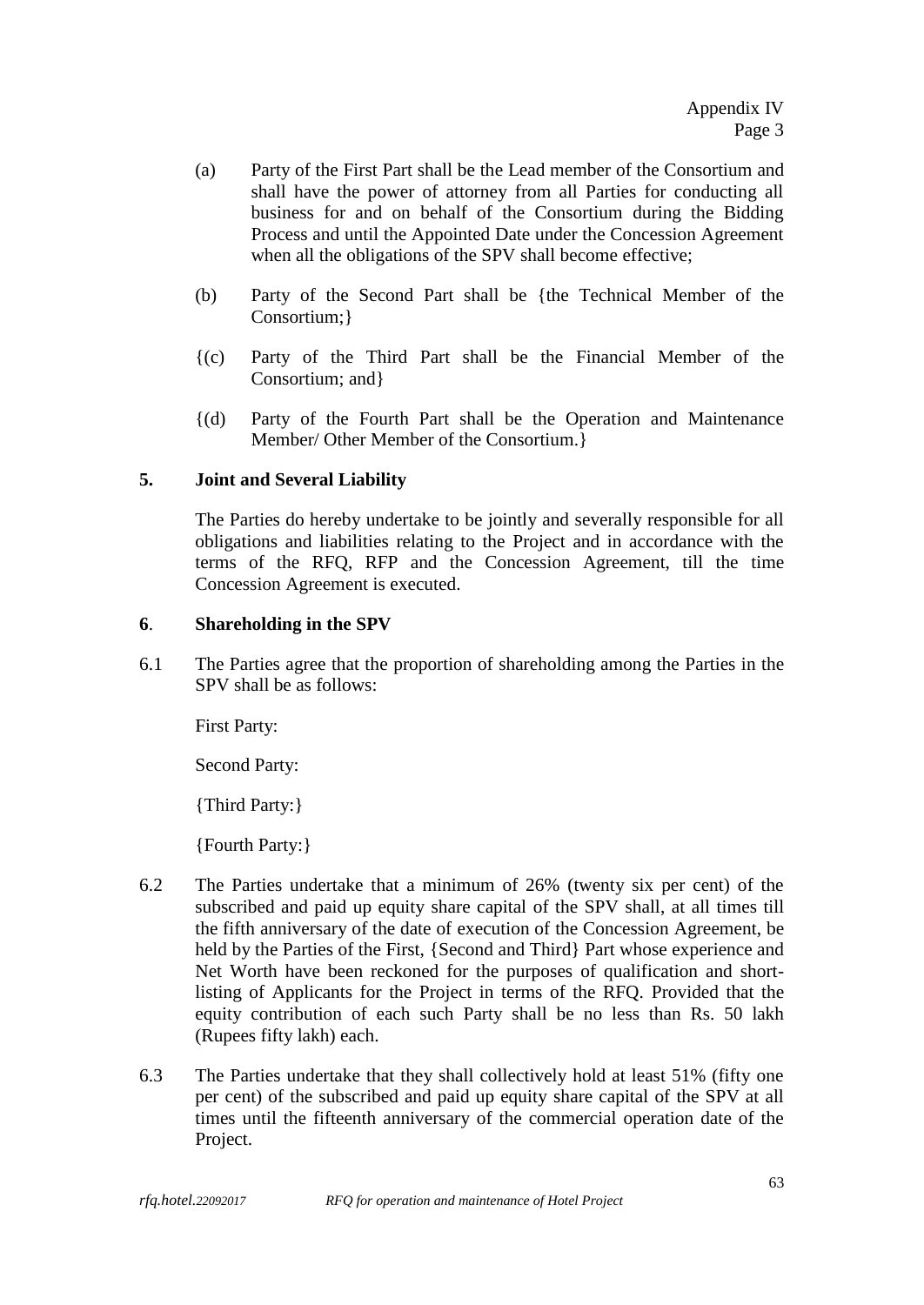6.4 The Parties undertake that they shall comply with all equity lock-in requirements set forth in the Concession Agreement.

#### **7. Representation of the Parties**

Each Party represents to the other Parties as of the date of this Agreement that:

- (a) Such Party is duly organised, validly existing and in good standing under the laws of its incorporation and has all requisite power and authority to enter into this Agreement;
- (b) The execution, delivery and performance by such Party of this Agreement has been authorised by all necessary and appropriate corporate or governmental action and a copy of the extract of the charter documents and board resolution/ power of attorney in favour of the person executing this Agreement for the delegation of power and authority to execute this Agreement on behalf of the Consortium Member is annexed to this Agreement, and will not, to the best of its knowledge:
	- (i) require any consent or approval not already obtained;
	- (ii) violate any Applicable Law presently in effect and having applicability to it;
	- (iii) violate the memorandum and articles of association, by-laws or other applicable organisational documents thereof;
	- (iv) violate any clearance, permit, concession, grant, license or other governmental authorisation, approval, judgement, order or decree or any mortgage agreement, indenture or any other instrument to which such Party is a party or by which such Party or any of its properties or assets are bound or that is otherwise applicable to such Party; or
	- (v) create or impose any liens, mortgages, pledges, claims, security interests, charges or encumbrances or obligations to create a lien, charge, pledge, security interest, encumbrances or mortgage in or on the property of such Party, except for encumbrances that would not, individually or in the aggregate, have a material adverse effect on the financial condition or prospects or business of such Party so as to prevent such Party from fulfilling its obligations under this Agreement;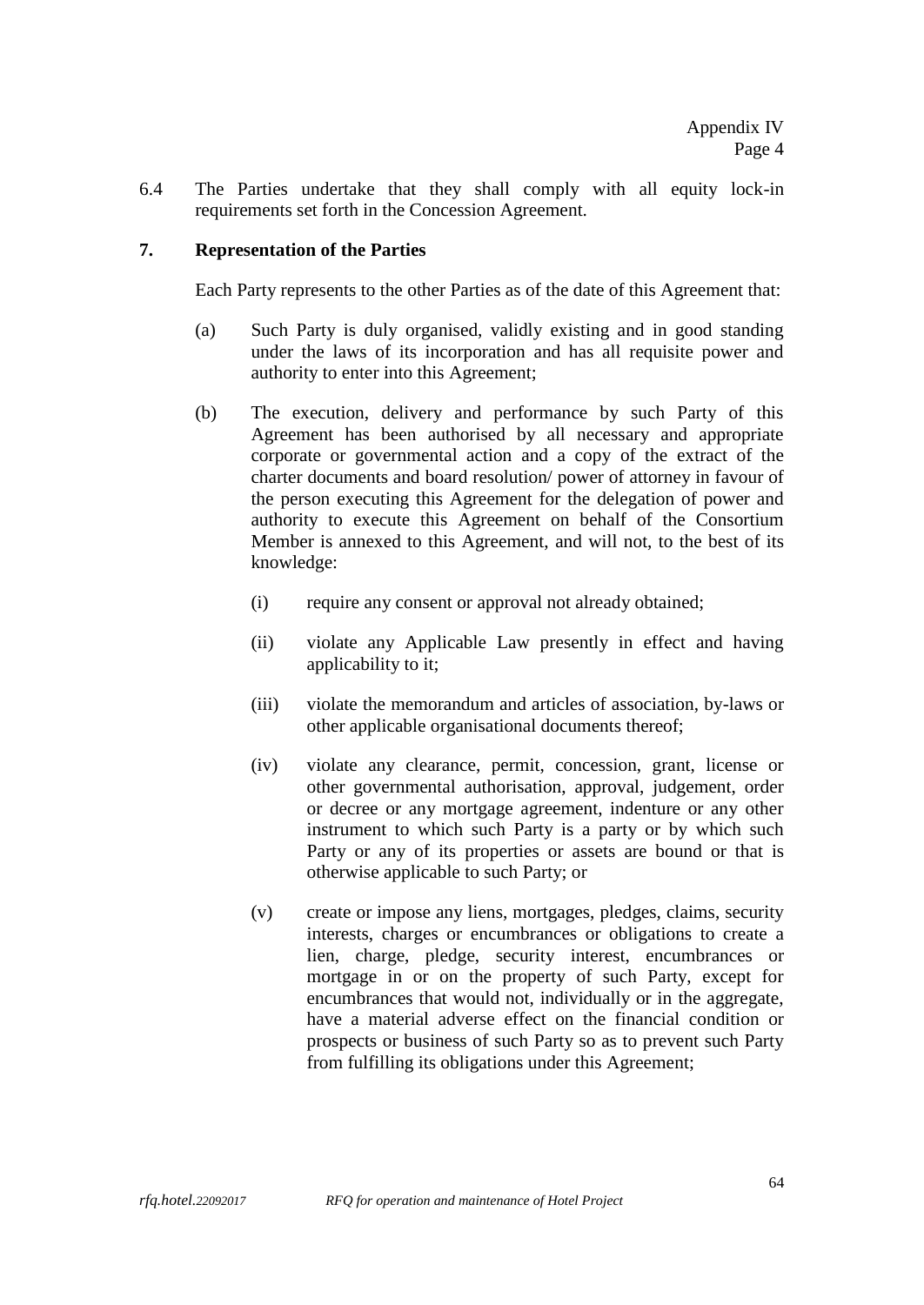- (c) this Agreement is the legal and binding obligation of such Party, enforceable in accordance with its terms against it; and
- (d) there is no litigation pending or, to the best of such Party's knowledge, threatened to which it or any of its Associates is a party that presently affects or which would have a material adverse effect on the financial condition or prospects or business of such Party in the fulfillment of its obligations under this Agreement.

#### **8. Termination**

This Agreement shall be effective from the date hereof and shall continue in full force and effect until the Concession Agreement is executed, in case the Project is awarded to the Consortium. However, in case the Consortium is either not pre-qualified for the Project or does not get selected for award of the Project, the Agreement will stand terminated in case the Applicant is not prequalified or upon return of the Bid Security by the Authority to the Bidder, as the case may be.

#### **9. Miscellaneous**

- 9.1 This Joint Bidding Agreement shall be governed by laws of India.
- 9.2 The Parties acknowledge and accept that this Agreement shall not be amended by the Parties without the prior written consent of the Authority.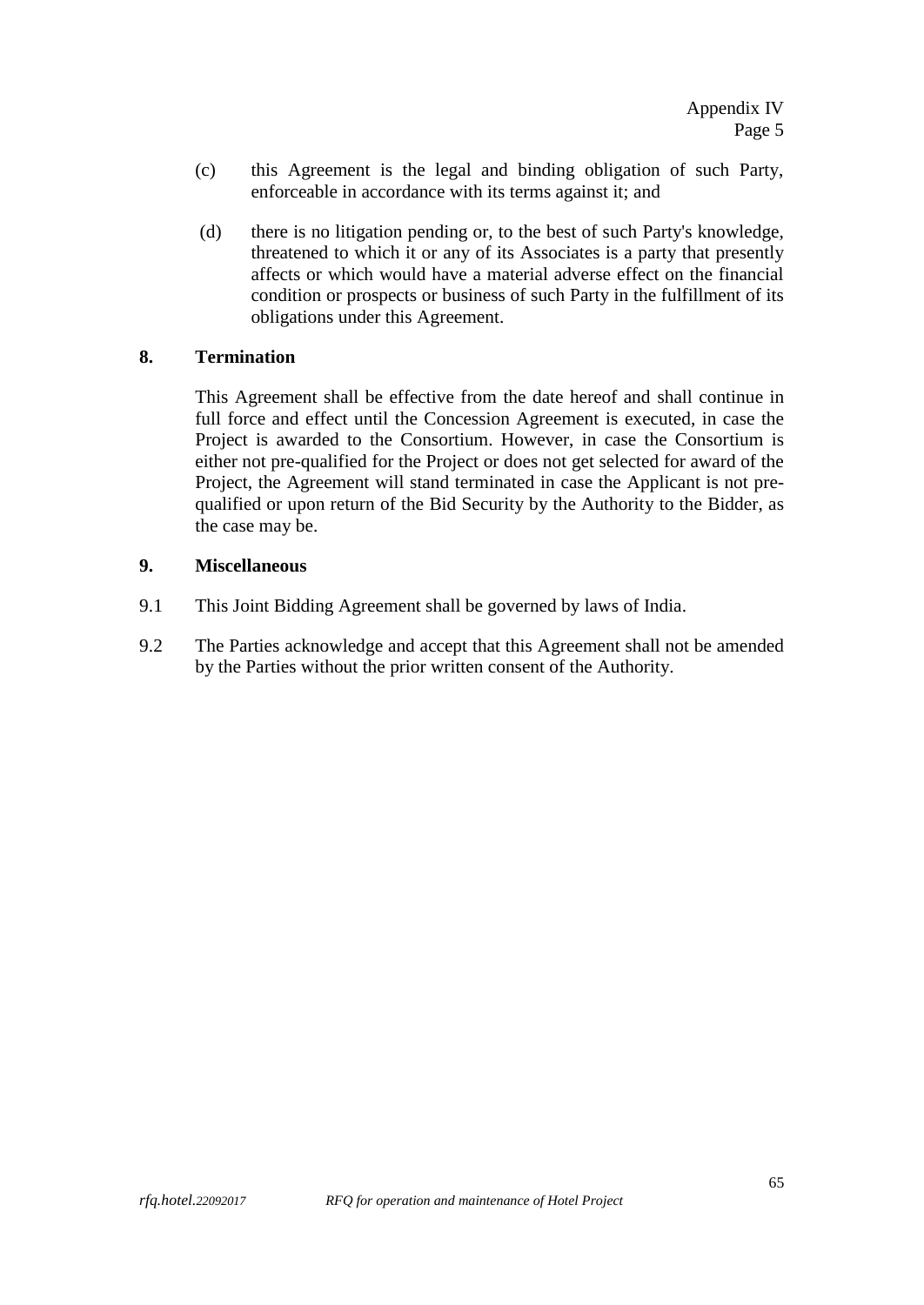IN WITNESS WHEREOF THE PARTIES ABOVE NAMED HAVE EXECUTED AND DELIVERED THIS AGREEMENT AS OF THE DATE FIRST ABOVE WRITTEN.

SIGNED, SEALED AND DELIVERED SIGNED, SEALED AND DELIVERED

For and on behalf of LEAD MEMBER by: SECOND PART

(Signature) (Signature) (Name) (Name) (Designation) (Designation) (Address) (Address)

#### SIGNED, SEALED AND DELIVERED SIGNED, SEALED AND DELIVERED

THIRD PART FOURTH PART

For and on behalf of For and on behalf of

(Signature) (Signature) (Name) (Name) (Designation) (Designation) (Address) (Address)

In the presence of:

1. 2.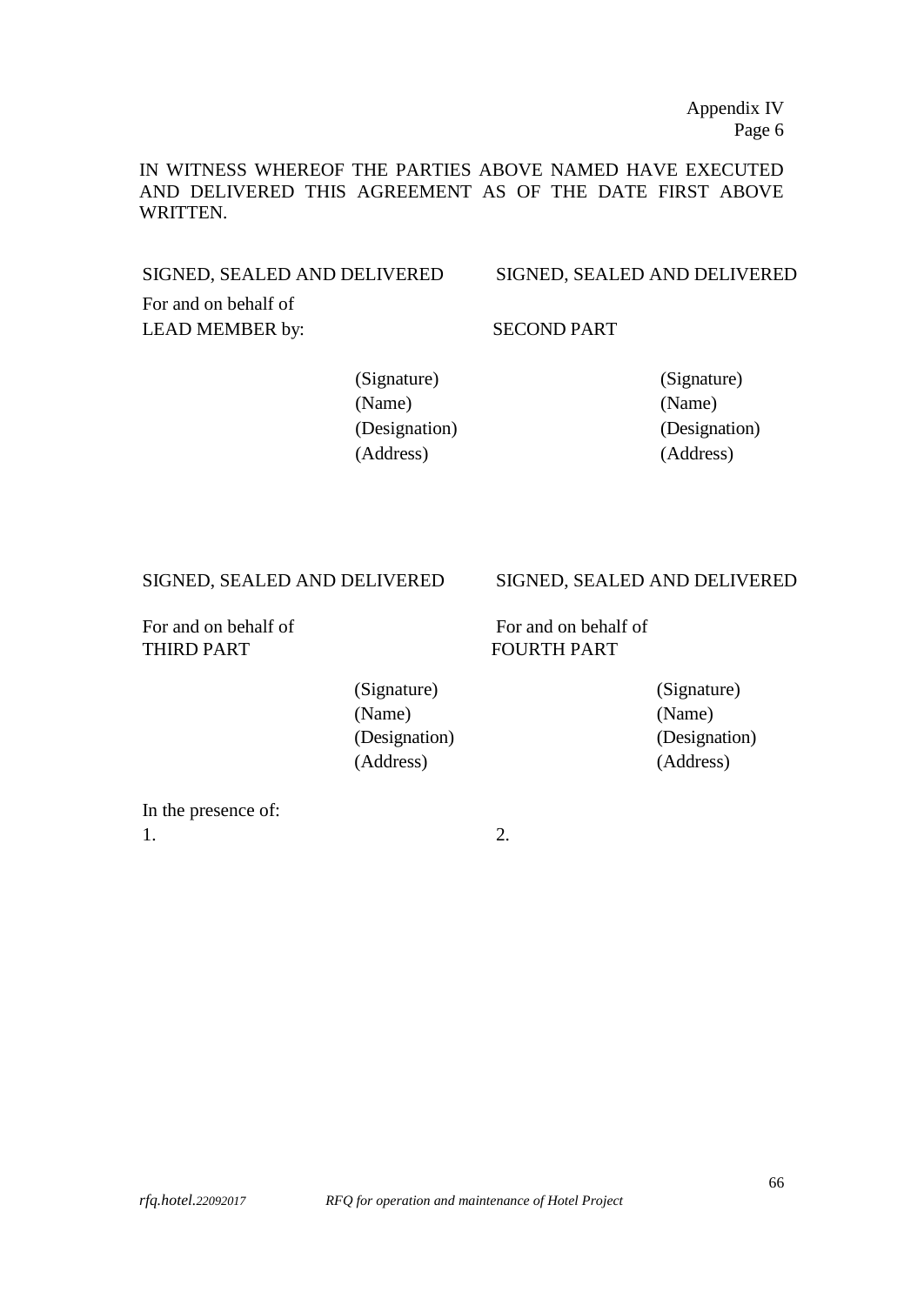#### *Notes*:

- 1. The mode of the execution of the Joint Bidding Agreement should be in accordance with the procedure, if any, laid down by the Applicable Law and the charter documents of the executant(s) and when it is so required, the same should be under common seal affixed in accordance with the required procedure.
- 2. Each Joint Bidding Agreement should attach a copy of the extract of the charter documents and documents such as resolution / power of attorney in favour of the person executing this Agreement for the delegation of power and authority to execute this Agreement on behalf of the Consortium Member.
- 3. For a Joint Bidding Agreement executed and issued overseas, the document shall be legalised by the Indian Embassy and notarized in the jurisdiction where the Power of Attorney has been executed.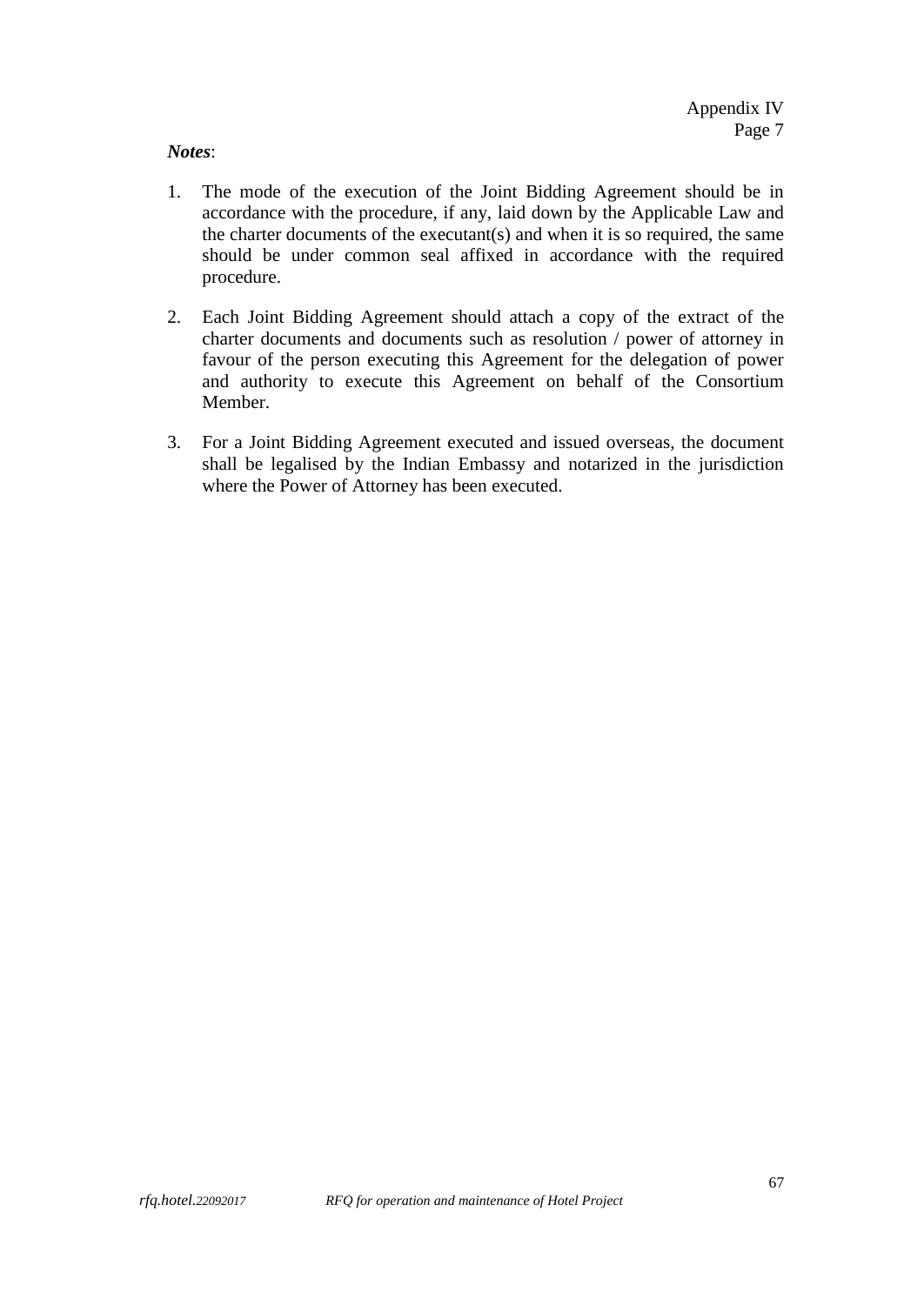#### APPENDIX-V

#### **Guidelines of the Department of Disinvestment**

*(Refer Clause 1.2.1)*

No. 6/4/2001-DD-II Government of India Department of Disinvestment

> Block 14, CGO Complex New Delhi. Dated  $13<sup>th</sup>$  July, 2001.

#### OFFICE MEMORANDUM

Sub: Guidelines for qualification of Bidders seeking to acquire stakes in Public Sector Enterprises through the process of disinvestment

Government has examined the issue of framing comprehensive and transparent guidelines defining the criteria for bidders interested in PSE-disinvestment so that the parties selected through competitive bidding could inspire public confidence. Earlier, criteria like Net Worth, experience etc. used to be prescribed. Based on experience and in consultation with concerned departments, Government has decided to prescribe the following additional criteria for the qualification/ disqualification of the parties seeking to acquire stakes in public sector enterprises through disinvestment:

- (a) In regard to matters other than the security and integrity of the country, any conviction by a Court of Law or indictment/ adverse order by a regulatory authority that casts a doubt on the ability of the bidder to manage the public sector unit when it is disinvested, or which relates to a grave offence would constitute disqualification. Grave offence is defined to be of such a nature that it outrages the moral sense of the community. The decision in regard to the nature of the offence would be taken on case to case basis after considering the facts of the case and relevant legal principles, by the Government of India.
- (b) In regard to matters relating to the security and integrity of the country, any charge-sheet by an agency of the Government/ conviction by a Court of Law for an offence committed by the bidding party or by any sister concern of the bidding party would result in disqualification. The decision in regard to the relationship between the sister concerns would be taken, based on the relevant facts and after examining whether the two concerns are substantially controlled by the same person/ persons.
- (c) In both (a) and (b), disqualification shall continue for a period that Government deems appropriate.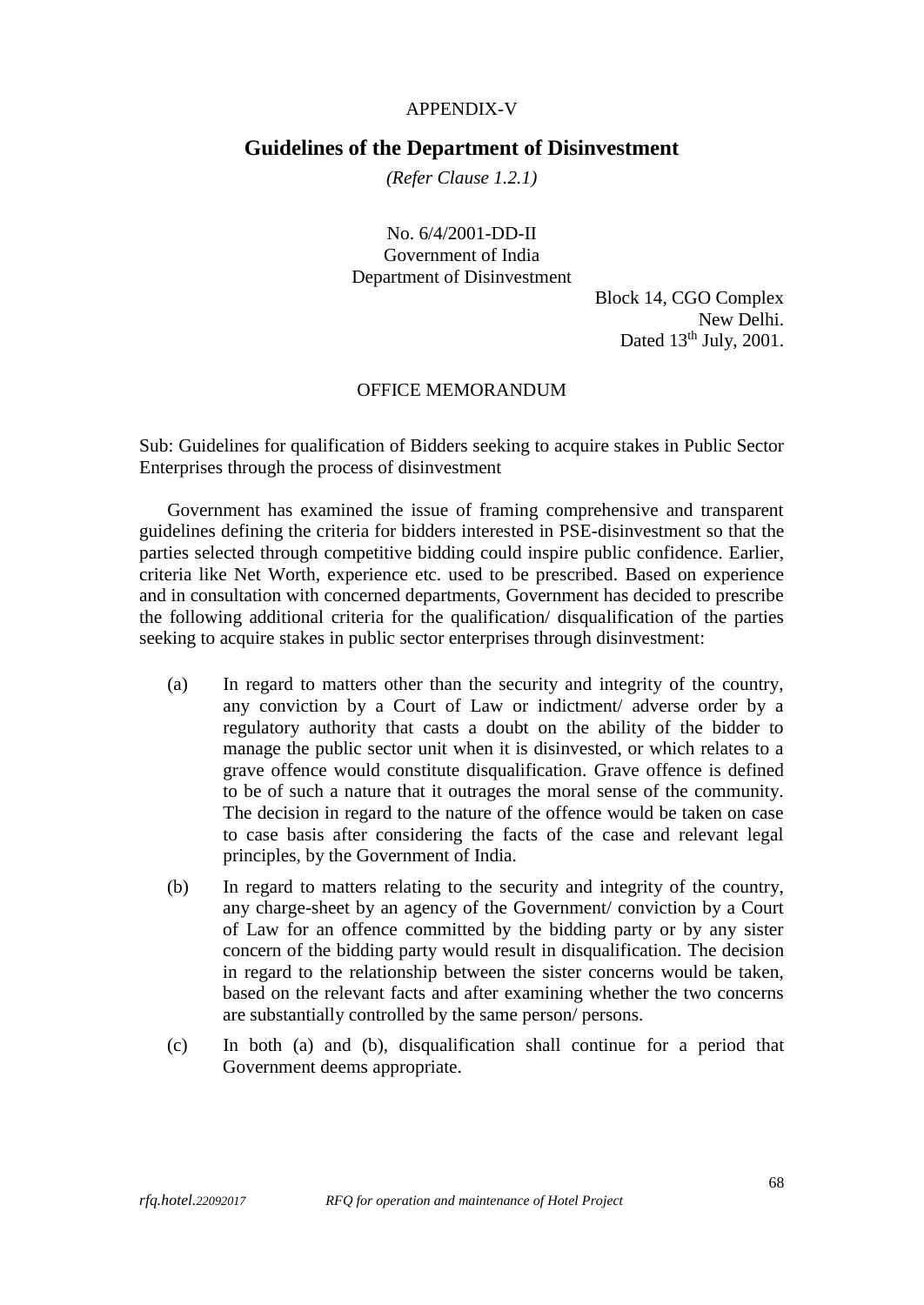- (d) Any entity, which is disqualified from participating in the disinvestment process, would not be allowed to remain associated with it or get associated merely because it has preferred an appeal against the order based on which it has been disqualified. The mere pendency of appeal will have no effect on the disqualification.
- (e) The disqualification criteria would come into effect immediately and would apply to all bidders for various disinvestment transactions, which have not been completed as yet.
- (f) Before disqualifying a concern, a Show Cause Notice why it should not be disqualified would be issued to it and it would be given an opportunity to explain its position.
- (g) Henceforth, these criteria will be prescribed in the advertisements seeking Expression of Interest (EOI) from the interested parties. The interested parties would be required to provide the information on the above criteria, along with their Expressions of Interest (EOI). The bidders shall be required to provide with their EOI an undertaking to the effect that no investigation by a regulatory authority is pending against them. In case any investigation is pending against the concern or its sister concern or against its CEO or any of its Directors/ Managers/ employees, full details of such investigation including the name of the investigating agency, the charge/ offence for which the investigation has been launched, name and designation of persons against whom the investigation has been launched and other relevant information should be disclosed, to the satisfaction of the Government. For other criteria also, a similar undertaking shall be obtained along with EOI.

sd/- (A.K. Tewari) Under Secretary to the Government of India